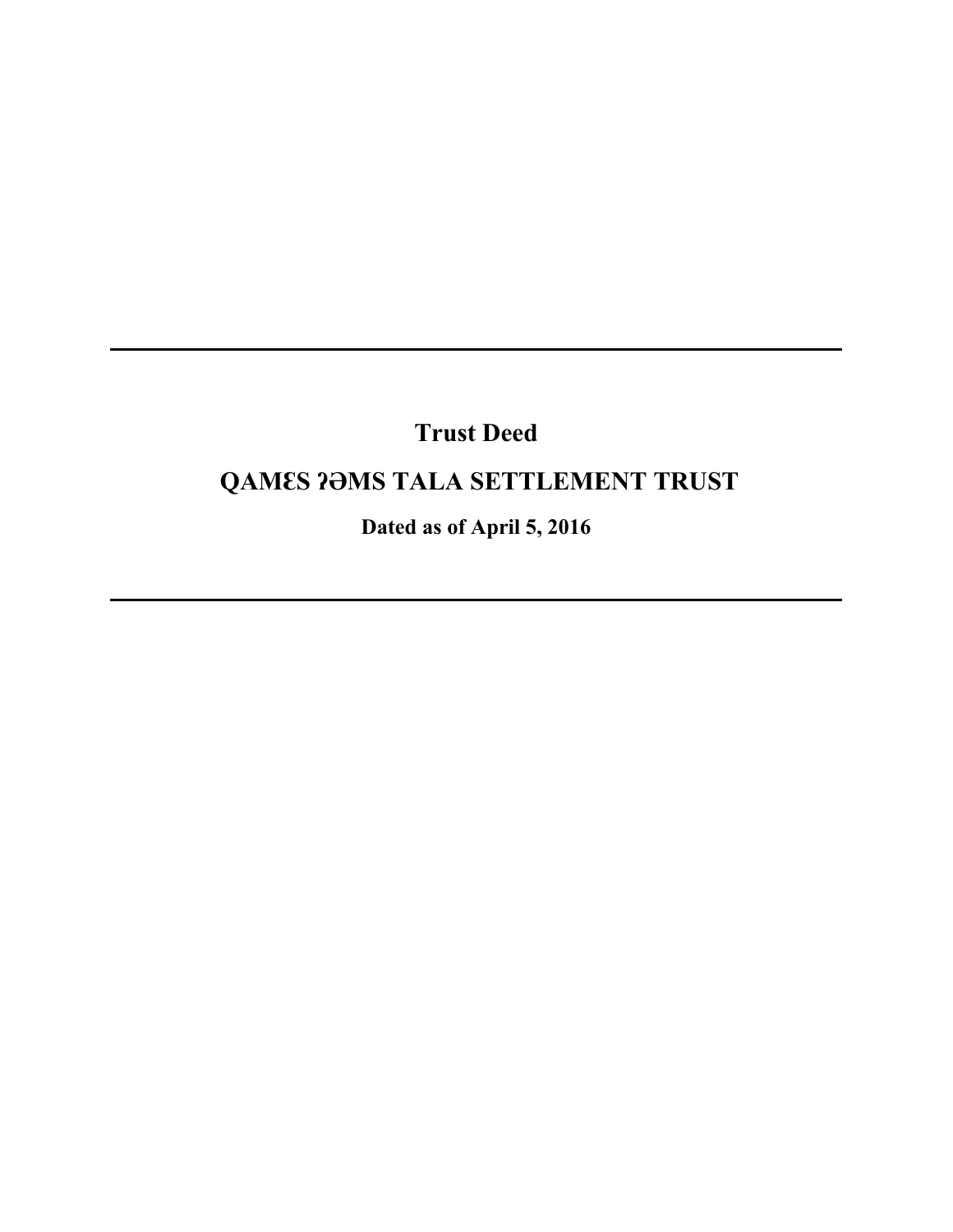# TRUST DEED QAMƐS ʔƏMS TALA SETTLEMENT TRUST

## INDEX

|        |     | <b>Title</b>                                          | Page |
|--------|-----|-------------------------------------------------------|------|
|        |     | Trust Deed Qames ?ams tala Settlement Trust           | 1    |
| Part 1 |     | <b>Definitions</b>                                    | 2    |
| Part 2 |     | <b>Creation of This Trust</b>                         | 6    |
|        | 2.1 | Name of this Trust                                    | 6    |
|        | 2.2 | Settlement of this Trust                              | 6    |
|        | 2.3 | Acceptance by Trustees                                | 7    |
|        | 2.4 | Trust Irrevocable                                     | 7    |
|        | 2.5 | Term of this Trust                                    | 7    |
|        | 2.6 | Residency                                             | 7    |
| Part 3 |     | Interpretation                                        | 7    |
|        | 3.1 | <b>Explanatory Text Boxes</b>                         | 7    |
|        | 3.2 | Standard Interpretation                               | Ί    |
| Part 4 |     | <b>Purposes of This Trust</b>                         | 7    |
|        | 4.1 | Purpose of this Trust                                 | 7    |
|        | 4.2 | <b>Permitted Uses</b>                                 | 8    |
| Part 5 |     | <b>Segregated Funds</b>                               | 8    |
|        | 5.1 | Separate Investment Funds                             | 8    |
|        | 5.2 | Separate Fund Records                                 | 8    |
|        | 5.3 | Transfers between Segregated Funds                    | 8    |
| Part 6 |     | <b>Economic Development Fund</b>                      | 9    |
|        | 6.1 | Creation of Economic Development Fund                 | 9    |
|        | 6.2 | Purpose of Economic Development Fund                  | 9    |
| Part 7 |     | <b>Beneficiary Disbursements</b>                      | 9    |
|        | 7.1 | Disbursements Prior to Final Disbursement Date        | 9    |
|        | 7.2 | Procedures for Payments to Beneficiaries              | 9    |
|        | 7.3 | Trustees may Make Payable                             | 10   |
|        | 7.4 | Final Disbursement of Trust Property                  | 10   |
| Part 8 |     | <b>Additions To Trust Property</b>                    | 10   |
|        | 8.1 | <b>Restrictions on Additional Trust Contributions</b> | 10   |
|        | 8.2 | Income Capitalized Annually                           | 10   |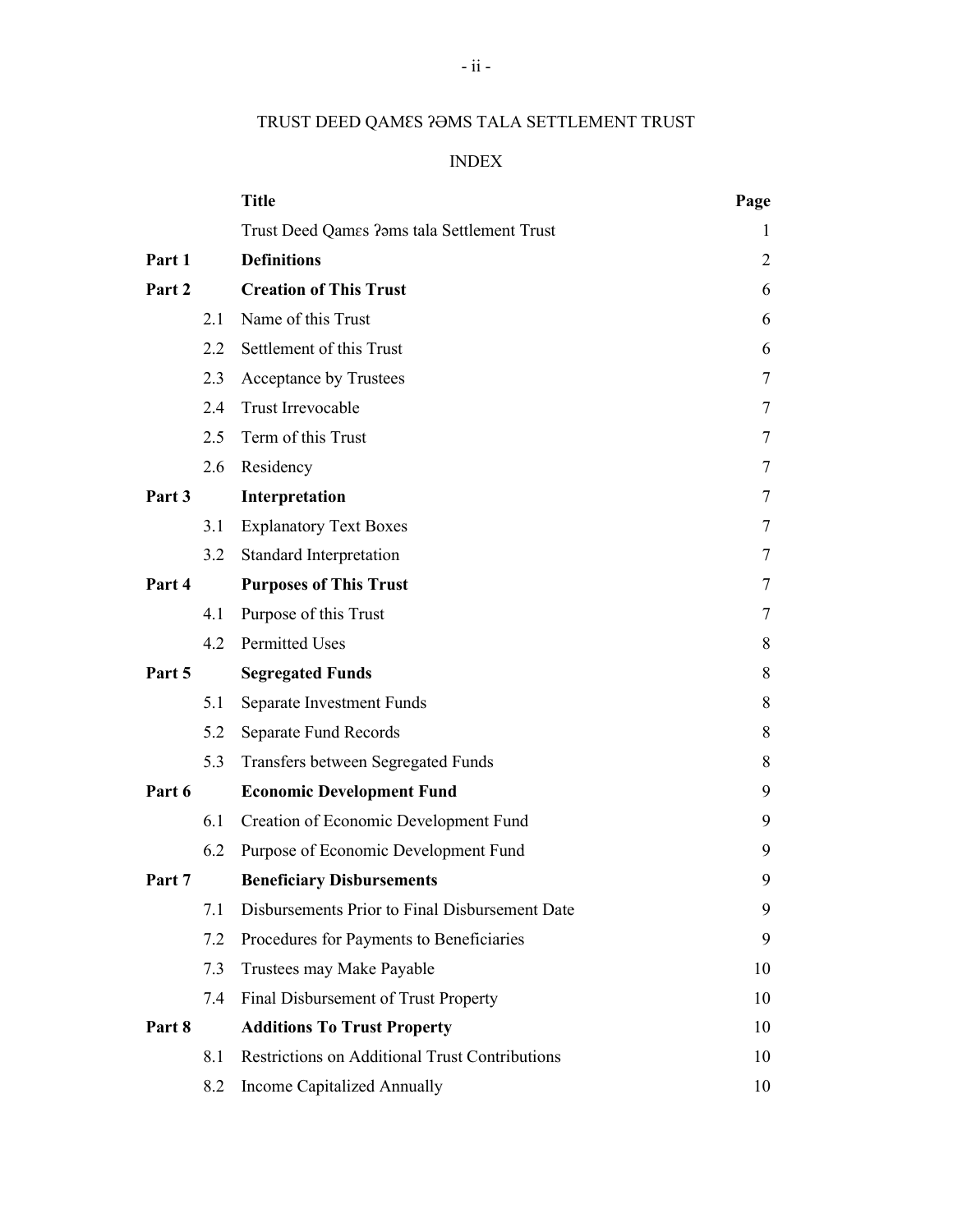|         | <b>Title</b>                                        | Page |
|---------|-----------------------------------------------------|------|
| Part 9  | <b>Administration and Management</b>                | 10   |
| 9.1     | Payment of Expenses                                 | 10   |
| 9.2     | Expenses to be Paid in Priority Order               | 11   |
| 9.3     | <b>Payment Procedure</b>                            | 11   |
| 9.4     | Trustee Honoraria                                   | 11   |
| 9.5     | <b>Trust Administration Fees</b>                    | 11   |
| 9.6     | Trustees may charge Professional Fees               | 11   |
| 9.7     | Trust Income and Capital Management                 | 11   |
| 9.8     | Income can be Made Payable                          | 11   |
| Part 10 | <b>Investment</b>                                   | 12   |
| 10.1    | <b>Authorized Investments</b>                       | 12   |
| 10.2    | <b>Investment Policy</b>                            | 13   |
| 10.3    | Amendments to Investment Policies                   | 13   |
| 10.4    | <b>Prudent Investor Rules</b>                       | 13   |
| 10.5    | Considerations in making Investments                | 13   |
| 10.6    | Investment Manager must Exercise Care               | 13   |
| 10.7    | Appointment of Investment Manager                   | 13   |
| 10.8    | Investment Manager must comply with Trust Deed      | 13   |
| 10.9    | Termination or Appointment of Investment Manager    | 14   |
| 10.10   | Term of Investment Manager                          | 14   |
| Part 11 | <b>Beneficiaries' Entitlements and Restrictions</b> | 14   |
| 11.1    | <b>Rights over Disbursements</b>                    | 14   |
| 11.2    | Involvement with Affairs of this Trust              | 14   |
| 11.3    | Ownership of Trust Property                         | 14   |
| Part 12 | <b>Duties and Liabilities of Trustees</b>           | 15   |
| 12.1    | <b>General Duties</b>                               | 15   |
| 12.2    | <b>Specific Duties</b>                              | 15   |
| 12.3    | Standard of Care                                    | 16   |
| 12.4    | Trustees not Required to give Bond                  | 16   |
| 12.5    | General Power to Bind Trust Without Liability       | 16   |
| 12.6    | General Scope of Trustees' Liability                | 16   |
| 12.7    | Additional Limitations on Liability of Trustees     | 17   |
| 12.8    | Liability of Trustees                               | 17   |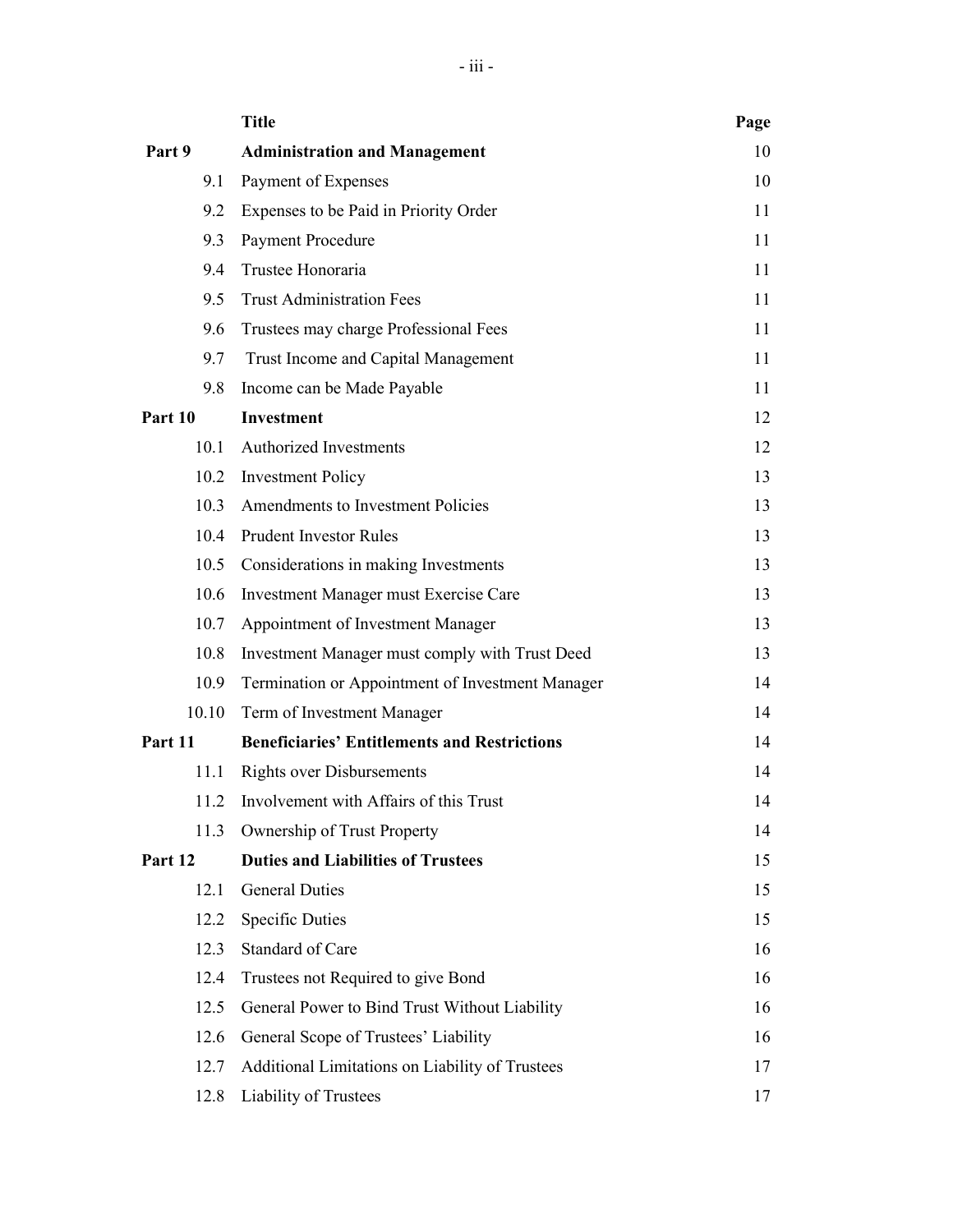|         | <b>Title</b>                                             | Page |
|---------|----------------------------------------------------------|------|
|         | 12.9 Validity of Acts                                    | 17   |
|         | 12.10 Limitation of Liability                            | 17   |
| 12.11   | Litigation Indemnity                                     | 17   |
| 12.12   | Contracts of this Trust                                  | 18   |
| 12.13   | Disclosure of Potential Conflict                         | 18   |
| 12.14   | Timing of Disclosure                                     | 18   |
| 12.15   | Trustee not to Participate                               | 18   |
|         | 12.16 Extent of Disclosure                               | 19   |
| 12.17   | <b>Effect of Disclosure</b>                              | 19   |
| 12.18   | <b>Trustees purchasing Trust Property</b>                | 19   |
| 12.19   | Trustees not Required to Interfere in Management         | 19   |
| 12.20   | Time Commitment                                          | 19   |
| 12.21   | Survival of Indemnities                                  | 19   |
| Part 13 | <b>Powers of Trustees</b>                                | 19   |
| 13.1    | General Authority of Trustees                            | 19   |
| 13.2    | Specific Powers of Trustees                              | 19   |
| 13.3    | Carry on or Acquire an Interest in Business              | 23   |
| 13.4    | Allocate this Trust Property                             | 24   |
| 13.5    | Professional Assistance and Agents                       | 24   |
| 13.6    | Payment of Duties and Taxes                              | 24   |
| 13.7    | Elections under the <i>Income Tax Act</i>                | 25   |
| 13.8    | Source of Net Taxable Income                             | 25   |
| Part 14 | Guardian                                                 | 25   |
| 14.1    | Appointment and Term of Initial Guardian                 | 25   |
| 14.2    | Appointment and Term of Guardians                        | 25   |
| 14.3    | Qualifications of Guardian                               | 25   |
| 14.4    | Restrictions as to Guardian                              | 25   |
| 14.5    | Powers and Duties of Guardian                            | 26   |
| 14.6    | Attendance and Role at Trustee Meetings                  | 26   |
| 14.7    | Attendance and Role at Tla'amin Community Trust Meetings | 26   |
| 14.8    | Incompetent Individual Guardian                          | 27   |
| 14.9    | Incapable Corporate Guardian                             | 27   |
| 14.10   | Resignation of Guardian                                  | 27   |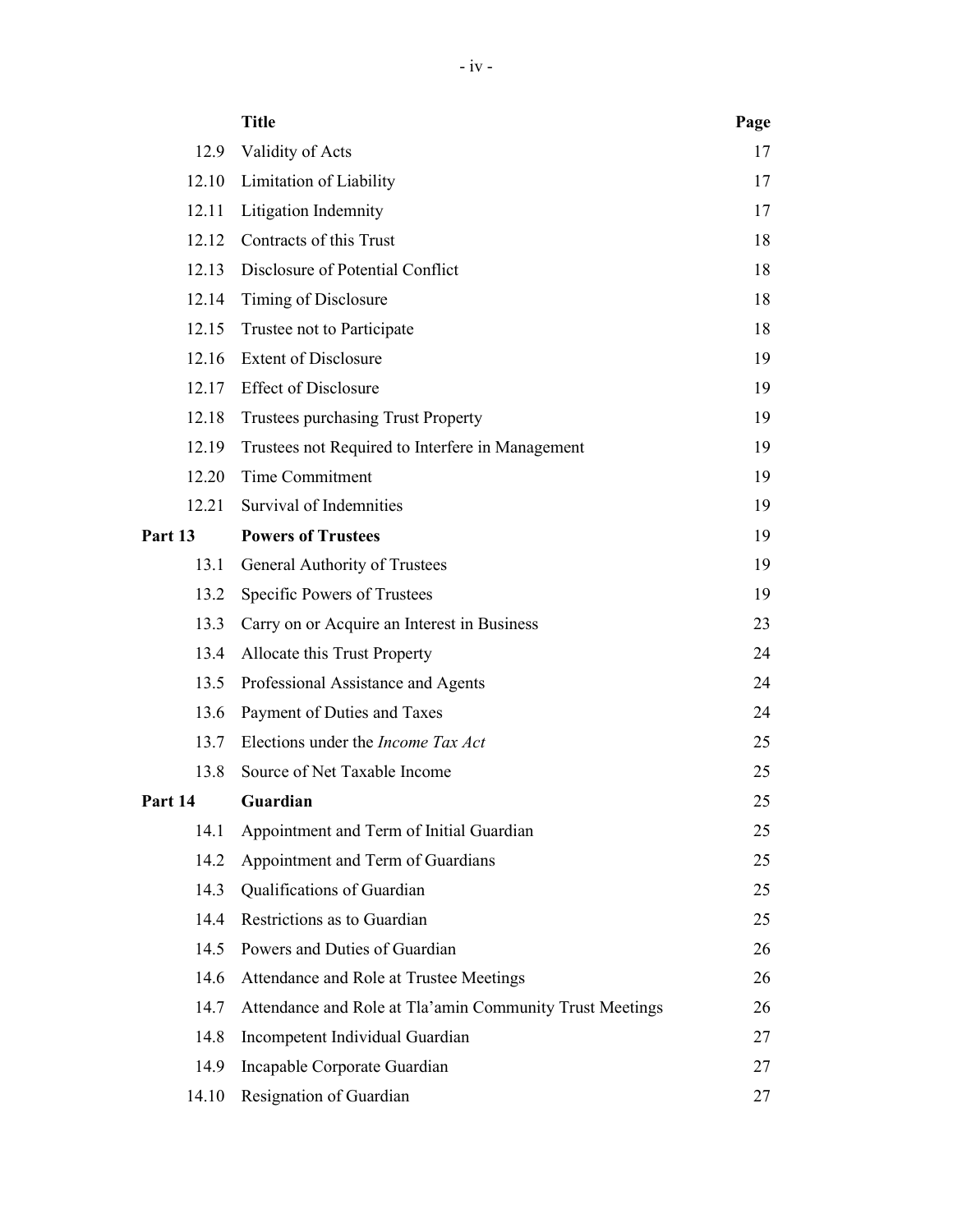|         | <b>Title</b>                                      | Page |
|---------|---------------------------------------------------|------|
| 14.11   | Replacement Guardian                              | 27   |
|         | 14.12 Removal of Guardian                         | 27   |
| 14.13   | Succession of Guardian                            | 27   |
| 14.14   | Indemnification of Guardian                       | 27   |
| Part 15 | <b>Trustees' Procedures</b>                       | 28   |
| 15.1    | Trustees' Procedure                               | 28   |
| 15.2    | Disagreement Among Trustees                       | 28   |
| 15.3    | Trustees' Meetings                                | 29   |
| 15.4    | Role of Youth Trustee at meetings                 | 29   |
|         | 15.5 Waiver of Notice                             | 29   |
| 15.6    | Participation by Electronic Means                 | 29   |
| 15.7    | Trustees' Resolutions                             | 29   |
| 15.8    | Minutes                                           | 30   |
| Part 16 | <b>Trustee Appointment and Removal</b>            | 30   |
| 16.1    | Appointment and Term of Initial Trustees          | 30   |
| 16.2    | Appointment of Trustees                           | 30   |
| 16.3    | Majority to be Tla'amin Citizens                  | 30   |
| 16.4    | <b>Effective Date of Appointment</b>              | 30   |
| 16.5    | Qualifications of Trustees                        | 30   |
| 16.6    | Restrictions as to Trustees                       | 30   |
| 16.7    | Term of Office of Trustees                        | 31   |
| 16.8    | Appointment of Subsequent or Replacement Trustees | 31   |
| 16.9    | <b>Youth Trustee</b>                              | 31   |
| 16.10   | Qualifications of Youth Trustee                   | 31   |
| 16.11   | Consent to Act                                    | 31   |
| 16.12   | Termination of Office of Trustees                 | 31   |
| 16.13   | Trustee required to transfer property             | 32   |
| 16.14   | Not required to Examine Books                     | 32   |
| 16.15   | Notices of Changes in Trustee                     | 32   |
| 16.16   | Reliance by Third Party                           | 32   |
| Part 17 | <b>Tla'amin Community Trust Meeting</b>           | 32   |
| 17.1    | Notice for meeting                                | 32   |
| 17.2    | Form of notice                                    | 32   |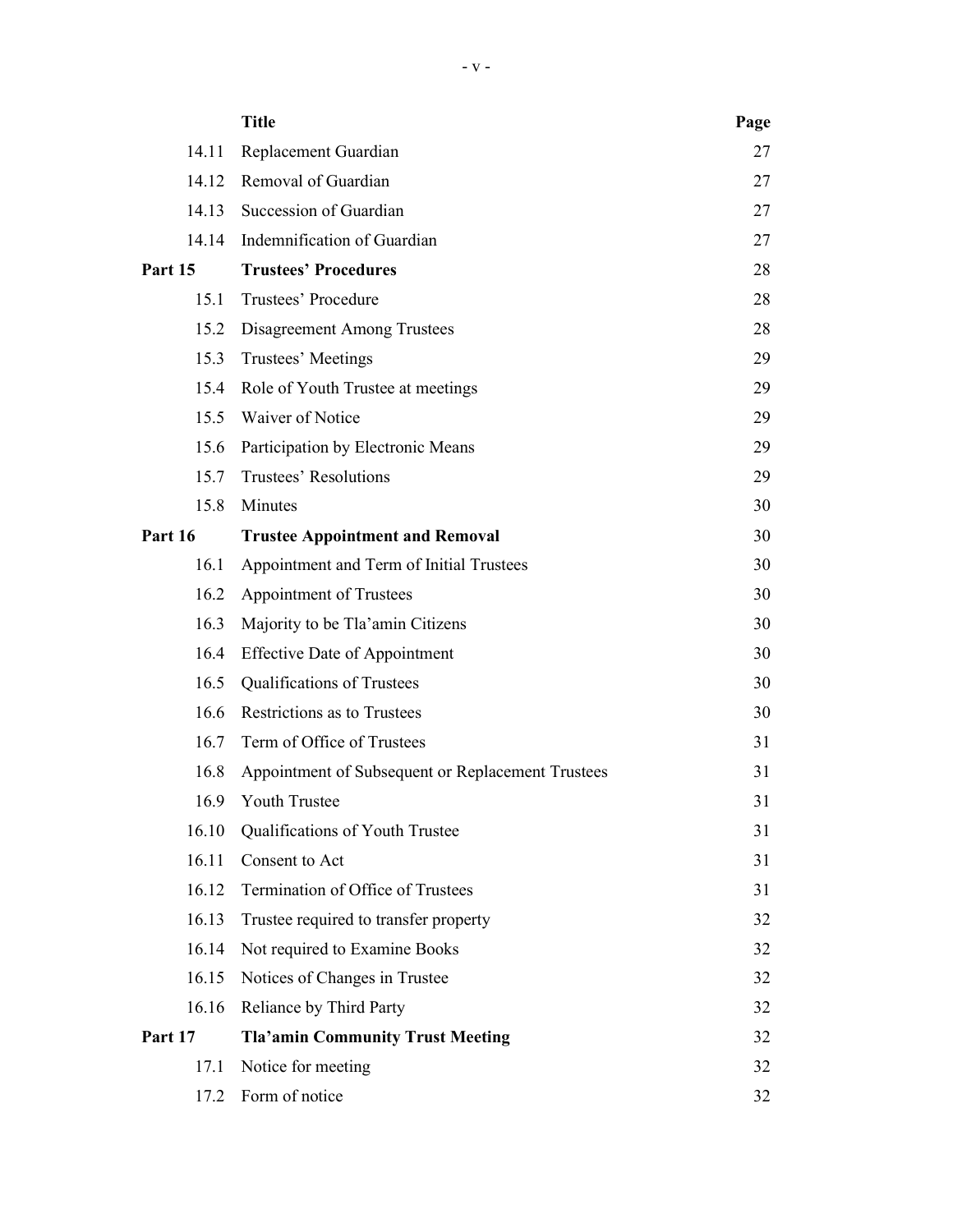|         | <b>Title</b>                                              | Page |
|---------|-----------------------------------------------------------|------|
| 17.3    | Quorum                                                    | 32   |
| 17.4    | Participation by Electronic Means                         | 33   |
| 17.5    | Policies and procedures                                   | 33   |
| 17.6    | Chair of the Meetings                                     | 33   |
| 17.7    | Powers and Duties of the Tla'amin Community Trust Meeting | 33   |
| 17.8    | Motions and resolutions                                   | 33   |
| Part 18 | <b>Auditors</b>                                           | 34   |
| 18.1    | Qualifications of Auditors                                | 34   |
| 18.2    | Appointment of Auditors                                   | 34   |
| 18.3    | <b>Removal of Auditors</b>                                | 34   |
| 18.4    | Reports of Auditors                                       | 34   |
| 18.5    | Scope of Audit                                            | 34   |
| 18.6    | Compliance Audit                                          | 34   |
| Part 19 | <b>Accounts, Records and Financial Statements</b>         | 34   |
| 19.1    | Records                                                   | 34   |
| 19.2    | Safekeeping of Documents                                  | 34   |
| 19.3    | <b>Annual Audited Financial Statements</b>                | 35   |
| 19.4    | <b>Financial Statements</b>                               | 35   |
| 19.5    | Maintenance of Records                                    | 35   |
| 19.6    | Annual Reporting to Beneficiaries                         | 36   |
| 19.7    | Information Available to Beneficiaries                    | 36   |
| 19.8    | Income Tax: Obligation of the Trustees                    | 36   |
| 19.9    | Income Tax: Designations                                  | 36   |
| 19.10   | Fiscal Year                                               | 36   |
| Part 20 | <b>Variation</b>                                          | 36   |
| 20.1    | Variation With Tla'amin Citizens' Consent                 | 36   |
| 20.2    | Variations Evidenced in Writing                           | 36   |
| 20.3    | The Administrative Power to Amend                         | 37   |
| Part 21 | <b>Proper Law Of Trust</b>                                | 37   |
| 21.1    | First Governing Law                                       | 37   |
| 21.2    | Change Governing Law                                      | 37   |
| Part 22 | General                                                   | 38   |
| 22.1    | Authority                                                 | 38   |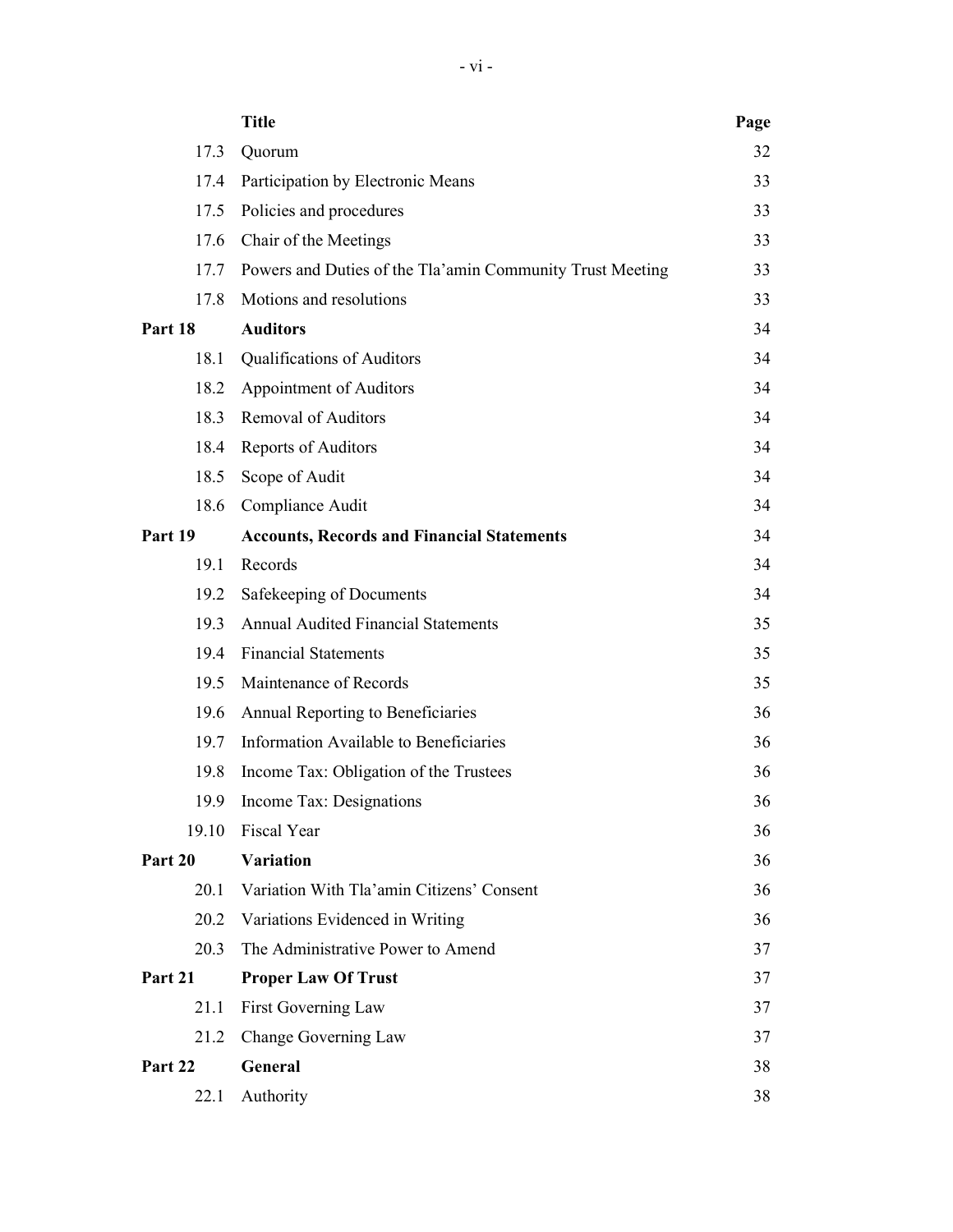|       | <b>Title</b>                | Page |
|-------|-----------------------------|------|
|       | 22.2 Severability           | 38   |
| 22.3  | <b>Notices</b>              | 38   |
|       | 22.4 Delivery and Receipt   | 38   |
| 22.5  | <b>Addresses for Notice</b> | 38   |
| 22.6  | Change of Address           | 39   |
| Tab 1 |                             |      |

| Schedule "A" To This Trust Deed of Tla'amin Settlement Trust |
|--------------------------------------------------------------|
|--------------------------------------------------------------|

## **Tab 2**

Schedule "B" To This Trust Deed of Tla'amin Settlement Trust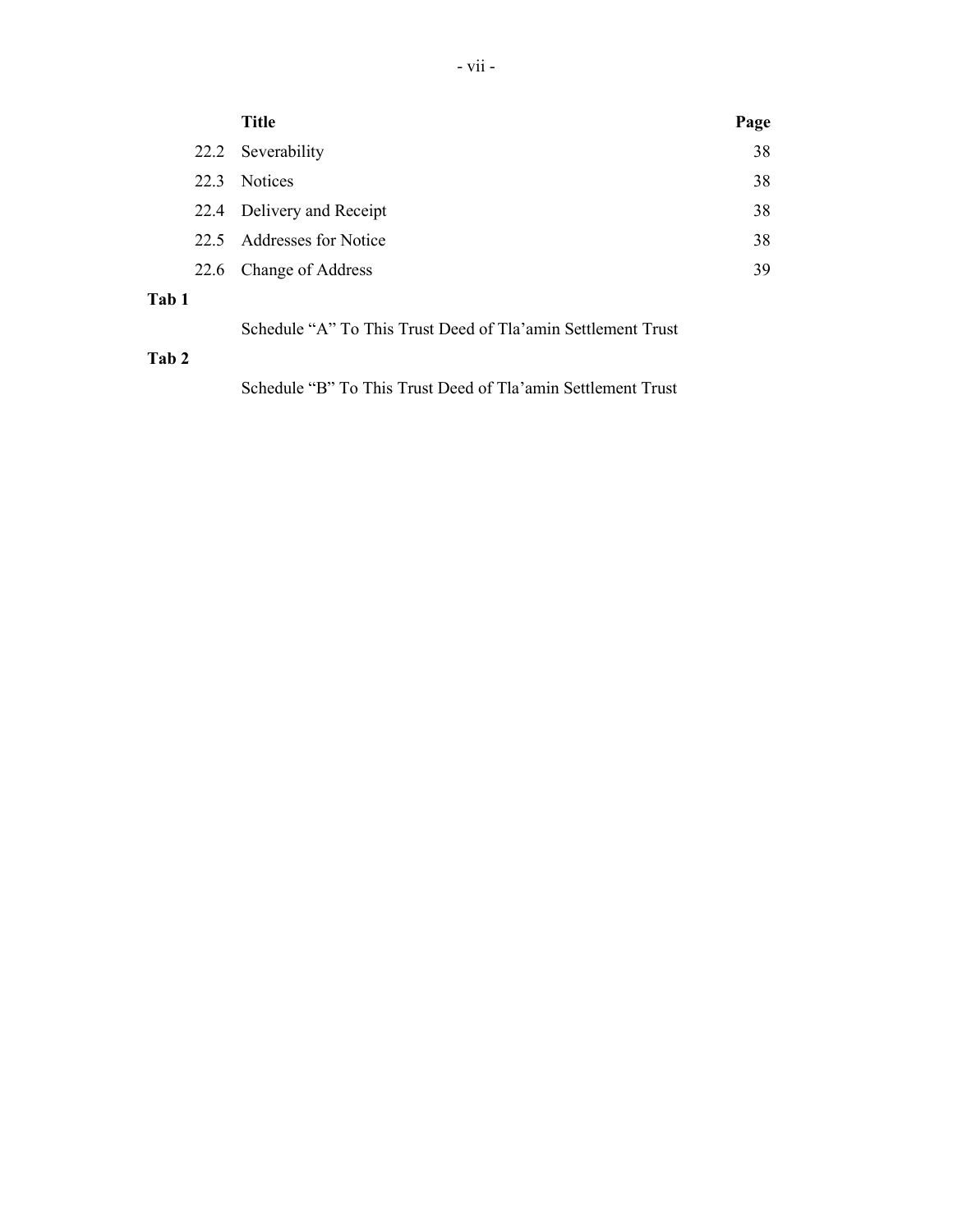## **TRUST DEED**

## **QAMƐS ʔƏMS TALA SETTLEMENT TRUST**

**THIS TRUST DEED** evidences the terms of the trust settled the  $5<sup>th</sup>$  day of April, 2016, and is made

AMONG:

**TLA'AMIN NATION**, represented by the Tla'amin Government, as recognized in the *Tla'amin Final Agreement Act*, S.C. 2014, c.11, and located at Powell River, British Columbia

(the "**Settlor**")

- and -

**Lenora Ann Dickey,** of Powell River, British Columbia

**Alexander Hugenschmidt**, of Powell River, British Columbia

**Ann Laura Paul**, of Powell River, British Columbia

**Alisha Dorian Point**, of Powell River, British Columbia

**Kristi Marie Thiele**, of Victoria, British Columbia

(the "**Initial Trustees**")

- and -

**Daryn Leas,** of Vancouver, British Columbia

(the "**Guardian**")

#### **WHEREAS:**

*These "Whereas" recitals provide the background to and purposes for the establishment of the Tla'amin Settlement Trust.* 

A. Section 87 of the *Constitution of the Tla'amin Nation* directs the Tla'amin Government to establish one or more settlement trusts to preserve and protect the Tla'amin capital transfer and amounts received under the Resource Revenue Sharing Chapter of the Tla'amin Final Agreement and the Income derived from the investment of those amounts;

B. Pursuant to section 9(1) of the *Tla'amin Tax Treatment Agreement*, the Minister of National Revenue shall designate a trust as a Tla'amin Settlement Trust;

C. In accordance with section 87 of the *Constitution of the Tla'amin Nation*, the Settlor wishes to establish this Trust, as a Tla'amin Settlement Trust designated pursuant to subsection 9(1) of the *Tla'amin Tax Treatment Agreement*, for the Beneficiaries by irrevocably settling the Settlor's Contribution on the Trustees, subject to the provisions of this Trust Deed;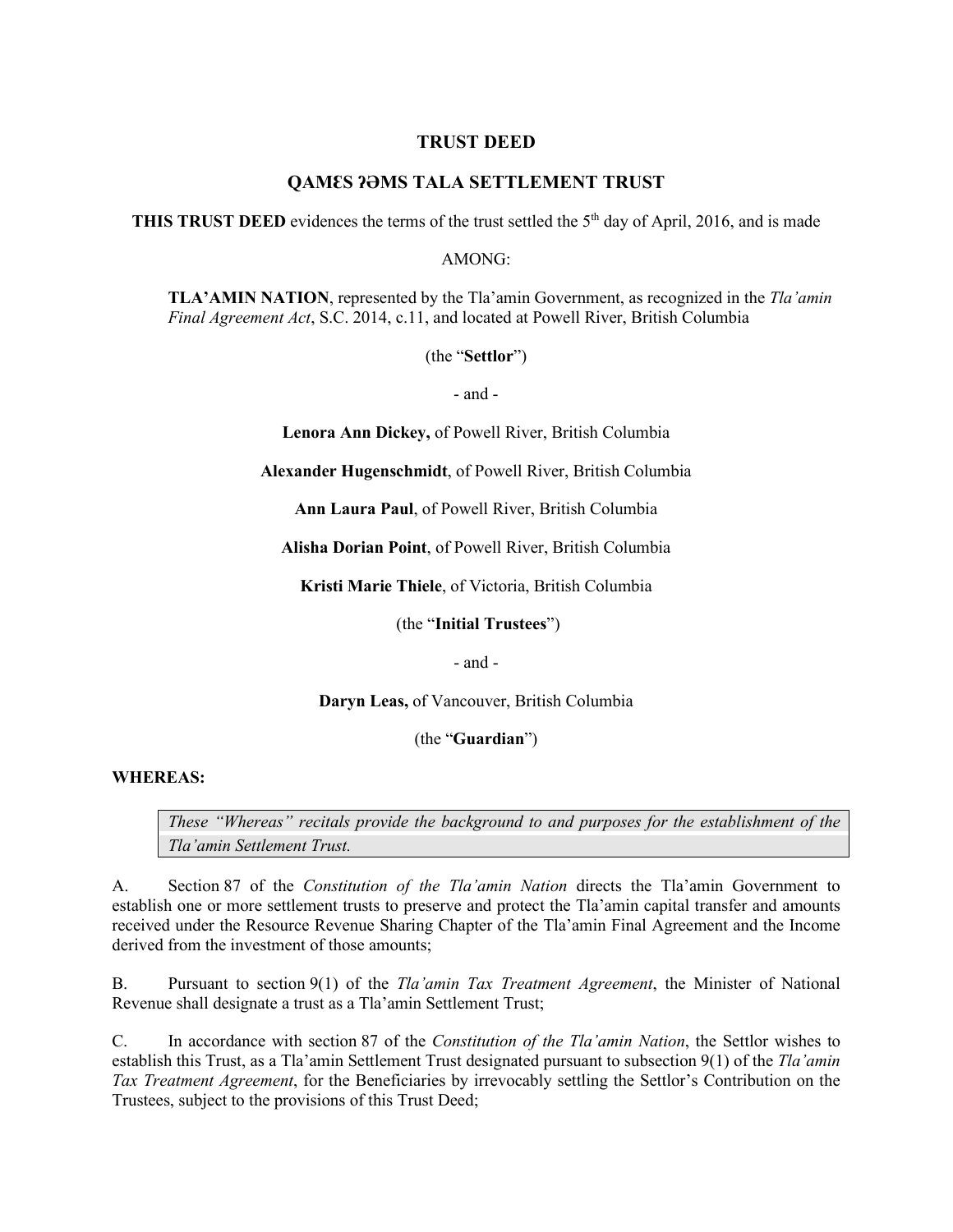**NOW THIS TRUST DEED WITNESSES** the creation of the Tla'amin Settlement Trust by the Settlor upon the terms and conditions set forth below.

#### **PART 1 DEFINITIONS**

*This section outlines the definitions to be applied to terms throughout this Trust Deed. Capitalized terms denote defined terms.*

In this Trust Deed, unless the context requires otherwise, all capitalized terms shall have the meanings set forth below:

"**Attributable**" means any Income that is attributable to the Tla'amin Nation pursuant to subsection 75(2) of the *Income Tax Act*;

"**Auditor**" means the auditor appointed from time to time under [Part](#page-40-0) 18;

"**Authorized Investments**" means those investments which the Trustees are authorized to make in accordance with [Part](#page-18-0) 10;

"**Beneficiaries**" means:

- (a) the Tla'amin Nation;
- (b) the Tla'amin Citizens;
- (c) any other beneficiary permitted by the Tla'amin Tax Treatment Agreement and designated as a beneficiary by the Trustees; and
- (d) any combination of the entities and persons referred to in subparagraphs (a) to (c);

"**Canada**" means Her Majesty the Queen in Right of Canada, as represented by the Minister of Aboriginal Affairs and Northern Development;

"**Capital**" means, at any time:

- (a) amounts received by the Trustees from the Tla'amin Nation and settled on the Trust in accordance with the Tla'amin Tax Treatment Agreement;
- (b) any other property received by the Trustees and accepted as Trust Capital prior to that time; and
- (c) any Income of this Trust not disbursed or payable to the Beneficiaries at the end of each Fiscal Year prior to that time;

but excluding all amounts which have been expended there from prior to that time pursuant to the provisions of this Trust Deed;

"**Communication**" means a Notice, document, request, approval, authorization, or consent required or permitted to be given or made under this Trust Deed;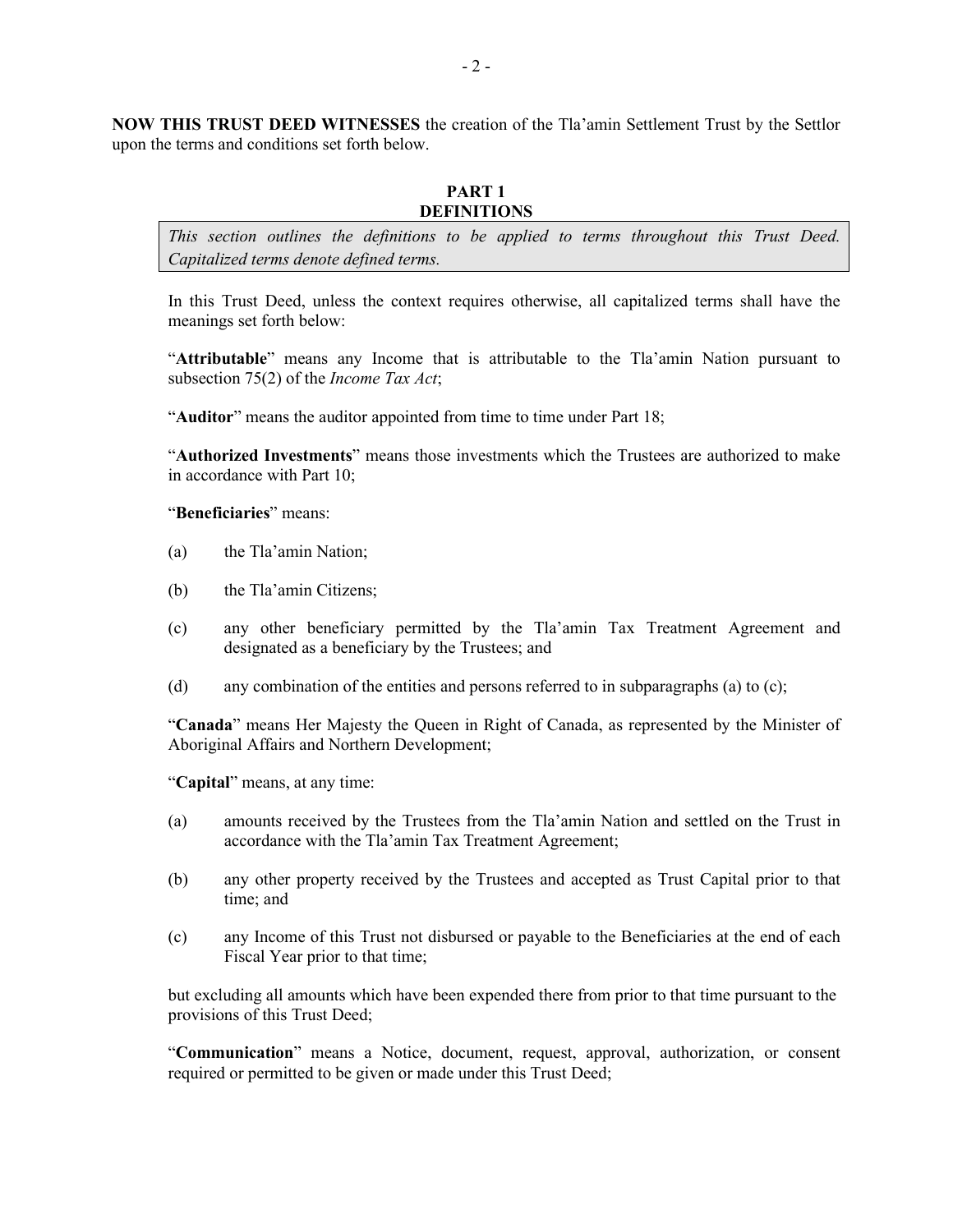"**Compliance Audit**" means a review of the activities and decisions of the Trustees and the Guardian by a Qualified Professional regarding the management of this Trust, including but not limited to the use, investment and disbursement of Trust Property, to ensure compliance with this Trust Deed and the Trustees' and Guardian's respective obligations hereunder;

"**Default**" means a failure by a Beneficiary to use a disbursement for a Permitted Use or to report on the use of a disbursement as may be required by the Trustees;

**"Dividend"** means any dividend, stock dividend and/or capital dividend;

"**Eligible Corporation**" has the meaning set out in section 1 of the Tla'amin Tax Treatment Agreement;

"**Final Disbursement Date**" means the date that is twenty (20) years after the death of the last survivor, who is living at the Settlement Date and who is a Tla'amin Citizen, of the lineal descendants male and female of Chief Tom Timothy deceased on October 28, 1955 unless there has been an amendment to the laws which eliminates the application of the rule against perpetuities to this Trust, in which event the Final Disbursement Date shall be such later date as shall be determined at a Tla'amin Community Trust Meeting in accordance with Part 17 and confirmed by Deed approved by the Trustees; or

"**Financial Advisor**" means a firm, partnership or sole proprietorship that will advise on the development of the Investment Policy, selection of Investment Managers and evaluation of portfolio performance:

- (a) whose primary business is to provide independent financial advice;
- (b) which has an arm's length relationship with each of the Trustees, the Guardian and the Investment Manager(s);
- (c) some of whose staff have been awarded the Chartered Financial Analyst designation by the Chartered Financial Analyst Institute or its successor; and
- (d) which is not engaged in the sale or management of investment products or portfolios either directly or through its related companies.

"**Financial Institution**" means a financial institution as defined in the *Bank Act,* S.C. 1991, c. 46;

**Fiscal Year**" means the fiscal year of this Trust which shall end on the 31<sup>st</sup> day of December each year or such other fiscal year as established by law or the Trustees from time to time;

"**Generally Accepted Accounting Principles**" means the accounting principles generally accepted in Canada from time to time and, if the handbook published by the Canadian Institute of Chartered Accountants or its successor includes a statement of a principle or an accounting guideline, that statement will be considered conclusively to be an accounting principle or guideline generally accepted in Canada;

"**Guardian**" means any guardian appointed pursuant to [Part](#page-31-0) 14 from time to time;

**"Immediate Family"** means the person's children and step-children, parents, grandparents, grandchildren, siblings of a person and spouse, and for the purposes of this definition: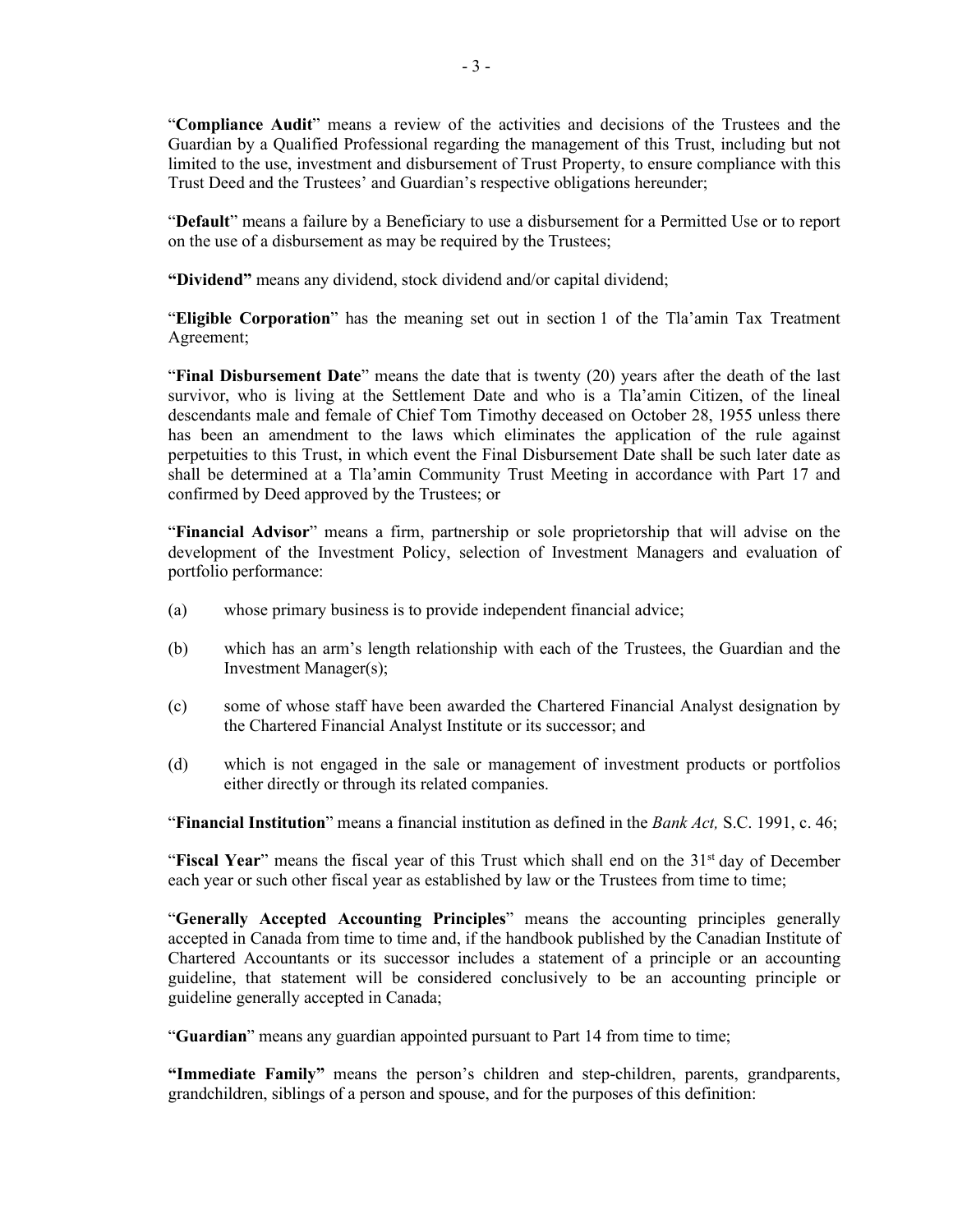- (a) "**spouse**" includes an individual with whom one is co-habiting in a conjugal relationship and (i) has done so for a continuous period of at least two (2) years, or (ii) has a child with the other person; and
- (b) "**children**" includes a legally adopted son or daughter as well as a son or daughter adopted in accordance with Tla'amin custom;

"**Income**" means in a particular year, the income of this Trust for that year as calculated for the purposes of the *Income Tax Act*, except that:

- (a) the full amount of any realized capital gains less realized capital losses will be included in income for this purpose; and
- (b) no dividend will be grossed up for this purpose as would otherwise be required under the *Income Tax Act*;

"*Income Tax Act*" means the *Income Tax Act*, S.C. 1985 (5<sup>th</sup> Supp.) c. 1, and any regulations to that Act, all as amended or replaced from time to time;

"**Indemnified Party**" means a person or persons referred to in section [14.13](#page-33-0);

"**Indexed Value**" means the value of the Capital indexed to the Consumer Price Index as published by Statistics Canada;

"**Initial Guardian**" means the Guardian named on page 1 of this Trust Deed who is appointed in accordance with s. 14.1 of this Trust Deed;

"**Initial Trustees**" means the Trustees named on page 1 of this Trust Deed and appointed in accordance with s. 16.1 of this Trust Deed;

"**Investment Manager**" means a person or firm who has obtained registration with a provincial securities commission as an advisor in the category of Portfolio Manager in accordance with National Instrument  $31-103$   $7.2(1)(a)$  as the term is amended from time to time, and whose revenue is derived from the discretionary management of investment portfolios and who is independent from the Tla'amin Nation, each of the Trustees, the Guardian and the Financial Advisor;

"**Investment Policy**" means the investment policy statement for the Trust Property, including reasonable investment objectives and risk tolerance, as established and amended from time to time by the Trustees in consultation with the Investment Manager;

"**Net Taxable Income**" means Income, after deducting applicable expenses, determined for the purposes of the *Income Tax Act* arising in respect of this Trust Property, whether notional or deemed or otherwise required to be included in computing the taxable income of this Trust including taxable dividends, stock dividends and taxable capital gains less allowable capital losses but excluding capital dividends and non-taxable portion of capital gains, all within the meaning of those terms in the *Income Tax Act*;

"**Non-Attributable Income**" means any Income that is not attributed to the Tla'amin Nation pursuant to subsection 75(2) of the *Income Tax Act*;

"**Notice**" means a writing originated and transmitted in accordance with section [22.3](#page-44-0);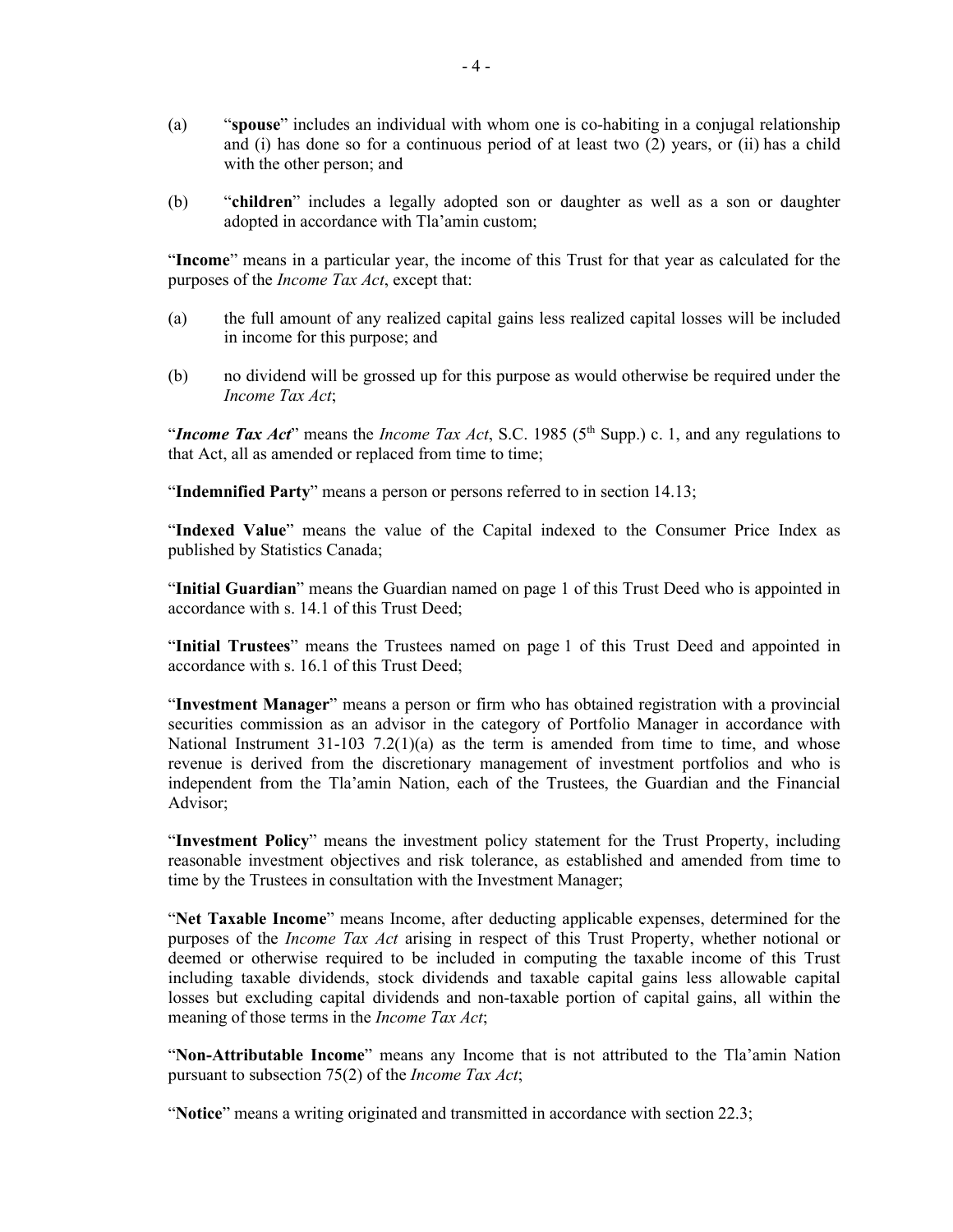"**Per Capita Disbursement**" means any disbursement made in equal amounts to all Tla'amin Citizens;

"**Permitted Uses**" means the uses outlined in section [4.2](#page-14-0) of this Trust Deed;

"**Person**" includes any individual, partnership, firm, company, corporation, incorporated or unincorporated association or society, co-tenancy, joint venture, syndicate, fiduciary, estate, trust, bank, government, governmental or quasi-governmental agency, band, board, commission or authority, organization or any other form of entity howsoever designated or constituted, or any group, combination, or aggregation of any of them;

"**Qualified Professional**" for the purpose of s. 18.6 means a lawyer, auditor or other regulated professional suitable for the purposes outlined in that section;

"**Resource Revenue Sharing Chapter**" means chapter 19 of the Tla'amin Final Agreement;

"**Segregated Fund**" means a fund held in accordance with [Part](#page-14-1) 5 of this Trust Deed;

"**Segregated Fund Principles**" means those separate guiding principles, applicable investment policy statements or terms of reference, to be established for each Segregated Fund created pursuant to [Part](#page-14-1) 5 of this Trust Deed;

**"Settlement Date"** means the date on which the Settlor's Contribution is settled on this Trust;

"**Settlor**" means the Tla'amin Nation;

"**Settlor's Contribution**" means ten dollars (\$10.00) received from the Settlor;

"**Substituted Property**" has the meaning which includes the application of the rules in subsection 248(5) of the *Income Tax Act*;

"**Super Majority Resolution**" means a resolution approved by all of the Trustees in writing;

"**Tla'amin Citizen**" has the meaning set out in chapter 1 of Tla'amin Final Agreement;

"**Tla'amin Community Trust Meeting**" means a meeting held in accordance with [Part](#page-38-0) 17;

"**Tla'amin Final Agreement"** means the Agreement entered into between the Tla'amin Nation, Her Majesty the Queen in Right of Canada and Her Majesty the Queen in Right of British Columbia initialled on October 21, 2011, and approved by Tla'amin members through a community vote on July 10, 2012;

"**Tla'amin Government Executive**" means the Executive of the Tla'amin Government established pursuant to Part 4 of the *Constitution of the Tla'amin Nation* and selected in accordance with lawful election procedures and in office at the relevant time;

"**Tla'amin Government**" has the meaning set out in chapter 1 of Tla'amin Final Agreement;

"**Tla'amin Lands"** has the meaning set out in chapter 1 of Tla'amin Final Agreement;

"**Tla'amin Nation"** has the meaning set out in chapter 1 of Tla'amin Final Agreement;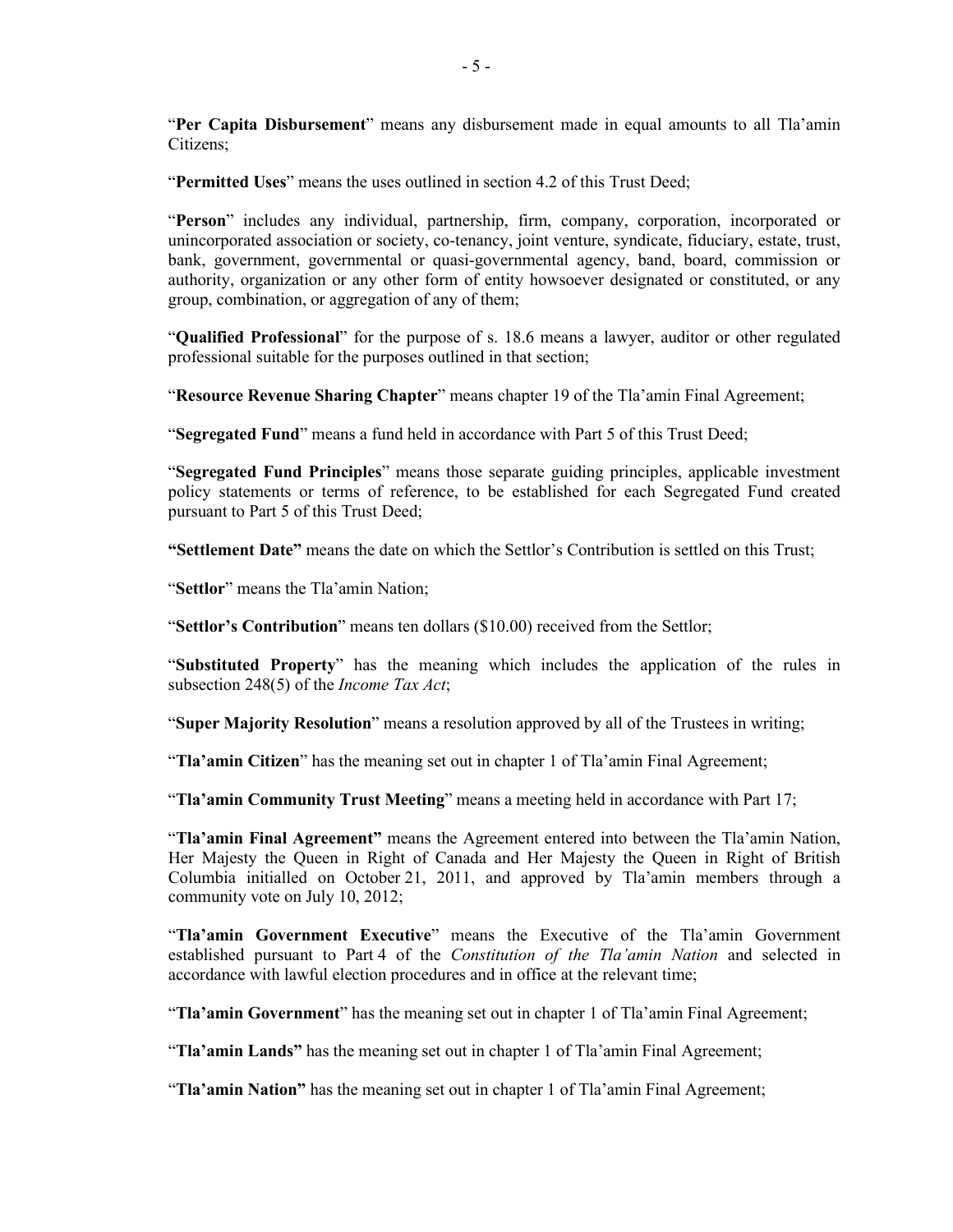"**Tla'amin Public Institutions**" has the meaning set out in chapter 1 of Tla'amin Final Agreement;

"**Tla'amin Right to Harvest Fish**" means the right to harvest fish and aquatic plants set out in paragraph 1 of the Fisheries Chapter of the Tla'amin Final Agreement;

"**Tla'amin Settlement Trust"** means a trust that has been designated by the Minister of National Revenue as such pursuant to section 9 of the *Tla'amin Tax Treatment Agreement*;

"**Tla'amin Tax Treatment Agreement"** means the Agreement entered into between the Tla'amin Nation, Her Majesty the Queen in Right of Canada and Her Majesty the Queen in Right of British Columbia dated October 21, 2011, as amended or replaced from time to time;

"**Trust**" means the trust governed by this Trust Deed;

"**Trust Deed**" means this trust deed as amended or varied from time to time;

"**Trust Meetings**" means a duly called meeting of the Trustees in accordance with Part 15;

"**Trust Property**" means all property held by the Trustees pursuant to this Trust, from time to time, including:

- (a) the Settlor's Contribution;
- (b) additions thereto as permitted by section [8.1](#page-16-0); and
- (c) all Income which is accumulated and added to the Trust Capital under section [8.2,](#page-16-1)

which have not been disbursed from this Trust.

"**Trustees**" means, unless this Trust Deed indicates otherwise, the trustees of the Trust from time to time, whether the Initial Trustees or successor Trustees, and includes the Youth Trustee appointed or substituted pursuant to [Part](#page-36-0) 16;

"**Trustees' Resolution**" means a resolution passed pursuant to section [15.7](#page-35-0); and

"**Youth Trustee**" means an individual appointed pursuant to section 16.9.

#### **PART 2 CREATION OF THIS TRUST**

*This "Creation of this Trust" section details the manner in which this Trust will be formally settled, establishes the name of this Trust, confirms that this Trust is irrevocable and outlines the term of this Trust.*

**2.1 Name of this Trust.** This Trust will be known as the "Qames ? ams tala Tla'amin Settlement Trust" ("Our Money is Safely put Away").

**2.2 Settlement of this Trust.** The Settlor has settled on the Trustees, and the Trustees acknowledge that the Settlor has settled upon them, the Settlor's Contribution.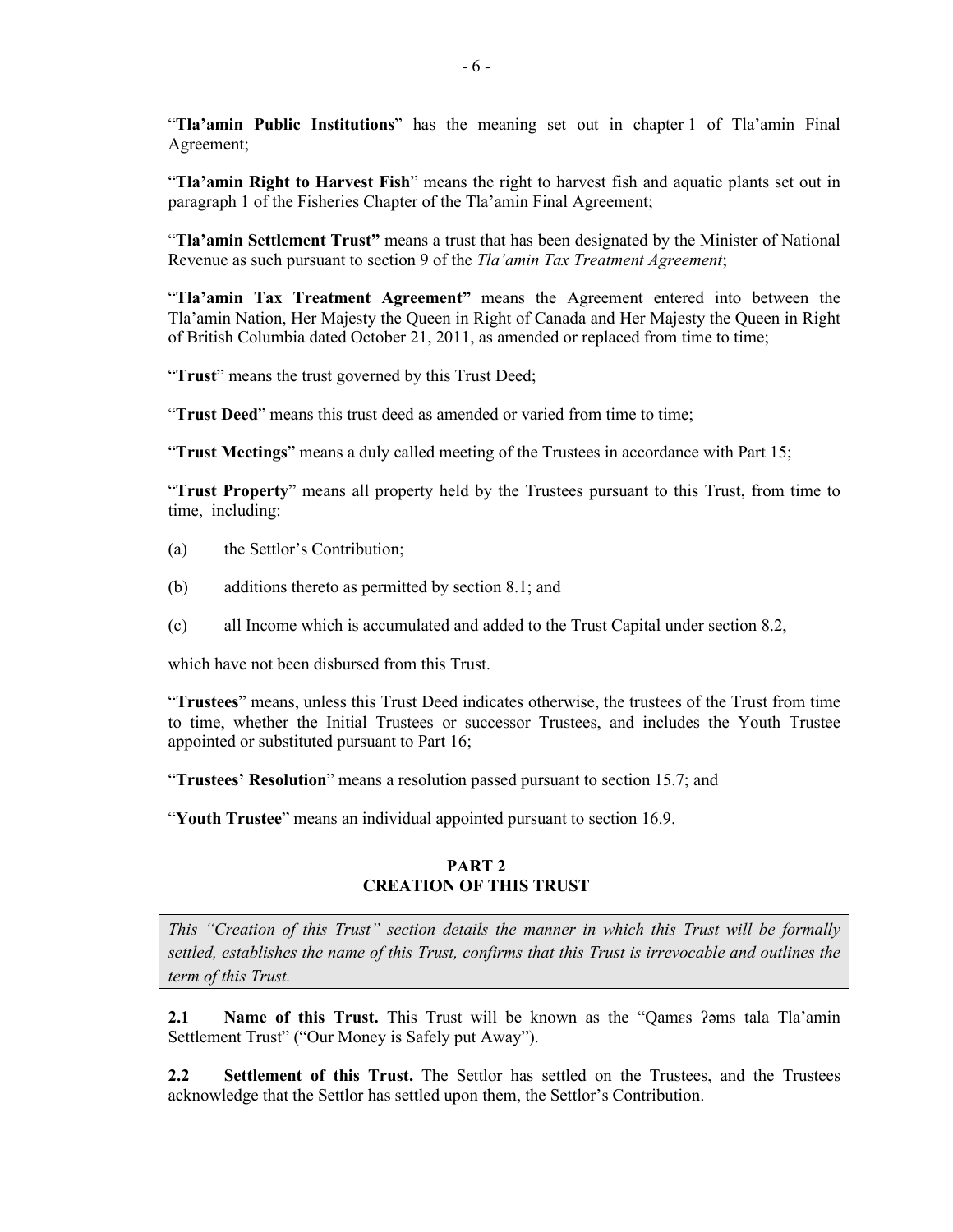**2.3 Acceptance by Trustees.** The Trustees, by signing this Trust Agreement, signify their acceptance of the Trust and the trusts, powers and duties contained in it.

**2.4 Trust Irrevocable.** The Trust herein set forth shall be irrevocable by the Settlor.

**2.5 Term of this Trust.** This Trust will remain in force and effect from the date of execution of this Trust Deed until the Final Disbursement Date.

<span id="page-13-0"></span>**2.6 Residency.** This Trust shall be resident in Canada.

## **PART 3 INTERPRETATION**

*This "Interpretation" section outlines the rules of general interpretation for this Trust Deed.*

**3.1 Explanatory Text Boxes.** The explanatory text boxes inserted at the beginning of each part of this Trust Deed do not form part of this Trust Deed.

- **3.2 Standard Interpretation.** In this Trust Deed:
- (a) unless it is otherwise clear from the context, the word "including" means "including, but not limited to", and the word "includes" means "includes, but not limited to";
- (b) headings are for convenience only and do not form part of this Trust Deed;
- (c) unless it is otherwise clear from the context, the use of the singular includes the plural and the use of the plural includes the singular;
- (d) unless otherwise defined, all accounting terms have the meanings assigned to them under Generally Accepted Accounting Principles;
- (e) reference to any gender includes a reference to all other genders;
- (f) a reference to a "year" means a Fiscal Year of this Trust; and
- (g) the division of this Trust Deed into parts and sections, subsections, clauses, subclauses and paragraphs is for convenience of reference only and shall not affect the construction or interpretation of this Trust Deed.

## **PART 4 PURPOSES OF THIS TRUST**

*This section outlines that the purposes of this Trust are to preserve the Trust Property for future generations of Tla'amin Citizens and to prudently manage the Trust Property.*

<span id="page-13-1"></span>**4.1 Purposes of this Trust.** The Trustees will hold the Trust Property in trust in accordance with this Trust Deed for both the long and short term benefit of one or more Beneficiaries and the purpose of this Trust is to provide for the management, investment and disbursement of the Trust Property to that end.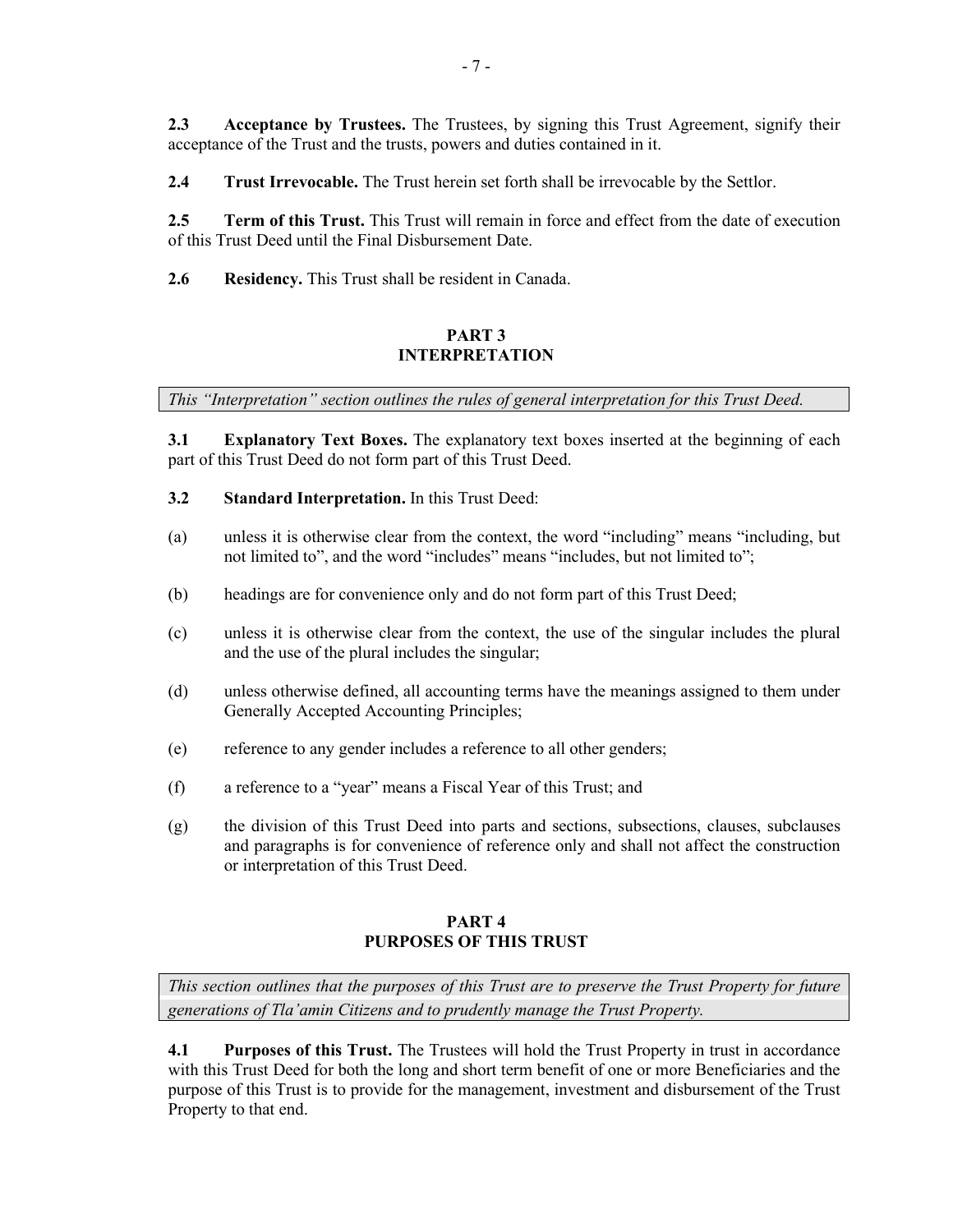<span id="page-14-0"></span>**4.2 Permitted Uses.** Disbursements of Trust Property must be for the benefit of one or more Beneficiaries and may be for one of the specified purposes listed below:

- (a) general administration and governance of this Trust;
- (b) culture, heritage and language;
- (c) governance and programs;
- (d) health and wellness;
- (e) social development;
- (f) economic development;
- (g) environment and natural resources;
- (h) education, training, bursaries, and scholarships;
- (i) community infrastructure;
- (j) sport and recreation;
- <span id="page-14-2"></span>(k) indemnification of Trustees in accordance with this Trust Deed; and
- <span id="page-14-1"></span>(l) prepayment of the negotiation loan pursuant to paragraph 4 of "Chapter 18 – Capital Transfer and Negotiation Loan Repayment" of the Tla'amin Final Agreement.

#### **PART 5 SEGREGATED FUNDS**

*This section allows contributions on this Trust to be divided into separate investment funds. Separate funds are required to be maintained separately, with their own books and records, and property is not to be transferred between Segregated Funds without the written authorization of the Settlor.*

**5.1 Separate Investment Funds.** The Trustees may divide the Trust Property into separate investment funds, each a Segregated Fund, after consulting with the Settlor. Each Segregated Fund shall be governed by the provisions of this Trust Deed and the Segregated Fund Principles.

<span id="page-14-3"></span>**5.2 Separate Fund Records.** Each Segregated Fund shall be maintained separately with a separate set of books and records.

**5.3 Transfers between Segregated Funds.** The Trustees may not transfer Trust Property between Segregated Funds without the written authorization of the Settlor.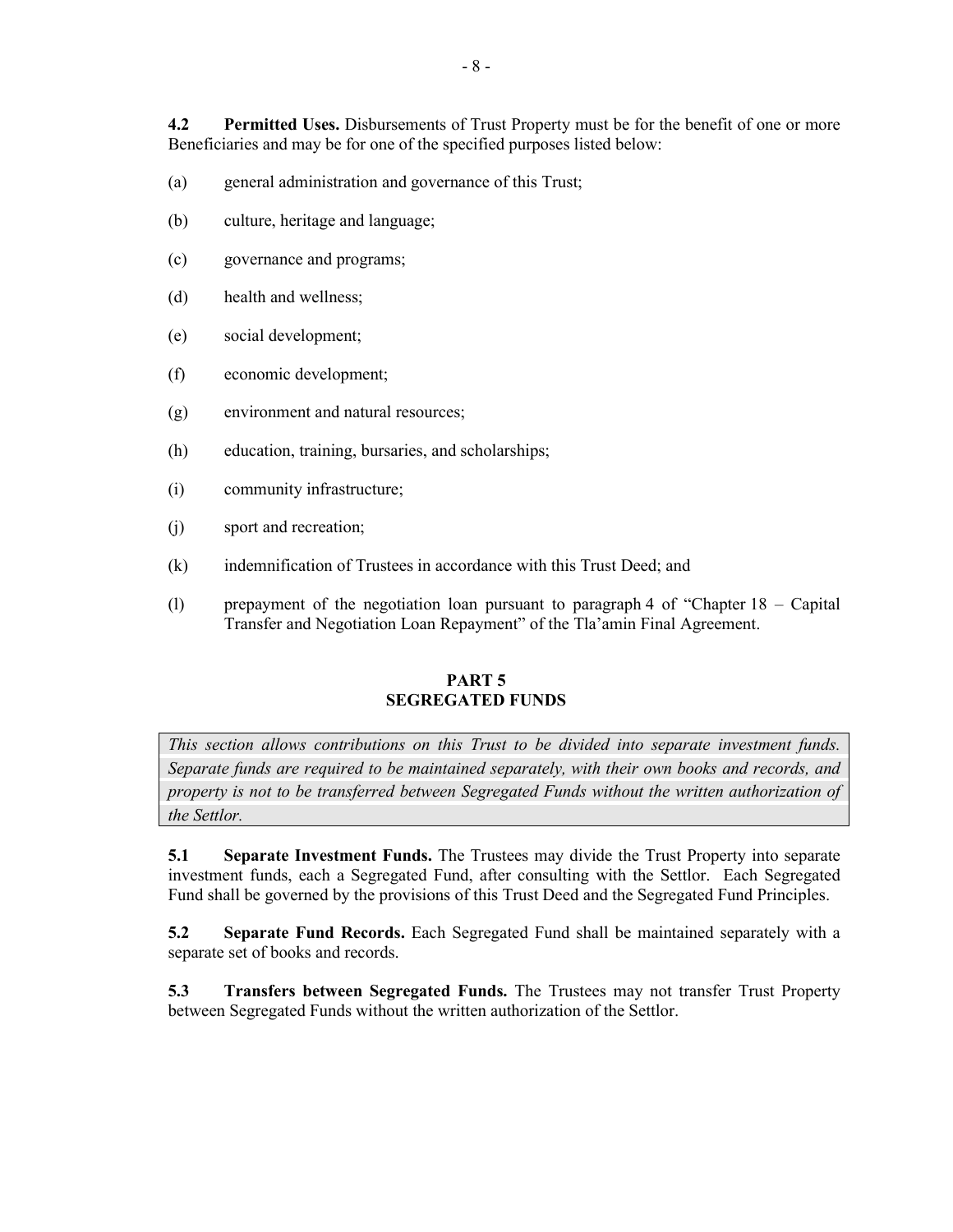#### **PART 6 ECONOMIC DEVELOPMENT FUND**

*This section allows for the creation of an economic development fund and exempts the trust property in the Economic Development Fund from disbursement caps and limitations.* 

**6.1 Creation of Economic Development Fund.** The Trustees shall deposit any contributions to this Trust from the Settlor which the Settlor identifies as funds arising from the economic development fund pursuant to the Tla'amin Final Agreement into a separate investment fund in accordance with the provisions outlined in [Part](#page-14-1) 5 (referred to in this Trust Deed as the "**Economic Development Fund**").

**6.2 Purpose of Economic Development Fund.** The purpose of the Economic Development Fund is to allow for the pursuit and generation of economic opportunities for the Beneficiaries. For greater certainty, the property in the Economic Development Fund is not intended to be preserved and maintained for the future benefit of the Tla'amin Nation and is not subject to the capital disbursement limitations outlined in section [7.1.](#page-15-0)

## **PART 7 BENEFICIARY DISBURSEMENTS**

*This section describes the conditions attached to the disbursement of Trust Property to the Beneficiaries and the procedures for making such disbursements. This section also outlines the process for the final disbursement of the Trust Property.*

<span id="page-15-0"></span>**7.1 Disbursements Prior to Final Disbursement Date.** Until the Final Disbursement Date, the Trustees may expend Income and Capital of this Trust in their sole discretion, provided that:

- (a) all such disbursements shall be made in accordance with this Trust Deed;
- <span id="page-15-1"></span>(b) no Trust Property shall be disbursed as a Per Capita Disbursement;
- (c) prior to the fifth (5th) anniversary of the Settlement Date, the Trustees may not disburse any of the Capital, unless the Guardian issues a written resolution permitting the disbursement, with the exception of the Capital in the Economic Development Fund which may be disbursed at any time; and
- <span id="page-15-2"></span>(d) within each consecutive ten (10) year period following the fifth anniversary of the Settlement Date, the Trustees may not disburse more than an aggregate of ten percent (10%) of the Indexed Value of the Capital, as reflected in the most recent financial statements of the Trust, unless the Guardian issues a written resolution permitting this limit to be exceeded, with the exception of the Capital in the Economic Development Fund which may be disbursed at any time; and
- (e) no disbursement may be made to a Beneficiary who is in Default.

**7.2 Procedures for Payments to Beneficiaries.** Subject to section [7.1,](#page-15-0) the Trustees may make payments to Beneficiaries by paying or transferring a portion of the Trust Property to the Beneficiaries**.**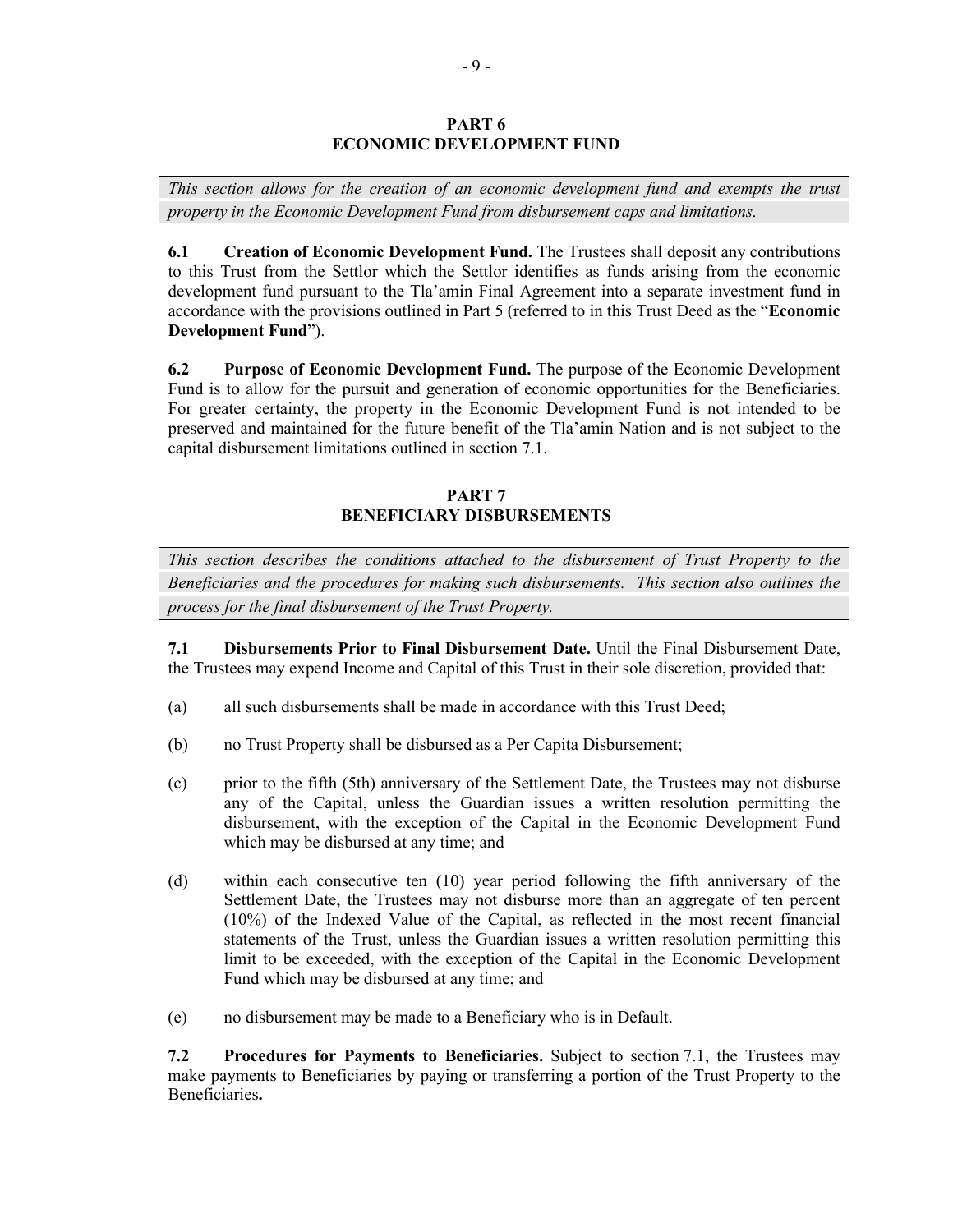**7.3 Trustees may Make Payable.** The Trustees may resolve to make a portion of the Trust Property payable to a Beneficiary. Any such resolution shall be binding and irrevocable.

**7.4 Final Disbursement of Trust Property.** At the Final Disbursement Date, the Trustees shall liquidate and disburse all remaining Trust Property to the Tla'amin Nation or to a trust which qualifies as a Tla'amin Settlement Trust in the discretion of the Trustees in consultation with the Settlor and which the Trustees designated as a Beneficiary.

## **PART 8 ADDITIONS TO TRUST PROPERTY**

*This section outlines the restrictions on adding property to the Tla'amin Settlement Trust as required by the Tax Treatment Agreement. This section also stipulates that the undisbursed and unallocated Income of this Trust shall be added to the Capital of this Trust annually.*

<span id="page-16-0"></span>**8.1 Restrictions on Additional Trust Contributions.** The Trustees may not accept additions to the Trust Property from any person, except for:

- (a) contributions from the Tla'amin Nation of amounts which are reasonably considered by the Settlor to be:
	- (i) capital transfer payments received by the Tla'amin Nation under the Capital Transfer and Negotiation Loan Repayment chapter of the Tla'amin Final Agreement; or
	- (ii) resource revenue sharing payments received by the Tla'amin Nation under the Resource Revenue Sharing Chapter of the Tla'amin Final Agreement; or
- (b) amounts received from another Tla'amin Settlement Trust where substantially all of the funds of that contributing trust are reasonably considered by the trustee of that trust to have been derived from a contribution to a Tla'amin Settlement Trust by the Tla'amin Nation of amounts described in subparagraph (a) and income and gains derived there from.

<span id="page-16-1"></span>**8.2 Income Capitalized Annually.** Immediately after the expiration of each Fiscal Year of this Trust, all income of this Trust, including all Net Taxable Income, not disbursed or payable to the Beneficiaries shall be added to the Trust Capital.

## **PART 9 ADMINISTRATION AND MANAGEMENT**

*This section details the manner in which the expenses of this Trust shall be incurred and payment shall be made. This section also details the manner in which this Trust Property must be held and outlines the obligation of Trustees to pay the expenses of this Trust in the most tax efficient manner.*

**9.1 Payment of Expenses.** The Trustees shall pay or cause to be paid out of the Trust Property all expenses related to the creation and administration of this Trust.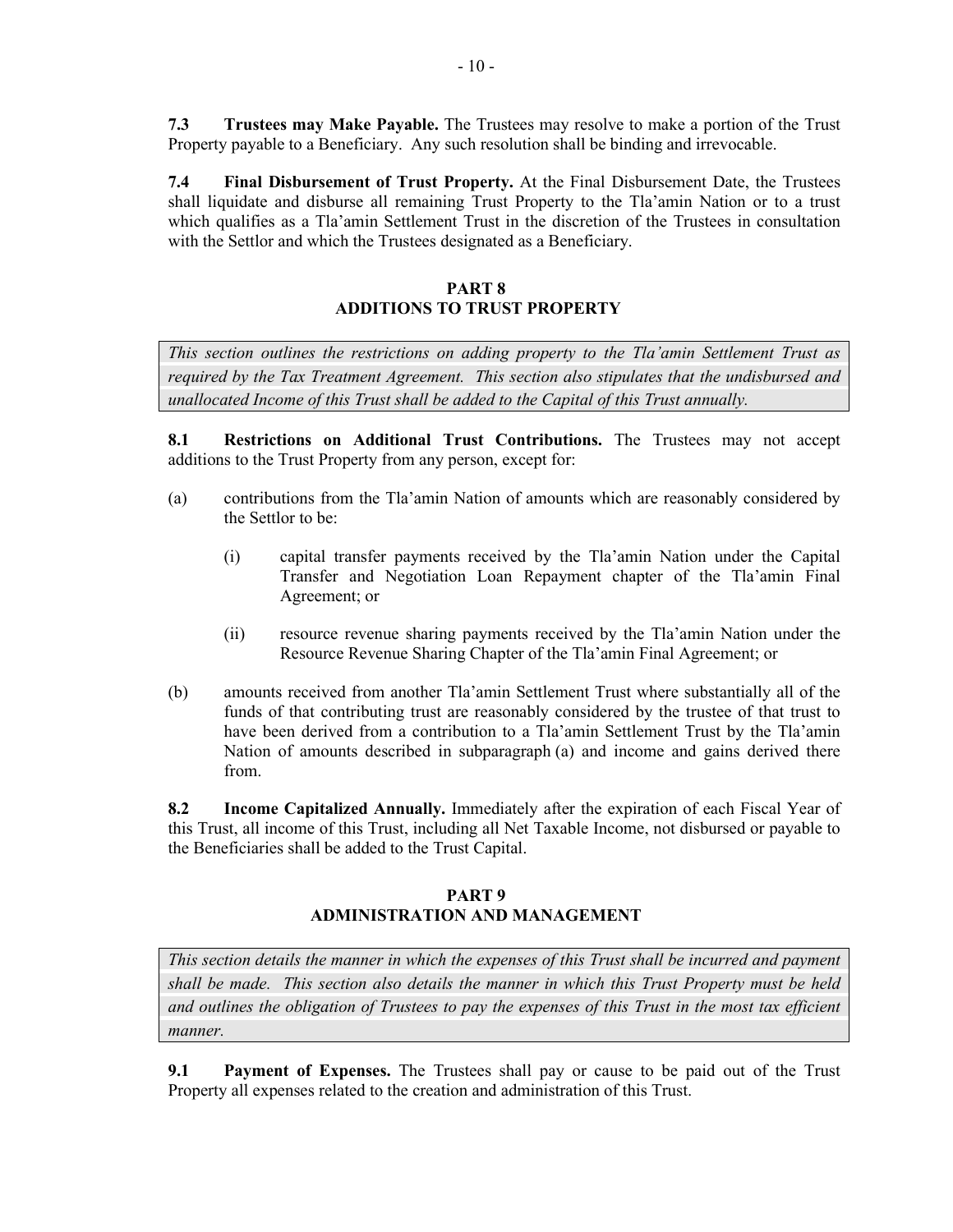**9.2 Expenses to be Paid in Priority Order**. The Trustees shall issue a direction that all expenses of the Trust shall be paid in priority based from the following Trust Property:

- (a) firstly, from Non-Attributable Income;
- (b) secondly, from any Income that is Attributable as aforesaid; and
- (c) thirdly, from Capital.
- **9.3 Payment Procedure.** The payment of the expenses of this Trust will be made when:
- (a) the expense is detailed by an invoice in writing and submitted to the Trustees; and
- (b) one of the following applies:
	- (i) the Trustees have, by a Trustee's Resolution, determined the expense is reasonable; or
	- (ii) the expense has been included in a budget prepared and approved by the Trustees; or
	- (iii) the expense is an obligation under an agreement entered into by the Trustees.

<span id="page-17-0"></span>**9.4 Trustee Honoraria.** The Trustees shall be paid by this Trust such honoraria as may be determined from time to time pursuant to a policy prepared by the Trustees and approved by the Guardian.

**9.5 Trust Administration Fees.** The Trustees may pay or cause to be paid reasonable fees, costs and expenses incurred in connection with the administration and management of this Trust, including (without limitation) fees of auditors, lawyers, appraisers and other agents, consultants and professional advisers employed by or on behalf of this Trust, the costs of conducting Trustee meetings and Tla'amin Community Trust Meeting, and the cost of reporting or giving notices to Beneficiaries. All costs, charges and expenses (including any amounts payable to the Trustees under section 12.11) properly incurred by the Trustees on behalf of this Trust shall be payable out of Trust Property.

**9.6 Trustees may charge Professional Fees.** Subject to section 12.13, if any Trustee is a lawyer, accountant, stockbroker or other person engaged in any profession or business, that Trustee, or that Trustee's firm, may be paid all usual professional fees in respect of any professional services rendered to this Trust including related charges for all work done by that Trustee or that Trustee's firm in connection with the provision of such professional services to this Trust.

**9.7 Trust Income and Capital Management.** The Trustees shall cause all funds, property and assets received by the Trustees as Trust Property to be recorded and accounted for based on the source of funds.

**9.8 Income can be Made Payable.** The Trustees may make payable any Income of this Trust for a year that is not tax exempt pursuant to the *Tla'amin Tax Treatment Agreement* or Attributable to the Tla'amin Nation pursuant to section 75(2) of the *Income Tax Act* and that has not been paid out in the year to the Tla'amin Nation as at the 31<sup>st</sup> day of December of that year.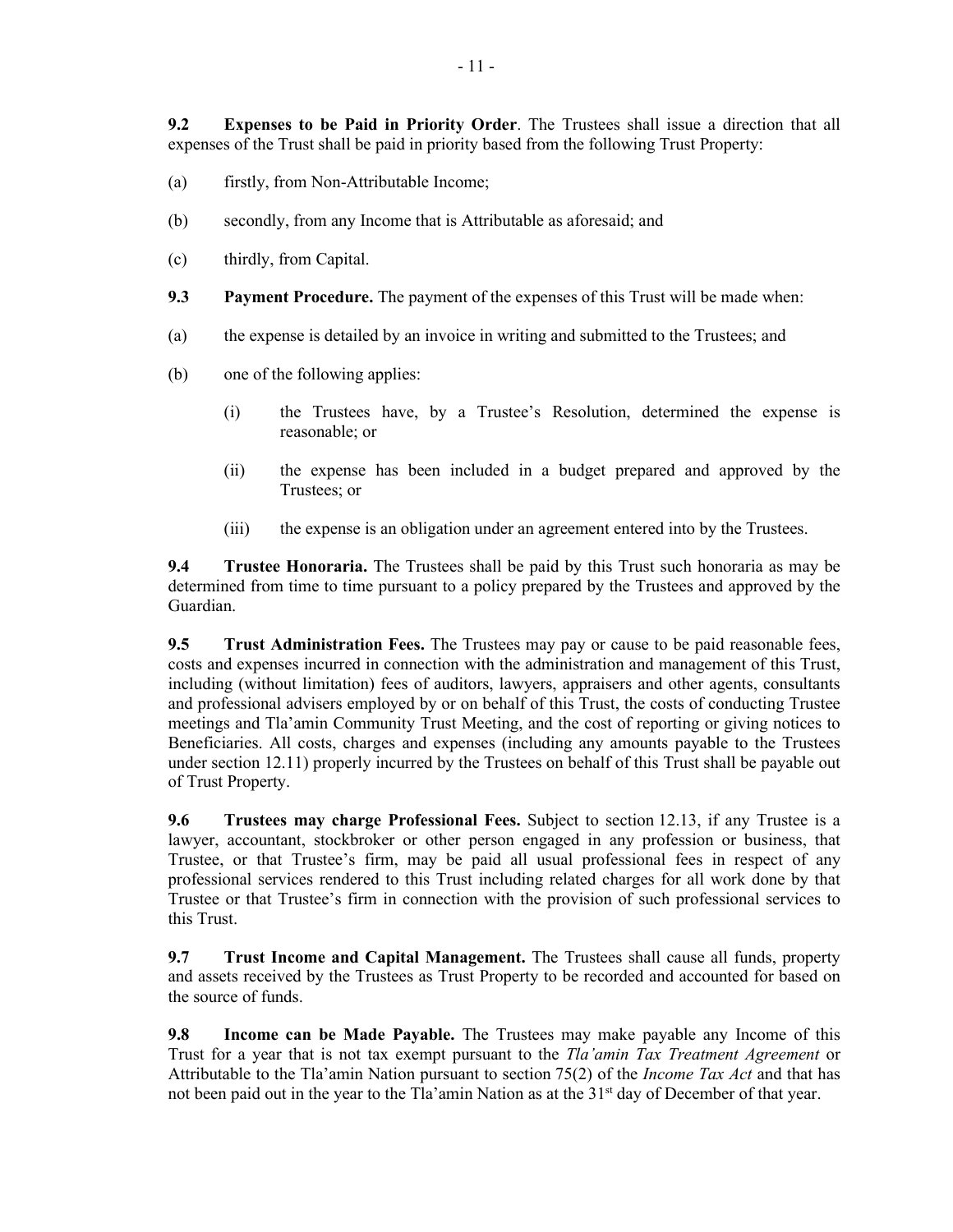#### **PART 10 INVESTMENT**

<span id="page-18-0"></span>*This section outlines the types of investments permitted, the power of the Trustees to retain an investment advisor and the duty of the Trustees to establish an investment policy. This section also stipulates that any Investment Manager must invest Trust Property in accordance with the prudent investor rules.*

#### **10.1 Authorized Investments.** The investment of the Trust Property is restricted to:

- (a) investment instruments that are described as qualified investments for a trust governed by a registered retirement savings plan within the meaning of section 146 of the *Income Tax Act* or in any other investments that may be agreed upon from time to time among the Tla'amin Nation, Canada and British Columbia;
- <span id="page-18-1"></span>(b) loans to Tla'amin Citizens, the Tla'amin Nation, Tla'amin Public Institutions or an Eligible Corporation, at a rate of interest equal to the rate prescribed under paragraph 4301(c) of the *Income Tax Regulations* in effect at the time the loan was made or last renewed;
- (c) investments in shares of an Eligible Corporation where the average annual rate of dividends on the shares over any five (5) year period cannot exceed the rate prescribed under paragraph 4301(c) of the *Income Tax Regulations* at the beginning of the five (5) year period, and on condition that the amount receivable on redemption of the shares or on liquidation of the Eligible Corporation is limited to the amount of the consideration for which the shares were originally issued;
- <span id="page-18-2"></span>(d) loans, that are interest free or at a rate of interest less than that referred to in subparagraph (b), to Tla'amin Citizens or partnerships or trusts in which no persons other than Tla'amin Citizens hold the interests as partners or beneficiaries where, at the time the loan was made, arrangements were made for repayment of the loan and where the purpose of the loan is to assist the borrower, or where the borrower is a partnership or a trust, to assist a partner or a beneficiary, to:
	- (i) acquire, construct or renovate a residential property in British Columbia for his or her own habitation;
	- (ii) attend courses to further her or her education, technical or vocational skills, or attend courses in native studies, culture or language programs;
	- (iii) acquire funding for purposes of carrying on a business with Tla'amin Lands where the borrower is unable to borrow from ordinary commercial lenders at normal commercial rates; or
	- (iv) participate in Tla'amin Right to Harvest Fish; and
- (e) an investment or property not described in subparagraphs (a) to (d) except by way of realization of a security interest realized in the course of carrying on a Permitted Use, in which case such investment or property shall be disposed of within a reasonable period, not to exceed two years, of its acquisition.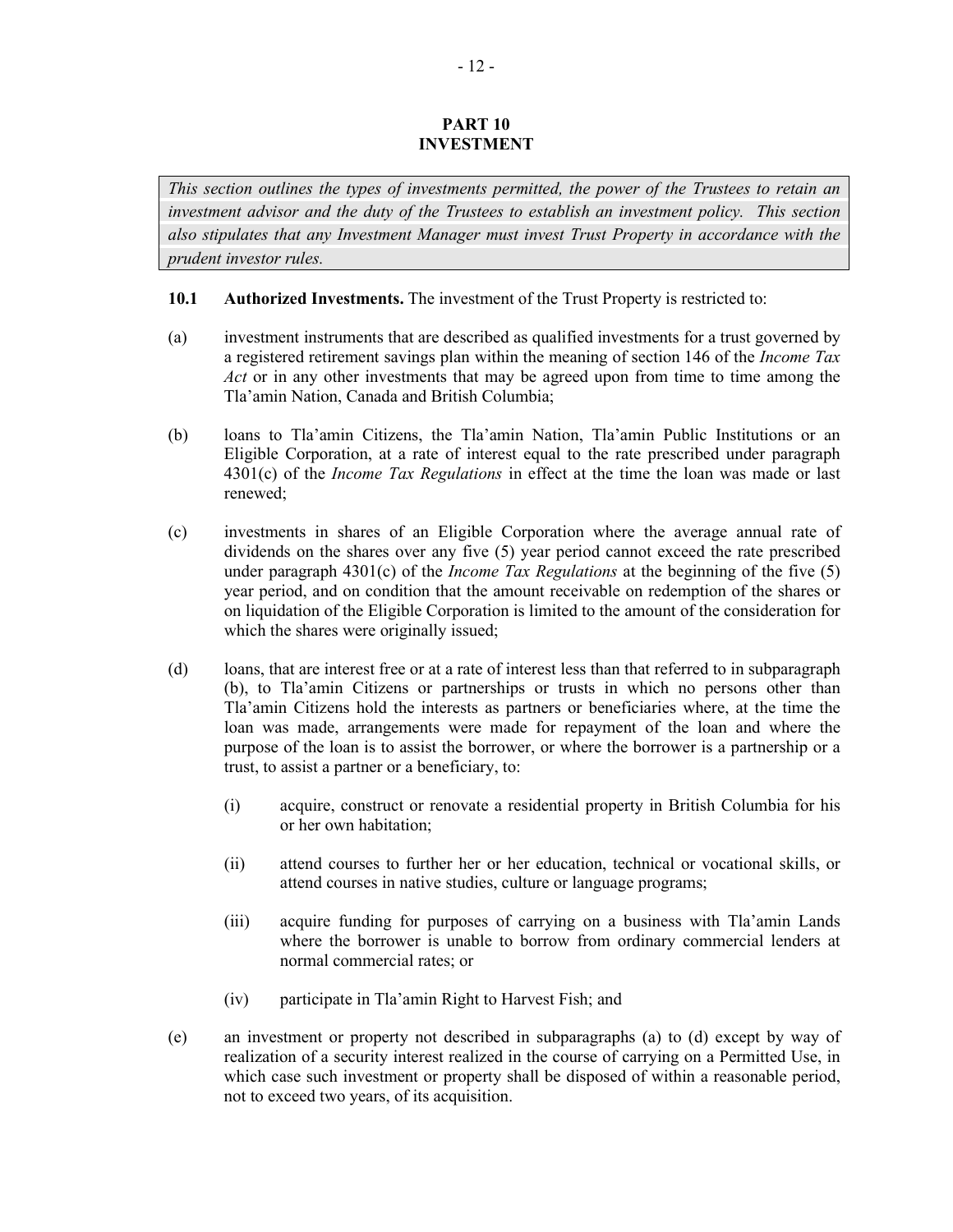<span id="page-19-0"></span>**10.2 Investment Policy.** From time to time, the Trustees, after consultation with the Guardian and the Tla'amin Community Trust Meeting, shall establish one or more Investment Policies.

**10.3 Amendments to Investment Policies.** Proposed amendments or changes to an Investment Policy that are substantive in nature must be approved by the Tla'amin Community Trust Meeting and the Guardian prior to finalization and implementation.

**10.4 Prudent Investor Rules.** The Investment Manager may invest or recommend the investment of the Trust Property pursuant to section 10.1(a) in any form of property or security in which a prudent investor might invest. The Trustees may invest the Trust Property pursuant to sections10.1 (b) to (e) whether or not a prudent investor would make that investment.

**10.5 Considerations in making Investments.** The Trustees shall advise the Investment Manager to have regard to the following criteria in investing or recommending the investment of the Trust Property:

- (i) general economic conditions;
- (ii) the possible effect of inflation or deflation;
- (iii) the expected tax consequences of investment decisions or strategies, if any;
- (iv) the role that each investment or course of action plays within the overall portfolio of this Trust;
- (v) the expected total return from Income and the appreciation of Capital;
- (vi) needs for liquidity, regularity of Income and preservation or appreciation of Capital;
- (vii) an asset's special relationship or special value, if any, to the purposes of this Trust or to the Beneficiaries; and
- (viii) diversification of the investment of this Trust Property to an extent that is appropriate having regard to general economic and market conditions.

**10.6 Investment Manager must Exercise Care.** In investing Trust Property, an Investment Manager must exercise the care, skill, diligence and judgment that a prudent investor would exercise in making investments and comply with the limitations in this Trust Deed, all applicable Investment Policies and all applicable laws.

**10.7 Appointment of Investment Manager.** The Trustees may from time to time appoint one or more Investment Managers to manage the investment of the whole or any portion of the Trust Property.

**10.8 Investment Manager must comply with Trust Deed.** It shall be a term of the appointment of any Investment Manager that the Investment Manager will comply with the investment requirements contained within this Trust Deed and any related investment policies.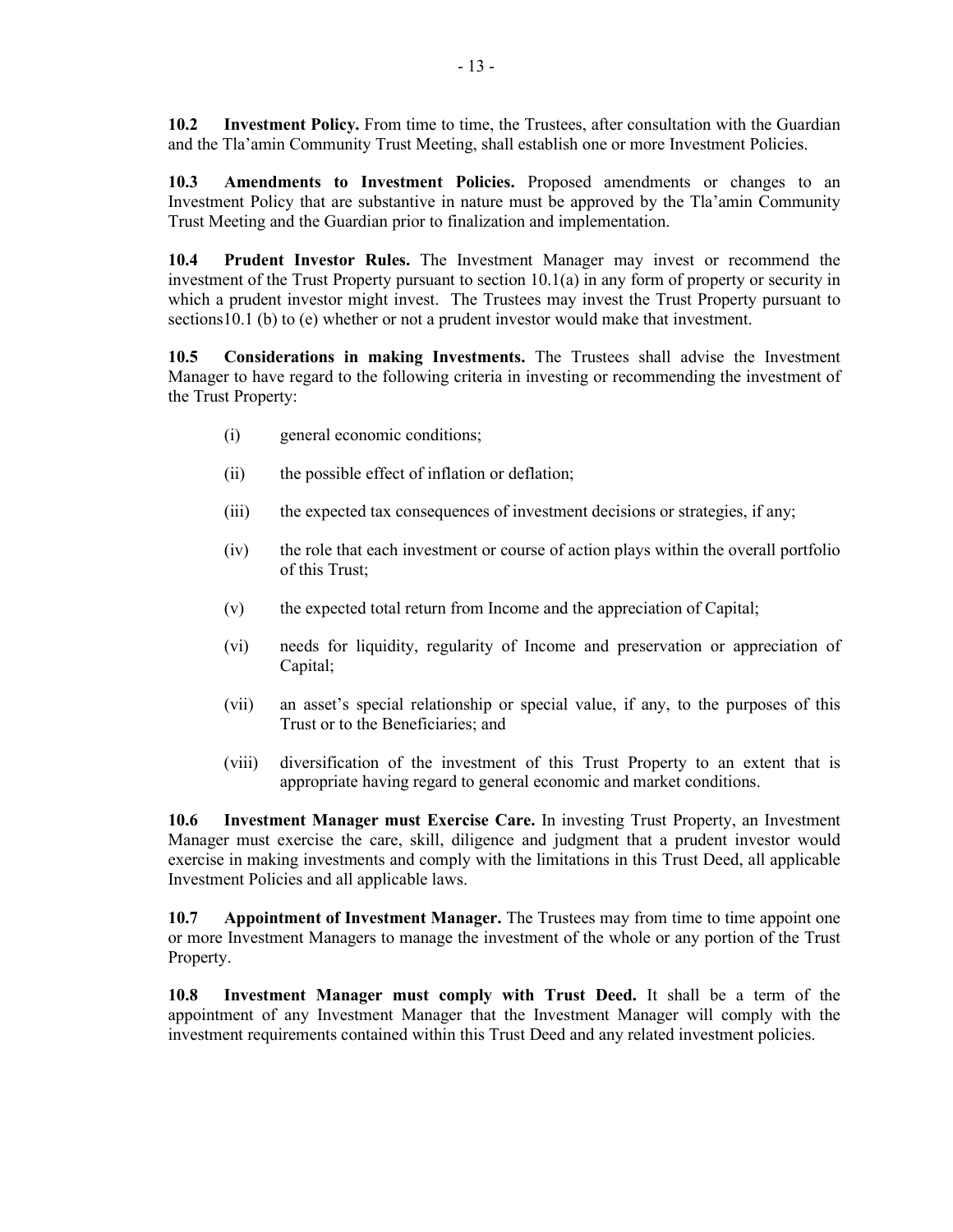## **10.9 Termination or Appointment of Investment Manager.**

- (a) An Investment Manager may voluntarily resign in accordance with the terms of the applicable investment management agreement or as otherwise permitted by law.
- (b) The Trustees:
	- (i) may terminate the appointment of any Investment Manager in accordance with the terms of the applicable investment management agreement or as otherwise permitted by law;
	- (ii) may terminate the appointment of any Investment Manager if the Investment Manager has failed to comply with this Trust or any related investment policies; and
	- (iii) must appoint a successor Investment Manager prior to, or concurrently with, the termination of the appointment of an Investment Manager.

**10.10 Term of Investment Manager.** The terms of appointment of any Investment Manager must provide that the Investment Manager may, at any time, be terminated or resign on giving not less than 60 days' notice in writing to the Trustees.

## **PART 11 BENEFICIARIES' ENTITLEMENTS AND RESTRICTIONS**

*This section outlines the rights of the Beneficiaries of this Trust.*

**11.1 Rights over Disbursements.** No Beneficiary shall have any right to call for a disbursement or division of any Trust Property, except as otherwise provided for in this Trust Deed.

**11.2 Involvement with Affairs of this Trust.** Except as otherwise provided under this Trust Deed, no Beneficiary, in their capacity as such, shall be entitled to interfere with or give any direction to the Trustees with respect to the affairs of this Trust or in connection with the exercise of any powers or authorities conferred upon the Trustees under this Trust Deed.

**11.3 Ownership of Trust Property.** No Beneficiary has or is deemed to have any direct right of ownership in any of the Trust Property or any of the assets of this Trust. The full rights to administer this Trust, hold the Trust Property and to conduct the business of the Trust (all subject to the limitations contained herein) are vested exclusively in the Trustees.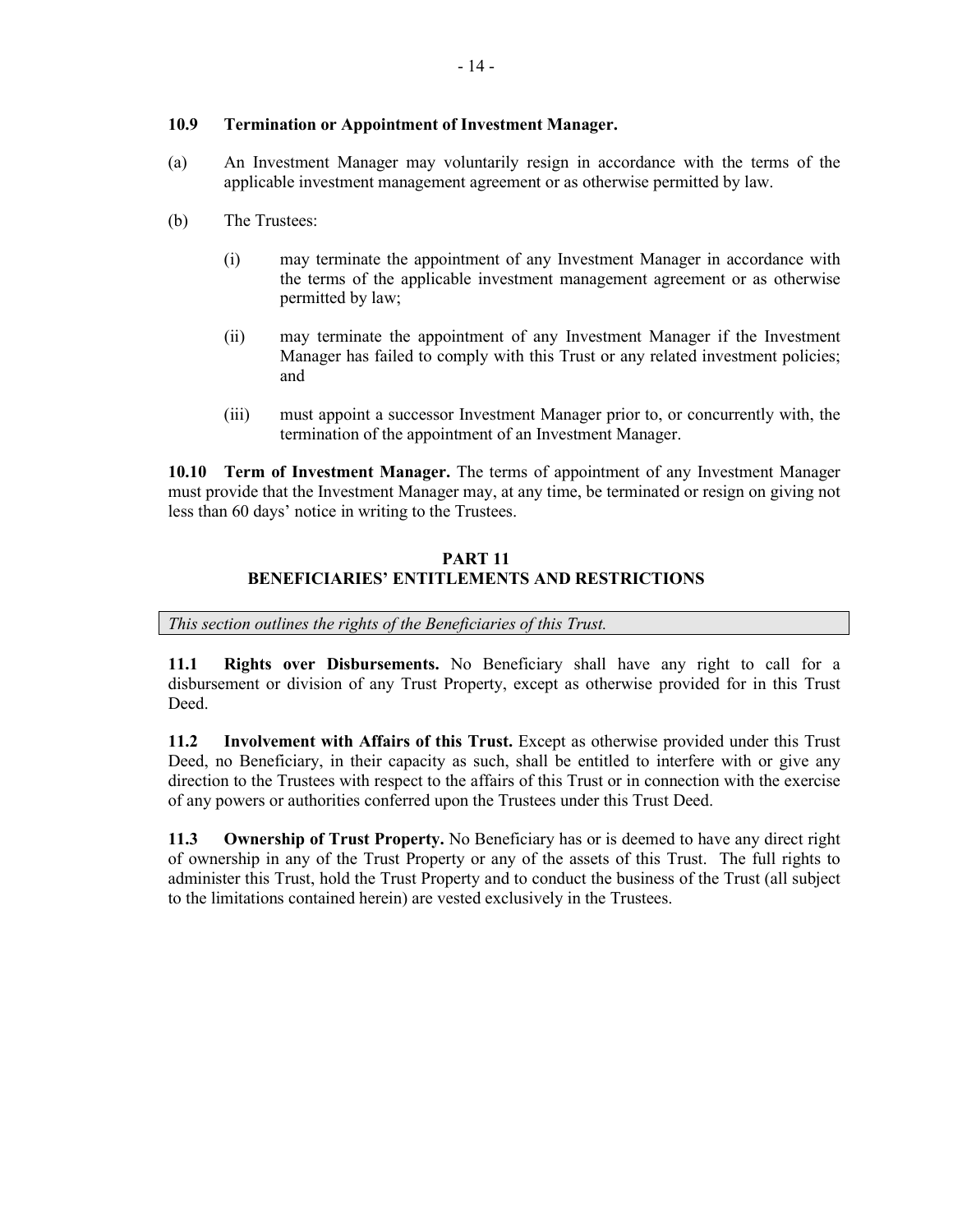#### **PART 12 DUTIES AND LIABILITIES OF TRUSTEES**

*This section outlines the duties and liabilities of the Trustees. This section mandates that Trustees uphold their duty of care to Beneficiaries and outlines the specific obligations of the Trustees. This section also limits the liability of Trustees for losses of the Trust Property except to the extent that such losses are caused by fraud or gross negligence. This section also outlines the right of the Trustees to be indemnified in certain circumstances. Trustees are also required to avoid and disclose conflicts of interest.*

**12.1 General Duties.** Subject to the express provisions hereof, the Trustees shall observe and adhere to the duties and standards of care imposed upon trustees by the general law. Without limitation, such duties and standards of care shall include the following:

- (a) **Honesty, Good Faith and Standard of Care**. The Trustees shall exercise their powers and discharge their duties honestly, in good faith and in the best interests of the Beneficiaries. Each Trustee will exercise that degree of care, diligence and skill that a reasonably prudent person would exercise in similar circumstances.
- (b) **Carry Out the Terms of this Trust**. The Trustees shall make themselves familiar with the terms of this Trust as set out in this Trust Deed and all related policies and keep themselves informed as to the affairs of this Trust at all times and participate in the decisions of the Trustees.
- (c) **Independence**. Each of the Trustees is appointed to exercise his or her own independent judgment as a trustee.
- (d) **Delegation**. In exercising their judgment, the Trustees may use agents and/or employees to assist them in carrying out these duties provided that reasonable care is used in appointing and supervising such agents and employees.

**12.2 Specific Duties.** In addition to carrying out their obligations elsewhere in this Trust Deed, the Trustees shall take reasonable steps to:

- (a) open one or more accounts for this Trust in the name of the Trustees, in trust, at a Canadian chartered bank or Financial Institution for the deposit of all funds to be received by the Trustees under the terms of this Trust;
- (b) establish arrangements governing banking procedures for this Trust;
- (c) consider the advice of the Investment Managers in accordance with the applicable Investment Policy for this Trust;
- (d) obtain reports, satisfactory to the Trustees, from the Tla'amin Nation on an annual basis, confirming that monies disbursed to the Tla'amin Nation were spent in accordance with the Permitted Uses set out in section [4.2](#page-14-0);
- <span id="page-21-0"></span>(e) deliver to the Tla'amin Government Executive and the Tla'amin Community Trust Meeting copies of financial statements audited by the Auditors, at the expense of this Trust, setting forth all investments, receipts, disbursements and other transactions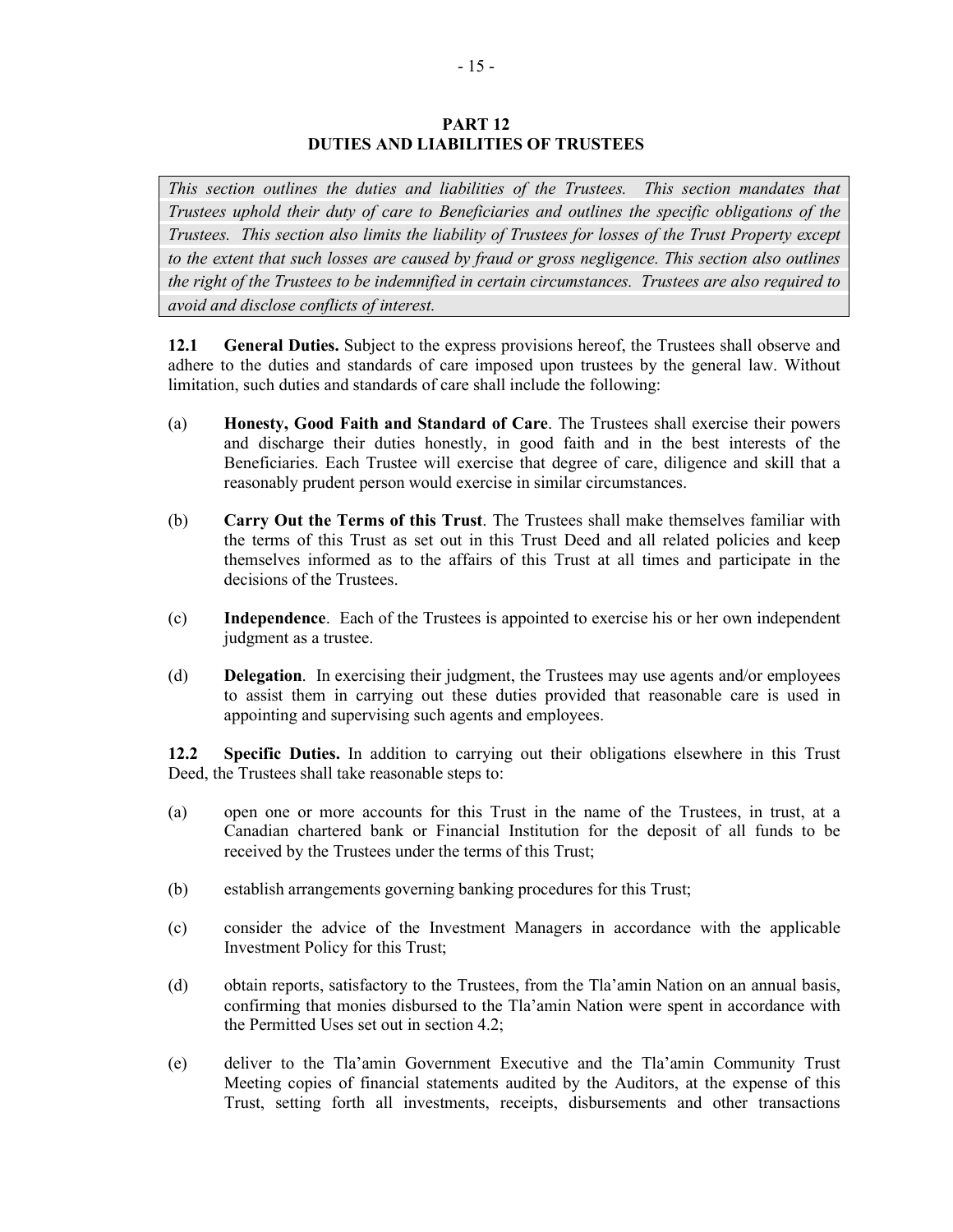effected by them during such Fiscal Year within 150 days following the close of each Fiscal Year of this Trust or such other date as may be determined by a Trustees' Resolution;

- (f) attend the Tla'amin Community Trust Meeting and any other meetings when requested by the Tla'amin Government Executive or Tla'amin Community Trust Meeting and report on the use of this Trust Property for the purposes of this Trust, provided the Trustees are given 21 days' notice of any such meeting unless such notice period is waived by the Trustees;
- (g) have paid out of the Income of this Trust or other Trust Property, compensation for services provided hereunder, and the reimbursement to the Trustees of expenses incurred by the Trustees in carrying out the terms of this Trust Deed pursuant to the policies of the Trustees established from time to time;
- (h) have, for income tax purposes, the amount of the Income determined and reported to the Beneficiaries as to the amount of Income attributed to each of them under subsection 75(2) of the *Income Tax Act*;
- (i) have applicable taxes calculated as may apply to this Trust Property, have filed any required tax returns or other filings, have withheld any payments from this Trust Property and remitted there from all taxes and other assessments required by any applicable law to be so withheld and remitted;
- (j) maintain all accounts, records and minutes of the Trustees' meetings;
- (k) monitor the surviving descendants of Chief Tom Timothy; and,
- (l) have an annual budget prepared showing an estimate of revenues and expenditures, including disbursements, for the next Fiscal Year.

<span id="page-22-0"></span>**12.3 Standard of Care.** Notwithstanding any other provision hereof, the Trustees shall exercise their powers and carry out their functions hereunder as Trustees honestly, in good faith and in the best interests of this Trust and the Beneficiaries and, in connection therewith, shall exercise such degree of care, diligence and skill that a reasonably prudent trustee would exercise in comparable circumstances.

**12.4 Trustees not Required to give Bond**. Unless otherwise required by law, the Trustees shall not be required to give bond, surety or security in any jurisdiction for the performance of any duties or obligations hereunder.

**12.5 General Power to Bind Trust Without Liability.** When the Trustees bind this Trust, the Trustees do so without rendering themselves personally liable provided that the Trustees act honestly and in good faith. Provided the Trustees have acted in accordance with their duties, the Trustees will not be personally liable for any monies due from, or other claims against, this Trust Property or with respect to any instrument executed by the Trustees under the provisions of this Trust Deed.

**12.6 General Scope of Trustees' Liability.** No Trustee will be liable for any loss or damage to this Trust Property resulting from any investment, act or omission made in good faith, by any Trustee, unless that loss or damage arises from gross negligence or actual fraud on the part of this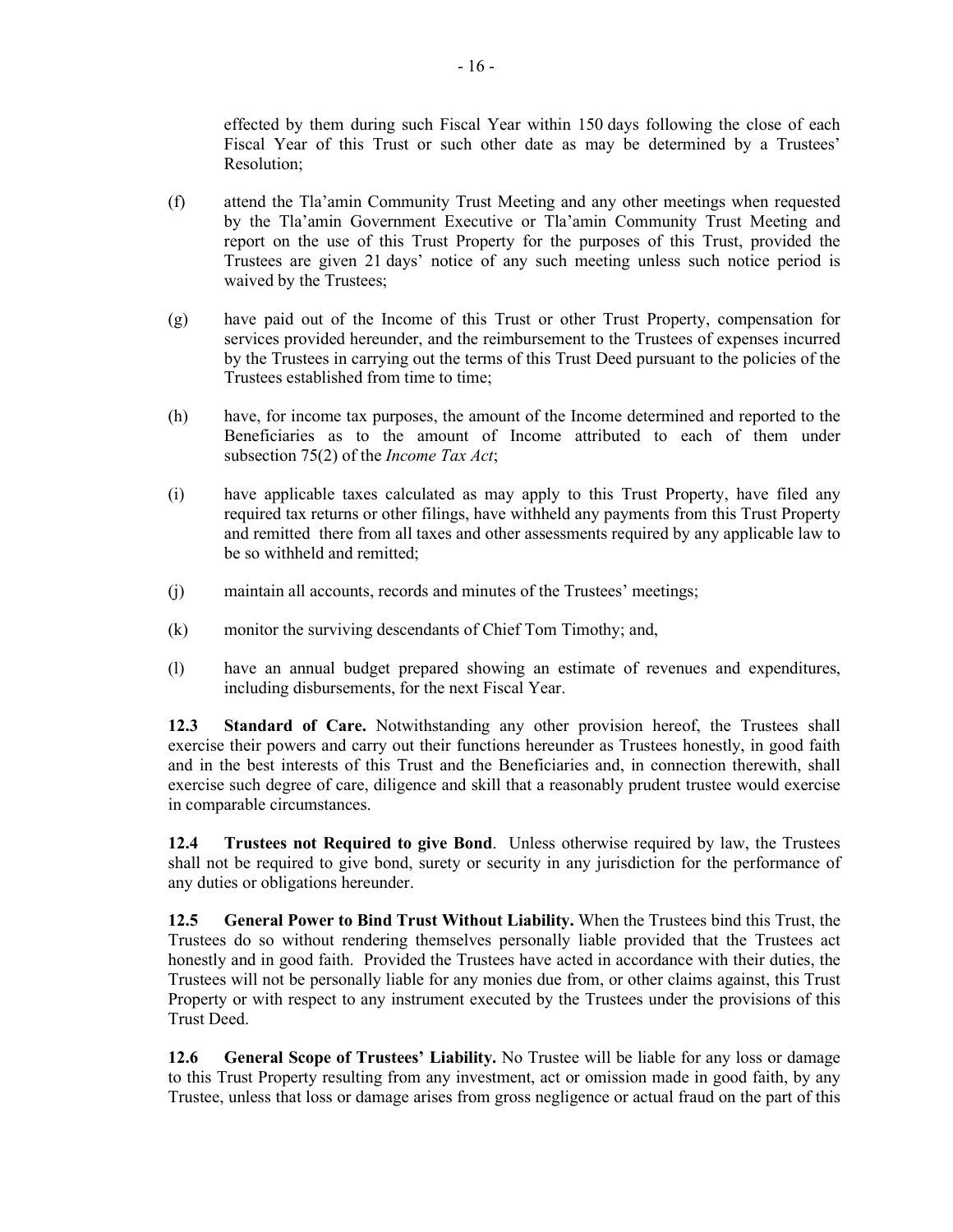Trustee who is sought to be made liable. The other Trustees, if any, will not be liable for that loss or damage except to the extent that those Trustees were also grossly negligent or fraudulent.

**12.7 Additional Limitations on Liability of Trustees.** Except as provided in section [12.8,](#page-23-0) the Trustees, their directors, officers, employees, shareholders and agents shall not be liable to any Beneficiary or any other person, in tort, contract or otherwise, in connection with any matter pertaining to this Trust or this Trust Property, arising from the exercise by the Trustees of any powers, authorities or discretion conferred under this Trust Deed, including, without limitation:

- (a) any action taken or not taken in good faith in reliance on any documents that are, prima facie, properly executed;
- (b) any depreciation of, or loss to, this Trust Property incurred by reason of the sale of any asset; or
- (c) any inaccuracy in any evaluation provided by any appropriately qualified person or any reliance on any such evaluation.

<span id="page-23-0"></span>**12.8 Liability of Trustees.** The Trustees shall be responsible for any liabilities arising principally and directly out of the gross negligence, wilful default or fraud of the Trustees or any of their directors, officers, employees, shareholders, or agents.

**12.9 Validity of Acts.** Any act of a Trustee is valid notwithstanding any irregularity in the appointment of this Trustee or a defect in the qualifications of the Trustee.

**12.10 Limitation of Liability.** Subject to observance of the standard of care set out in section [12.3](#page-22-0), the Trustees will not be personally responsible or liable for:

- (a) any loss to the Trust arising in consequence of the failure, depreciation or loss of any investment not involving a breach of trust by that Trustee;
- (b) any loss to the Trust arising by reason of any improper investment not involving a breach of trust by that Trustee;
- (c) the neglect, omission, misconduct or default of any person appointed nor for any loss or damage resulting from any such delegation to such person or any action taken pursuant to or in reliance upon the advice of such person notwithstanding that the retainer of such person was not strictly necessary or expedient, if the person was selected with reasonable care, and the activities of the person in discharging the tasks assigned to that person were supervised by the Trustees in accordance with usual business practice; or
- (d) any claim against the Trust arising from the payment of funds by the Trustees to Tla'amin Nation to permit the Tla'amin Nation to carry out activities approved by the Trustees, provided that the payment is made in accordance with this Trust Deed.

**12.11 Litigation Indemnity.** The Trustees may pay out of the Income or the Trust Property forthwith as they become due for payment and indemnify and hold any Trustee harmless from and against any and all reasonable and necessary costs and fees, including, without limitation, lawyer's fees on a solicitor and own client basis incurred by the Trustees, or anyone or more of them, in connection with the prosecution, defence, compromise or settlement of any claim, demand, law suit or other proceeding brought by or against the Trustees, or the Trust or anyone or more of the Trustees in connection with the Trust, or an application to a Court by anyone or more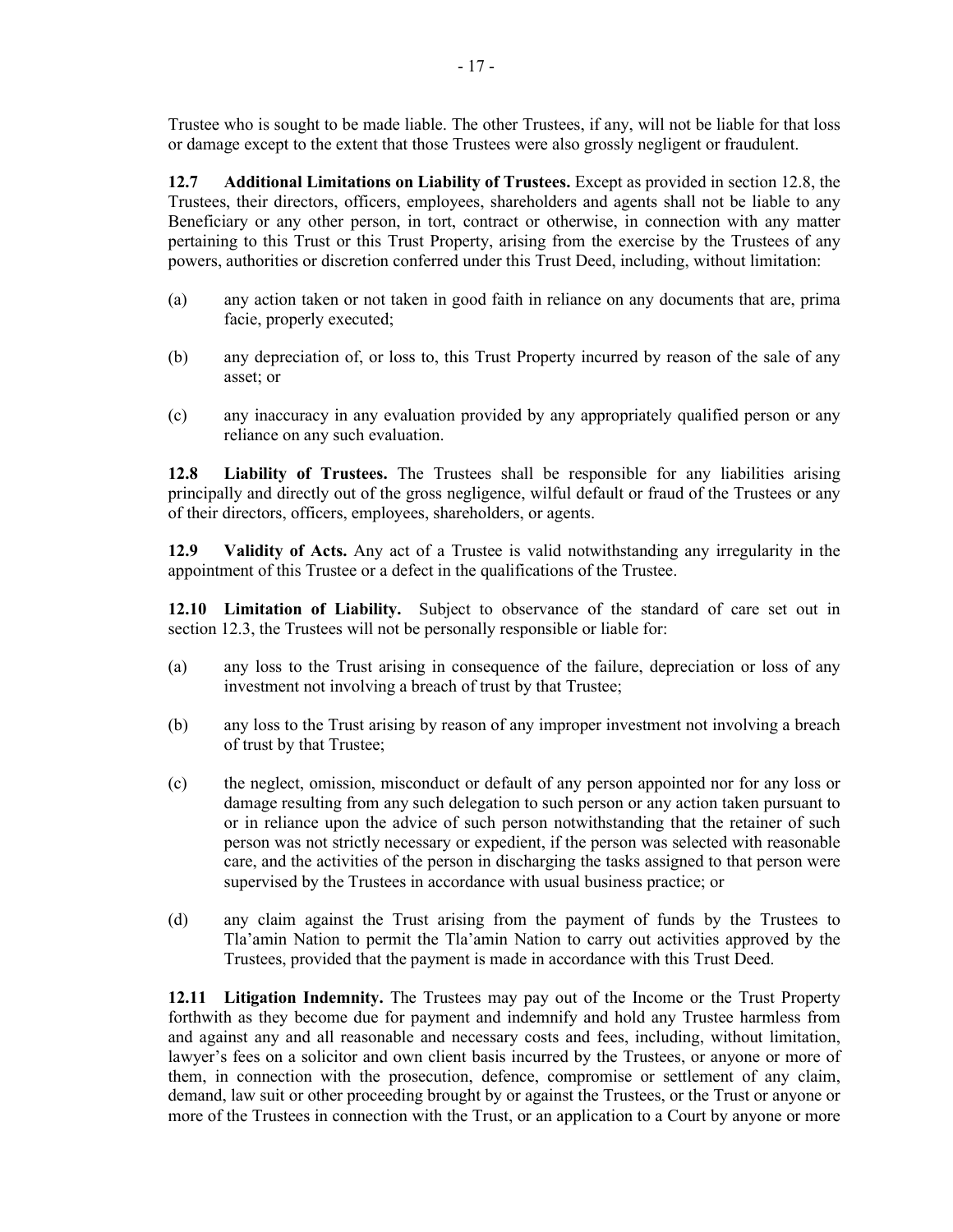of the Trustees for relief from personal liability. If it is finally adjudged in any such action, suit or proceeding that a Trustee breached the standard of care in section 12.3, acted in bad faith or was guilty of willful misconduct in the performance of his or her duties under the Trust and the Court has declined to relieve the Trustee or Trustees from personal liability, that Trustee will repay to the Trust an amount equal to all amounts authorized by the Trustees to be paid under this section.

**12.12 Contracts of this Trust.** The Trustees shall make all reasonable efforts to include in every contract entered into by or on behalf of this Trust, whether by the Trustees, or otherwise a provision substantially to the following effect:

"The parties hereto acknowledge that the Trustees are entering into this agreement solely in their capacity as Trustees on behalf of the Qames ?ams tala and the obligations of this Trust hereunder shall be binding upon the Trustees only in such capacity, provided that recourse to the Trustees in such capacity, or in any manner in respect of any indebtedness, obligation or liability of this Trust arising hereunder or arising in connection herewith or from the matters to which this agreement relates, if any, including without limitation claims based on negligence or otherwise tortious behaviour, shall be limited to, and satisfied only out of, the property of the Qamɛs ʔəms tala trust as defined in that trust deeddated at the Settlement Date as amended, supplemented or restated from time to time."

If, notwithstanding this provision, a Trustee shall be held liable to any person by reason of the omission of such statement from any such agreement, undertaking or obligation, this Trustee shall be entitled to indemnity and reimbursement out of the Trust Property to the full extent of such liability in accordance with the terms of this Trust Deed.

## **12.13 Disclosure of Potential Conflict.** A Trustee who:

- (a) is a party to a contract or proposed contract of the Trustees entered into or to be entered into in accordance with the terms and conditions of this Trust Deed;
- (b) is a director or an officer of, or has an interest in any entity which is, a party to a contract or proposed contract of the Trustees entered into or to be entered into in accordance with the terms and conditions of this Trust Deed; or
- (c) otherwise stands to benefit or whose Immediate Family stands to benefit from a contract or proposed contract of the Trustees entered into or to be entered into in accordance with the terms and conditions of this Trust Deed,

will disclose in writing to the other Trustees, or will request to have entered in the minutes of meetings of the Trustees, the nature and extent of such Trustee's relationship and the extent of this Trustee's interest.

**12.14 Timing of Disclosure.** The disclosure required of a Trustee by section 12.13 will be made when this Trustee becomes aware of a conflict or potential of a conflict and, at that time, gives written notice of the conflict to the other Trustees.

**12.15 Trustee not to Participate.** A Trustee described in section 12.13 will not take part in, and shall not be present at, discussions or deliberations concerning any such material contract and will not vote on any resolution regarding said contract.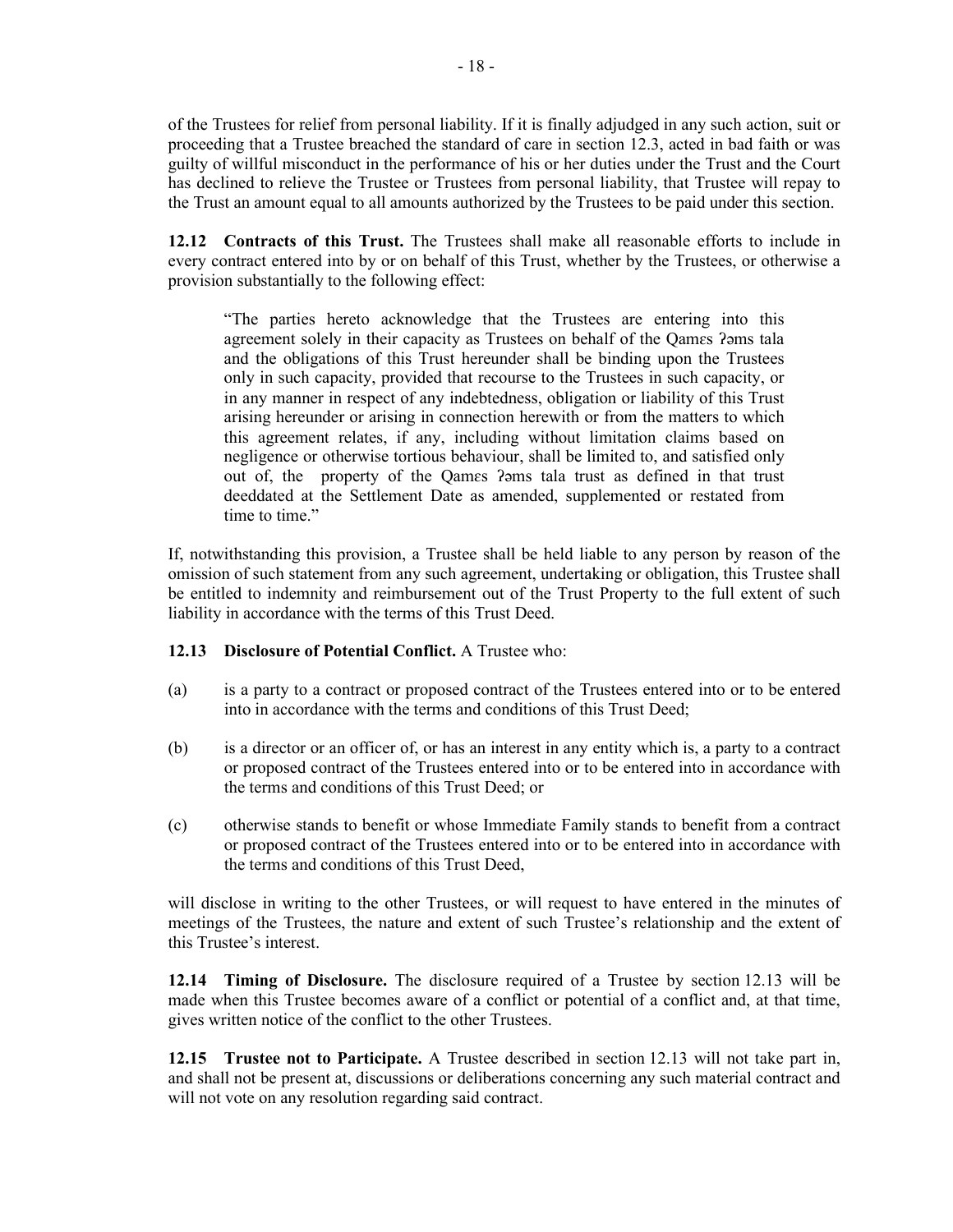**12.16 Extent of Disclosure.** For the purposes of section 12.13, a Notice to the other Trustees by a Trustee declaring that the Trustee is a director or officer of, or has a material interest in, an entity and is to be regarded as interested in any material contract made with that entity, is a sufficient declaration of interest in relation to any material contract so made.

**12.17 Effect of Disclosure.** A material contract is neither void nor voidable by reason of a relationship contemplated in section 12.13 or by reason only that a Trustee with an interest in the material contract is present, or is counted to determine the existence of quorum, at a meeting of Trustees that authorized or approved the material contract if this Trustee disclosed his or her interest in accordance with section 12.13, and the material contract was approved by the Trustees.

**12.18 Trustees purchasing Trust Property.** No Trustee may purchase any of the Trust Property.

**12.19 Trustees not Required to Interfere in Management.** With respect to any company or subsidiary which the Trustees directly or indirectly control:

- (a) the Trustees are not required to interfere in the management of that company and may leave the management (including the payment of dividends), wholly to the directors of that company as long as they have no notice of any dishonesty or misappropriation of monies by any director or a failure of a director to discharge his or her fiduciary obligation or to comply with any other legal obligation; and
- (b) no Beneficiary may require the Trustees to cause the company to pay dividends on any shares forming part of this Trust Property.

**12.20 Time Commitment.** The Trustees in their capacity as Trustees are not required to devote their entire time to the administration of this Trust.

**12.21 Survival of Indemnities.** All indemnities, all limitations of liability and all other provisions for the protection of the Trustees provided for in this Trust Deed shall survive the termination of this Trust Deed and the removal or resignation of a Trustee under [Part](#page-36-0) 16.

### **PART 13 POWERS OF TRUSTEES**

<span id="page-25-0"></span>*To ensure certainty, as well as to ensure that there are no conflicts with traditional trust law principles, this "Powers of Trustees" section outlines the general and specific powers of the Trustees.*

**13.1 General Authority of Trustees.** Subject to any restriction expressly contained in this Trust Deed, the Trustees shall have all the powers of a natural person acting as the beneficial owner in relation to the Trust Property and such powers shall, to the extent permitted by law, not be restricted by any principle of construction or rule or requirement of the proper law of this Trust but shall be interpreted in their widest sense notwithstanding that certain powers are hereinafter more particularly set forth.

**13.2 Specific Powers of Trustees.** In addition to all other powers given to them by this Trust Deed and the general rules of law, for greater certainty it is confirmed that the Trustees shall have the specific powers and authority set out below: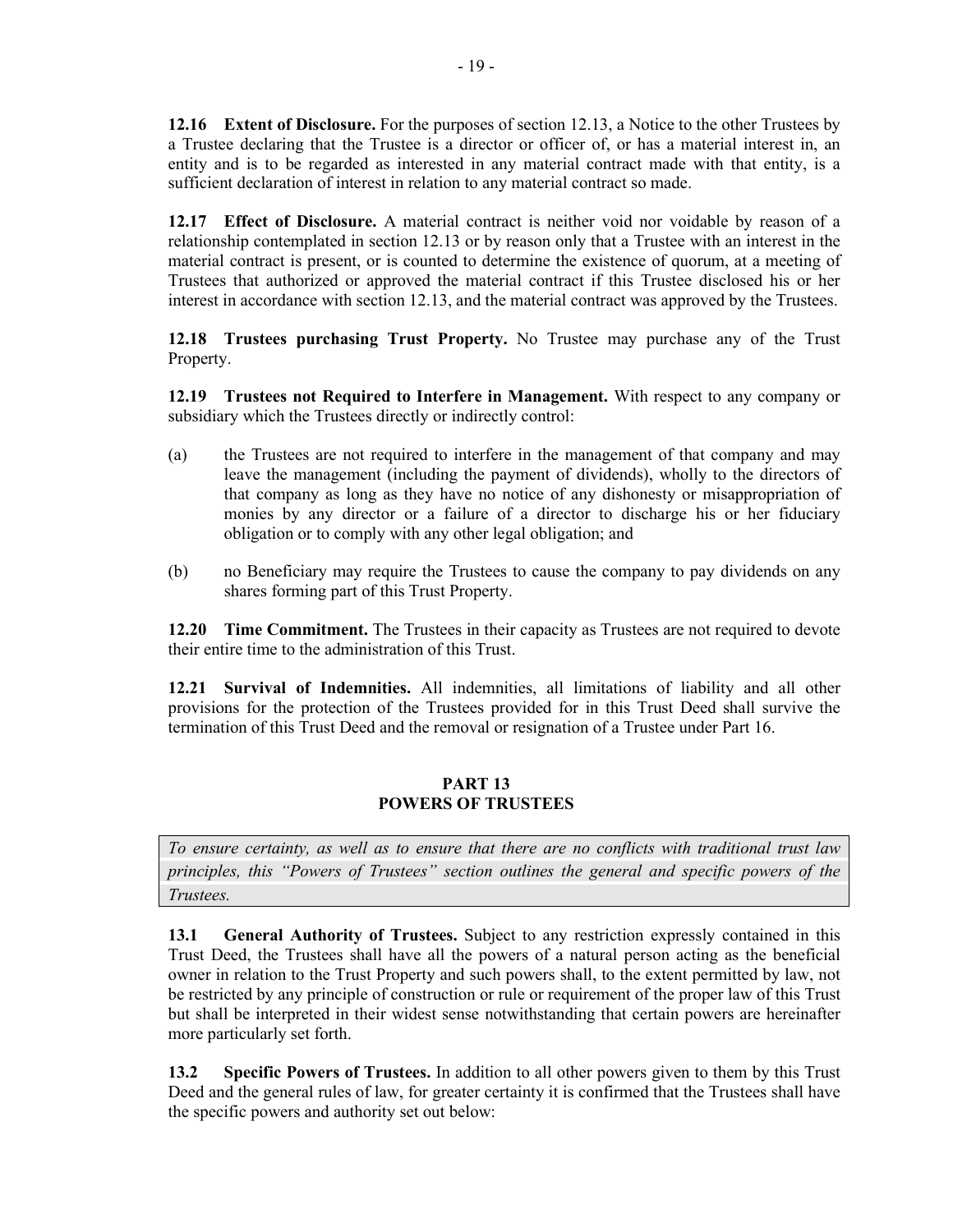#### (a) **Convert or Keep.** The Trustees may:

- (i) convert the Trust Property, or any part of it, into money or other property, and decide how, when, and on what terms to hold it; and
- (ii) keep the Trust Property, or any part of it, in the form it is in for as long as the Trustees decide. This power applies even if:
	- A. the property is not an investment authorized under this Trust;
	- B. there is a debt owing on the property; and
	- C. the property does not produce income; or
	- D. any one or more of  $(A)$ ,  $(B)$  or  $(C)$  above apply.
- (b) **Investing.** Subject to [Part](#page-18-0) 10, when holding, keeping or investing the Trust Property, or any part of it, the Trustees may:
	- (i) invest in any form of property or security in which a prudent investor might invest, including a security issued by a mutual fund;
	- (ii) invest directly or indirectly, in one or more corporations;
	- (iii) invest the Trust Property in any investments both inside and outside of Canada as the Trustees decide;
	- (iv) pay costs, fees and expenses, associated with the foregoing activities or incidental thereto; and
	- (v) engage in all activities ancillary or incidental to any of those activities set forth in the preceding paragraphs.
- (c) **Incorporating.** Subject to [Part](#page-18-0) 10 and the restriction in section [13.3](#page-29-0), the Trustees may:
	- (i) incorporate a company or society under the laws of any jurisdiction (both inside and outside Canada) for the purpose of investing the whole or any part of the Trust Property in securities of that company; and
	- (ii) sell any assets of the Trust Property to a company incorporated by the Trustees, controlled by the Trustees or controlled by or for any Beneficiaries, in return for securities, whether secured or unsecured, of that company and retain those securities for so long as the Trustees decide.
- (d) **Banking Arrangements.** The banking activities of this Trust, or any part thereof, shall be transacted with a Financial Institution, shall be transacted on this Trust's behalf by such one or more officers of the Trustees and/or other persons as the Trustees may designate, appoint or authorize including, but without restricting the generality of the foregoing:
	- (i) the operation of this Trust's accounts;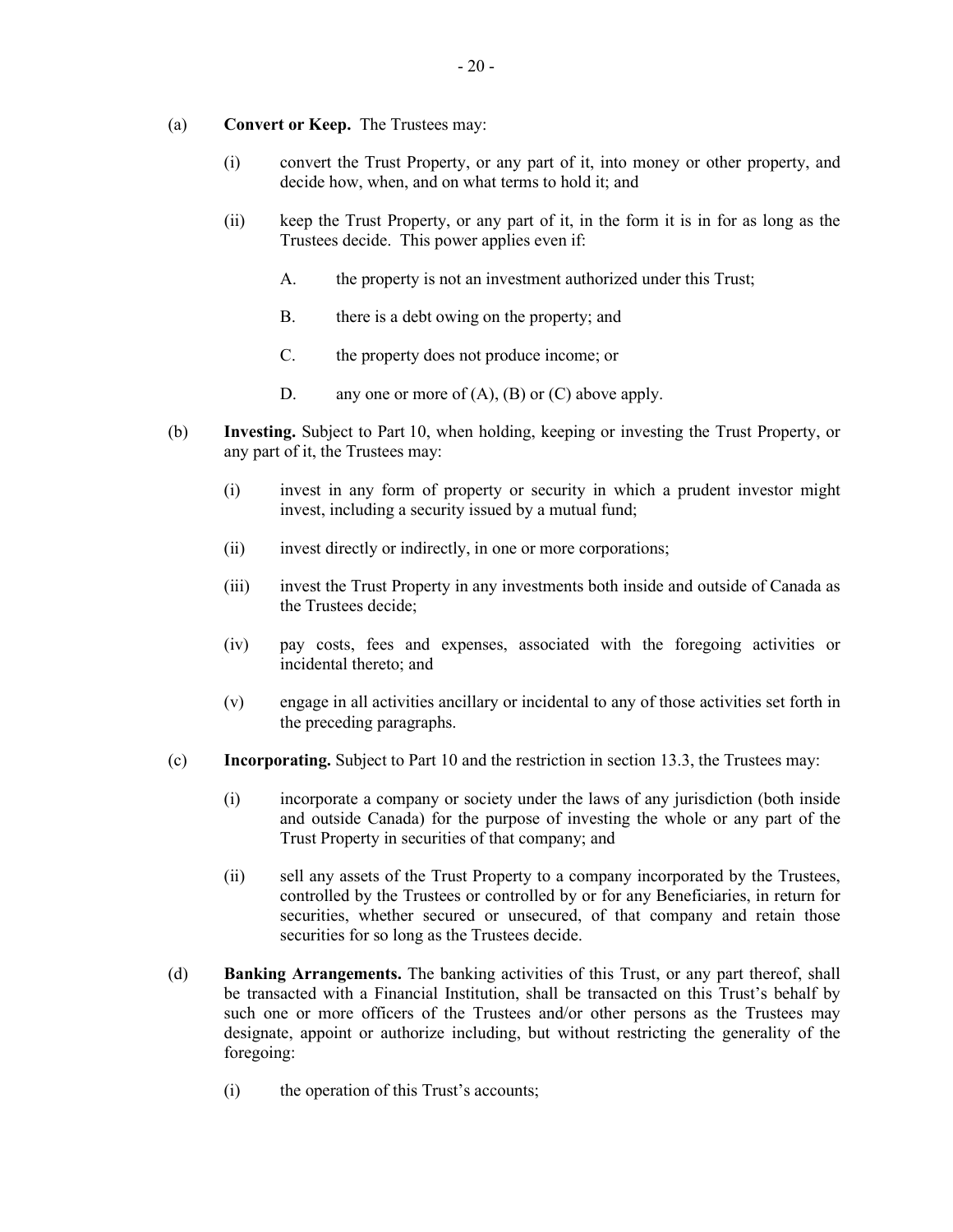- (ii) the making, signing, drawing, accepting, endorsing, negotiating, lodging, depositing or transferring of any cheques, promissory notes, drafts, bankers' acceptances, bills of exchange, letters of credit and orders for the payment of money;
- (iii) the giving of receipts for any orders relating to any Trust Property;
- (iv) the execution of any agreement relating to any Trust Property;
- (v) the execution of any agreement relating to any such financial services business and defining the rights and powers of the parties hereto; and
- (vi) the authorizing of any officer of such Financial Institution, or any trustee or agent thereof to do any act or thing on this Trust's behalf to facilitate such banking business.
- (e) **Option.** The Trustees may grant any option or right of first refusal to any person to purchase or lease any Trust Property for any period and on whatever terms the Trustees decide.
- (f) **Securities.** The Trustees may join in or take any action in respect of any securities forming part of the Trust Property and may exercise any rights, powers and privileges with respect to those securities, including voting rights.
- (g) **Vote To Office.** The Trustees may vote for the election of anyone or more of them to any board, office or committee.
- (h) **To Acquire Securities.** The Trustees may exercise any subscription rights or take up the proportion of any increased capital to which, as holders of any securities, the Trustees may be entitled and purchase any securities in any entities.
- (i) **Consent to Reorganization.** The Trustees may promote and consent to any reconstruction, reorganization, amalgamation, consolidation, readjustment or liquidation of any entity the securities of which form part of the Trust Property and may accept any securities in that entity or in any other entity in exchange for the securities held by the Trustees.
- (j) **Voting & Other Agreements.** The Trustees may enter into any voting, pooling, shareholder, partnership or other agreements and may deposit any securities or assets to be held under any of those agreements with any organization or depository.
- (k) **Proxies.** The Trustees may give proxies or powers of attorney with or without power of substitution to any person to vote or act on behalf of the Trustees with respect to any securities.
- (l) **Loans.** The Trustees may invest the Trust Property as loans in accordance with section  $10.1(b)$  and  $10.1(d)$ .
- (m) **Further Powers Dealing with Property.** Subject to any restrictions contained in other provisions of this Trust Deed, the Trustees, with respect to any property forming part of the Trust Property, may exercise any rights, powers, and privileges in connection with that property including: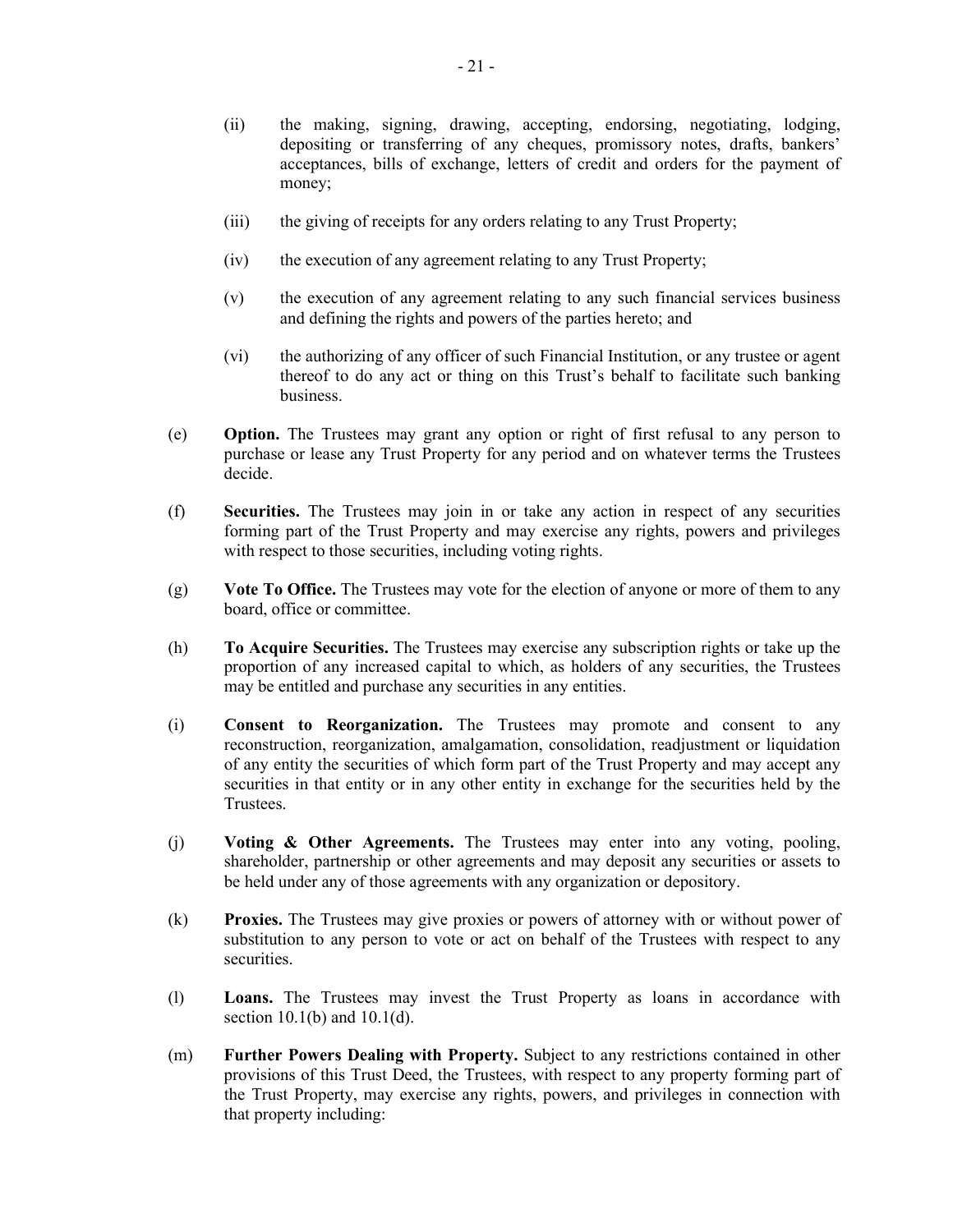- (i) managing any of that property;
- (ii) spending money out of Capital and Income, or either, to repair, convert, improve, or rebuild any of that property;
- (iii) razing any building on that property;
- (iv) erecting a building on that property;
- (v) insuring any of that property against whatever risks and in whatever amounts the Trustees decide;
- (vi) renting, leasing, or allowing the use or occupancy of any of that property for any period of time and on whatever terms that the Trustees decide;
- (vii) terminating or accepting the surrender of any lease or rental arrangement concerning that property;
- (viii) granting any option or right of first refusal to any person to purchase or lease that property for any period of time and on whatever terms the Trustees decide;
- (ix) paying off or renewing any mortgages on that property;
- (x) paying any person in any profession, trade, or business to transact any business or trade, or to do any act in relation to that property;
- (xi) transferring that property in exchange for other property on whatever terms and conditions the Trustees decide;
- (xii) making or repairing roads, fences and drains on that property;
- (xiii) granting or releasing easements or rights of way on that property; and
- (xiv) subdividing that property, signing subdivision plans, and if any part of the property is required for public roads or access, dedicating or conveying that part of it to the Crown or any municipality or similar competent authority.
- (n) **Act as Surety, Guarantor.** The Trustees may:
	- (i) give, extend, continue or renew any surety, guarantee, bond, covenant or indemnity with respect to any contract, debt, guarantee or other obligation of any person or entity, unlimited or limited in amount, with or without consideration and with or without security; and
	- (ii) give any security for any obligation of the Trustees under section  $13.2(n)(i)$ provided that such security shall only be granted to Beneficiaries if there is an existing policy established by the Trustees from time to time with respect to financial assistance to Beneficiaries and such granting of security is determined by the Trustees to comply with such policy.
- (o) **Insurance.** The Trustees may insure against any risk, including public liability, in whatever amounts the Trustees decide.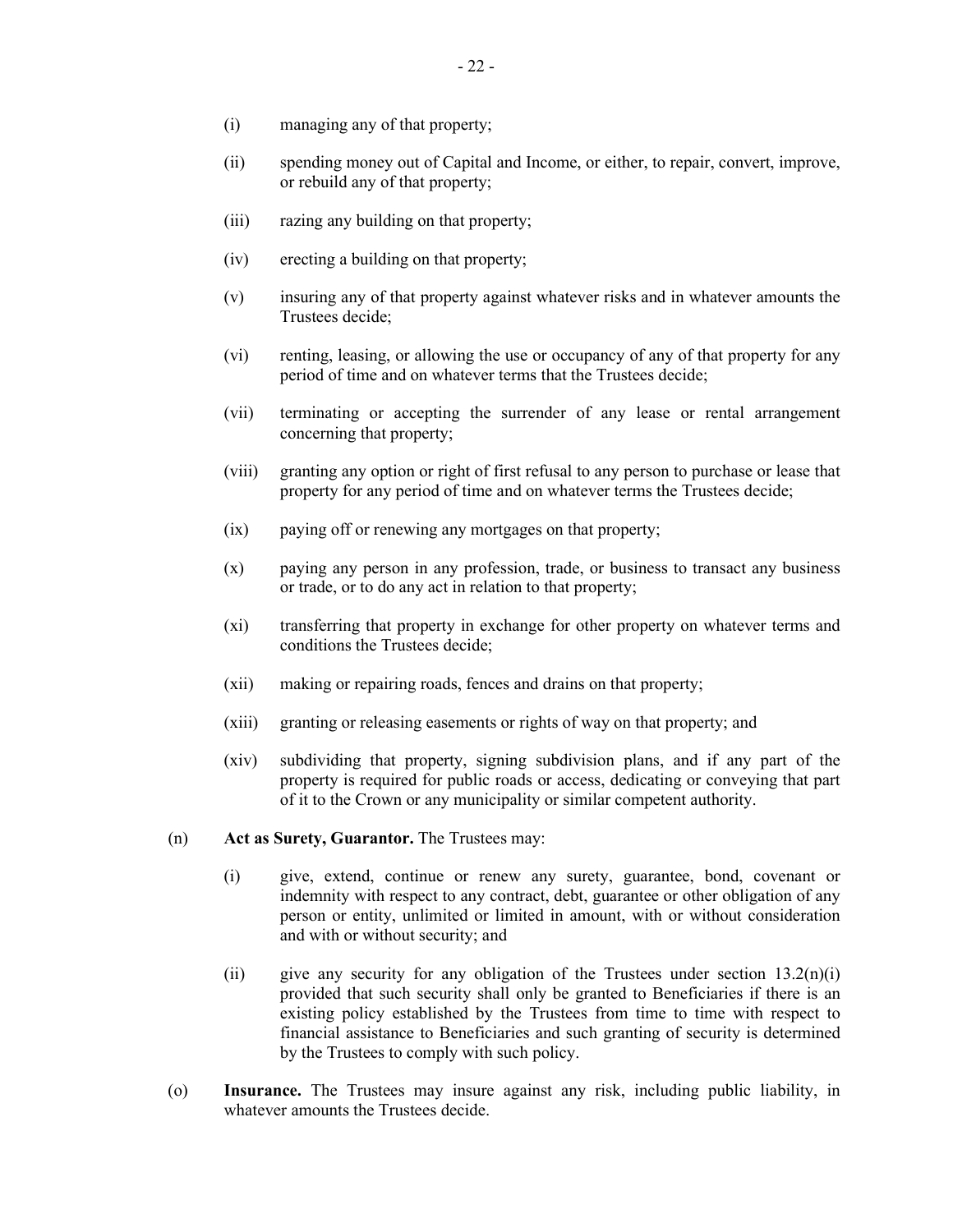- (p) **Life Insurance.** The Trustees may:
	- (i) apply for and purchase insurance on the life of any person;
	- (ii) use any part of this Trust Property to pay or prepay any premium on any insurance policy;
	- (iii) exercise all rights in respect of those insurance policies;
	- (iv) dispose of any insurance policy,

and any such insurance policies will be Authorized Investments of this Trust.

- (q) **Compromise Claims.** The Trustees may bring, compromise, settle or waive any claim due to or due by this Trust for whatever consideration and on whatever terms the Trustees decide and may submit that claim to arbitration or other dispute resolution procedure.
- (r) **Move Trust Property to Another Jurisdiction.** Subject to section [2.6,](#page-13-0) the Trustees may hold or move any part of this Trust Property anywhere at any time.
- (s) **Depreciation Reserves.** The Trustees may:
	- (i) provide for depreciation or depletion reserves to be charged against the Income arising from depreciable or depleting assets held in the Trust Property;
	- (ii) decide the rate of depreciation or depletion to be taken annually;
	- (iii) set aside in each year any sums reserved for depreciation or depletion and:
		- A. those sums will form part of the Capital of this Trust Property from which the sums arise; and
		- B. Income arising from this Trust Property will be the Income of this Trust Property after providing for those reserves for depreciation and depletion.
- (t) **Execute Documents.** The trustees may execute or have executed such further documents as may be required to carry out the intent of this Trust Deed; and
- (u) **Make Rules and Policies**. The Trustees may make, and amend from time to time, such rules as they may reasonably deem appropriate to govern their procedures, provided that such rules shall not be inconsistent with this Trust Deed or any laws which govern trusts generally.
- <span id="page-29-0"></span>**13.3 Carry on or Acquire an Interest in Business.** This Trust shall not:
- (a) carry on a business; or
- (b) acquire any beneficial interest in a trust engaged in a business where one or more of the Tla'amin Nation, Tla'amin Settlement Trust or Tla'amin Citizens, either alone or in combination, hold more than ten percent of all of the beneficial interests in the Trust.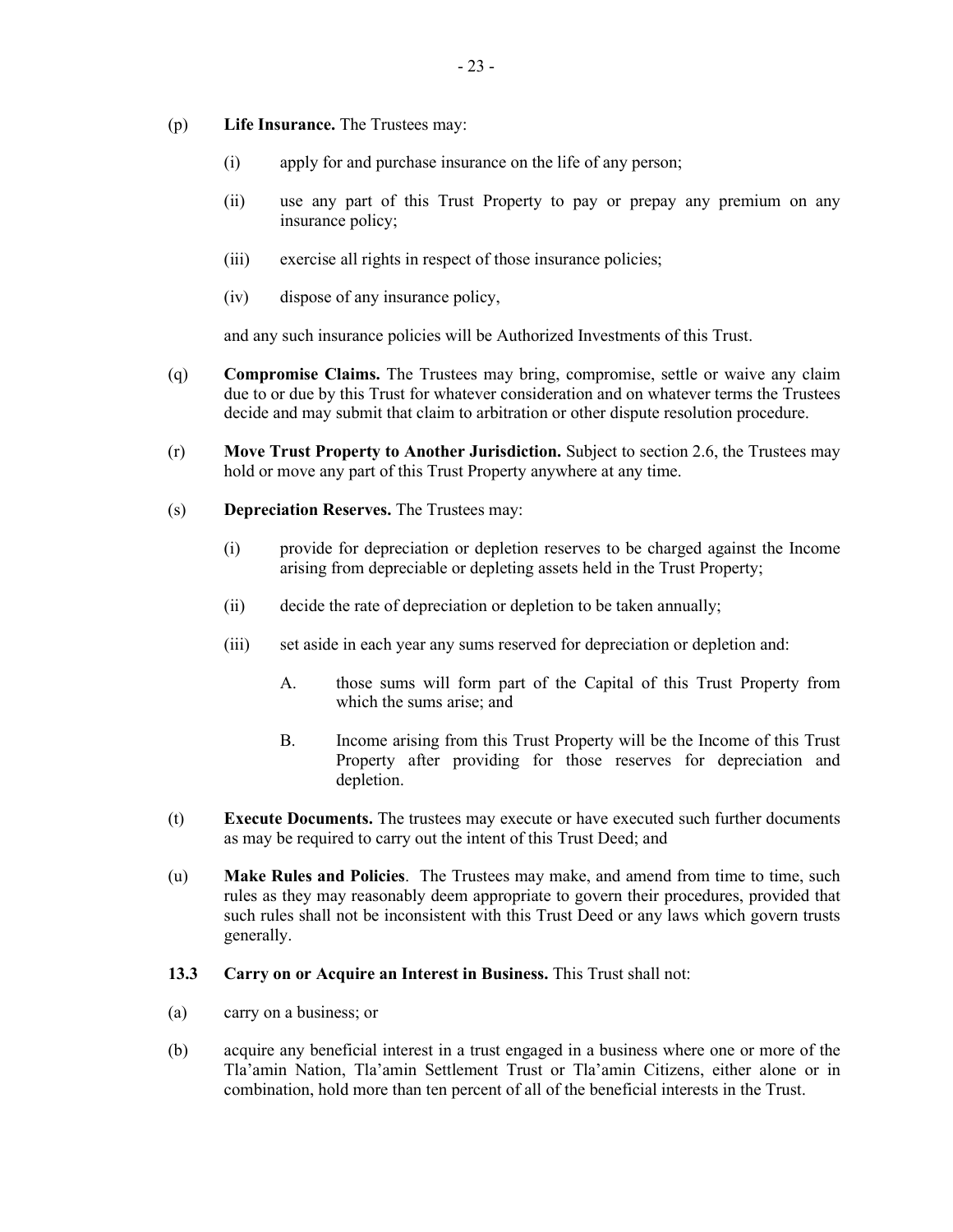**13.4 Allocate this Trust Property.** When the Trustees divide or disburse any part of the Trust Property they may decide which assets of the Trust Property to allocate to any share or interest in the Trust Property (and not necessarily equally among any shares or interests) and the value of each of those assets. Whatever value the Trustees attribute to those assets will be final and binding on everyone interested in this Trust.

## **13.5 Professional Assistance and Agents.** The Trustees:

- (a) need not act personally but may retain and rely upon the advice of, and delegate the Trustees' powers to, lawyers, accountants, agents and other professionals or advisors as the Trustees decide will assist them in the discharge of their duties;
- (b) without limitation, may from time to time:
	- (i) retain accountants in matters relating to the preparation of tax returns, Trustees' accounts and valuation of assets;
	- (ii) retain a corporate trustee to act as the Trustees' agent for the management of all or any part of the Trust Property;
	- (iii) retain the services of one or more Financial Advisors to advise the Trustees with respect to the investment of all or any part of the Trust Property;
	- (iv) delegate to any such corporate trustee or advisor any and all discretionary powers given to the Trustees with respect to the investment of such assets; and
	- (v) terminate any of those arrangements;
- (c) permit any person to have possession or control of all or any part of the Trust Property;
- (d) place assets in the custody of a corporate trustee or advisor and may transfer assets to the name of that corporate trustee or advisor or its nominee;
- (e) pay the reasonable compensation of those professionals, agents or advisors retained to provide services to the Trust; and
- (f) will not be liable for any neglect, omission, misconduct or default of any of those professionals, agents or advisors nor for any loss or damage resulting from any delegation to a professional, agent or advisor or any action taken relying on the advice of a professional, agent or advisor notwithstanding that the retainer of that professional, agent or advisor was not strictly necessary, provided that the professional, agent or advisor was selected and retained with reasonable care.

**13.6 Payment of Duties and Taxes.** The Trustees may pay out of the Income or Capital of the Trust Property, as the Trustees may from time to time decide, any taxes or other imposts payable in connection with, or payable by any Beneficiary in respect of, this Trust Property or any part of it.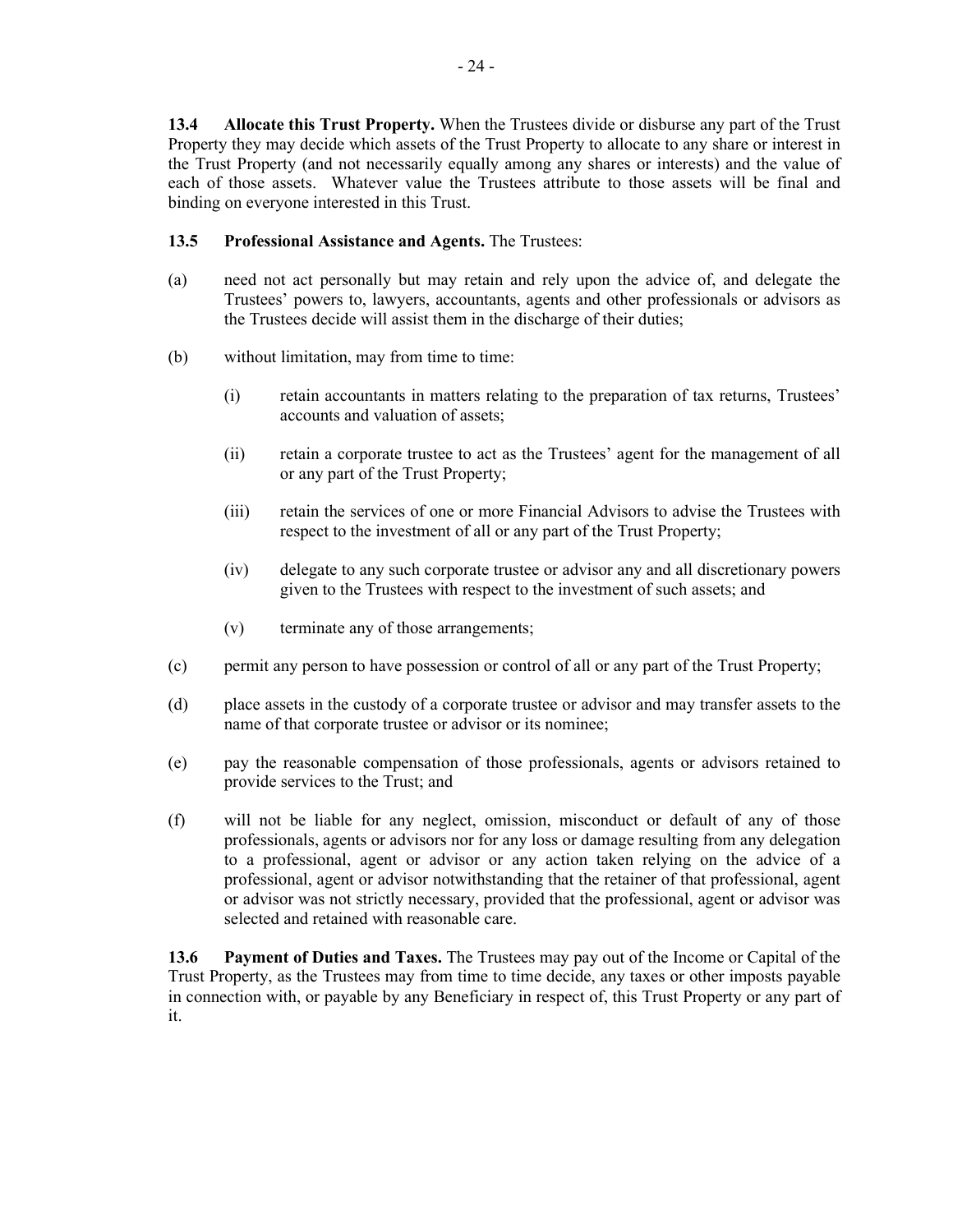## **13.7 Elections under the** *Income Tax Act*

- (a) The Trustees may make any allocations, elections, and disbursements the Trustees decide are in the best interests of the Trust Property as a whole, including any allocations and elections under the *Income Tax Act*.
- (b) The Trustees may make those allocations or elections, in whatever manner and proportions the Trustees decide, among the Beneficiaries and any one or more of them to the exclusion of any others.
- (c) As a result of any of those allocations, elections or disbursements made in good faith, the Trustees will not be considered to have breached any duty to maintain an even hand among the Beneficiaries and the Trustees will not be liable for any loss to the Trust Property or to any Beneficiary.

**13.8 Source of Net Taxable Income.** In the course of exercising the Trustees' discretion to pay or apply amounts of the Net Taxable Income to or for the benefit of one or more Beneficiaries, the Trustees may decide:

- (a) whether such payments or applications will be made from and consist of such a part of the Net Taxable Income that will be comprised of taxable capital gains, taxable dividends (including deemed dividends), capital dividends, stock dividends as those terms are defined for the purposes of the *Income Tax Act*, or any other type or source of Income; and
- (b) which type or source of Net Taxable Income is being paid or applied to the Beneficiaries in any proportion which the Trustees decide.

## **PART 14 GUARDIAN**

<span id="page-31-0"></span>*This "Guardian" section outlines the appointment procedure for the Guardian as well as the Guardian's powers and duties.*

<span id="page-31-2"></span>**14.1 Appointment and Term of Initial Guardian**. The Initial Guardian shall be subject to the provisions of this Part, with the exception of s. 14.2. The Initial Guardian shall be appointed by the Tla'amin Government for a term of six (6) years.

**14.2 Appointment and Term of Guardians.** The Guardians shall be appointed at the Tla'amin Community Trust Meeting for a term of six (6) years. The Guardian may be reappointed for a subsequent term or terms without restriction on the number of terms or years served. The Guardian shall acknowledge his or her appointment by execution of a consent in the form set out in Schedule "A".

- <span id="page-31-1"></span>**14.3 Qualifications of Guardian.** To be eligible to serve as the Guardian, the Person must:
- (a) be a member of or hold a certification recognized by a professional or regulatory body for law, accounting or another regulated profession; and
- (b) meet any additional qualifications established by the Tla'amin Community Trust Meeting, except as provided under this Part.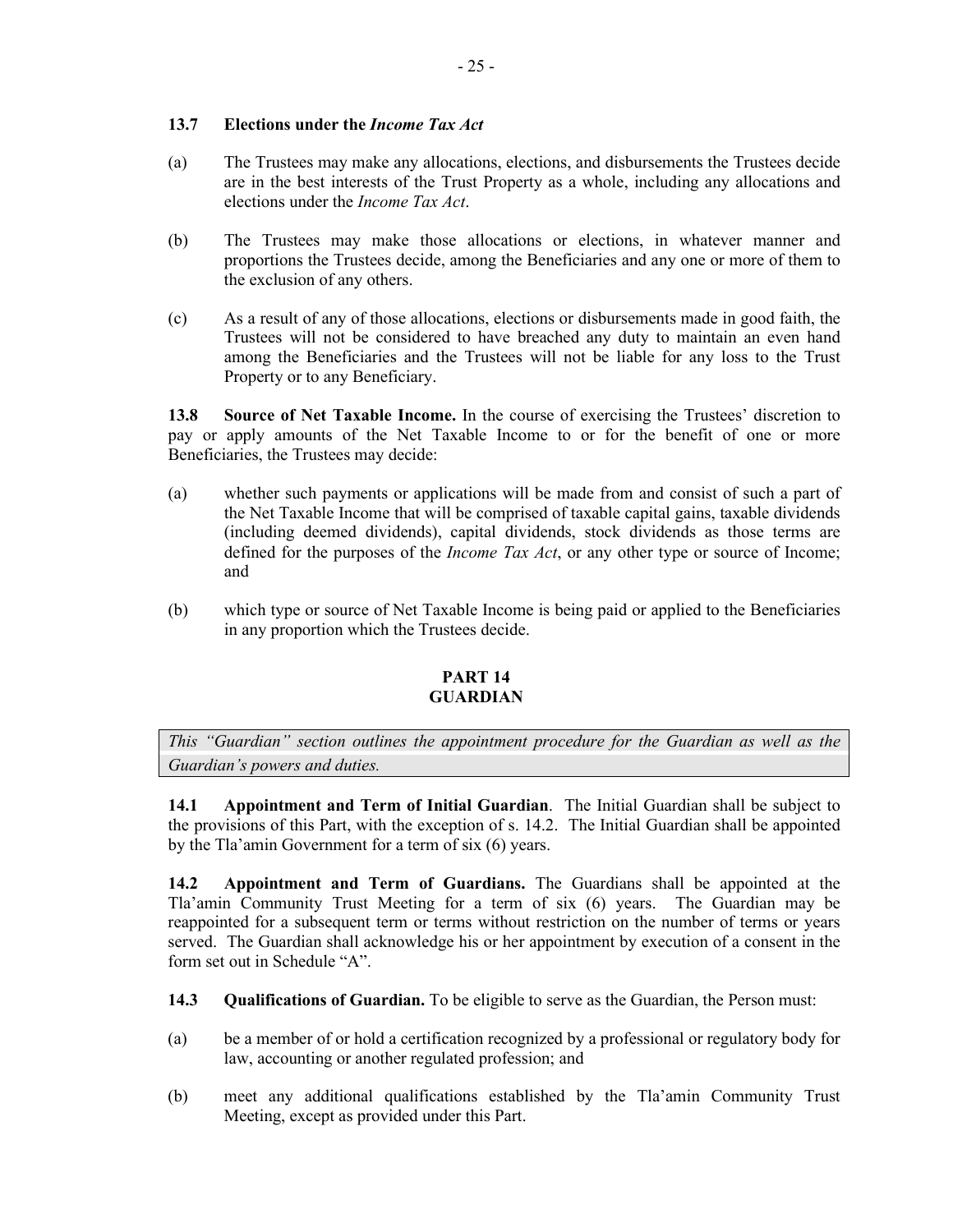#### <span id="page-32-0"></span>**14.4 Restrictions as to Guardian.** No person who:

- (a) is an Immediate Family member of a Trustee;
- (b) is a minor;
- (c) is an elected member of the Tla'amin Government, including a member of the Tla'amin Government Executive;
- (d) is a director or officer of any corporation fifty percent (50%) or more of the voting shares of which are owned by the Tla'amin Government or the Tla'amin Nation either directly or indirectly unless such corporation is a general partner of a limited partnership in which this Trust owns twenty percent (20%) or more of the limited partnership's equity;
- (e) has declared bankruptcy or been adjudged by a court of competent jurisdiction to be bankrupt;
- (f) has been declared by a court a court of competent jurisdiction to be mentally incompetent; or
- (g) has been convicted of:
	- (i) an indictable offence in the past five years; or
	- (ii) any offence involving property held as a trustee or fiduciary,

may be the Guardian.

**14.5 Powers and Duties of Guardian.** In addition to any powers or duties in this [Part](#page-31-0) 14, the Guardian has those powers and duties set forth in this Trust Deed, including:

- (a) approval of loan prepayment (section 4.2(1));
- (b) approval of disbursements (sections  $7.1(c)$  and [\(d\)](#page-15-2));
- (c) approval of Trustee honoraria (section [9.4](#page-17-0));
- (d) approval of Investment Policies (section [10.2](#page-19-0));
- (e) approval of administrative amendments of this Trust Deed (section [20.3](#page-43-0));
- (f) appointing, replacing and removing Trustees of this Trust and powers related thereto [\(Part](#page-36-0) 16);
- (g) approving substantive variations of this Trust Deed (section [20.1\)](#page-42-0); and
- (h) providing written notice for the Tla'amin Community Trust Meeting (section 17.1).

**14.6 Attendance and Role at Trustee Meetings.** The Guardian must attend all Trust Meetings but shall not have voting rights.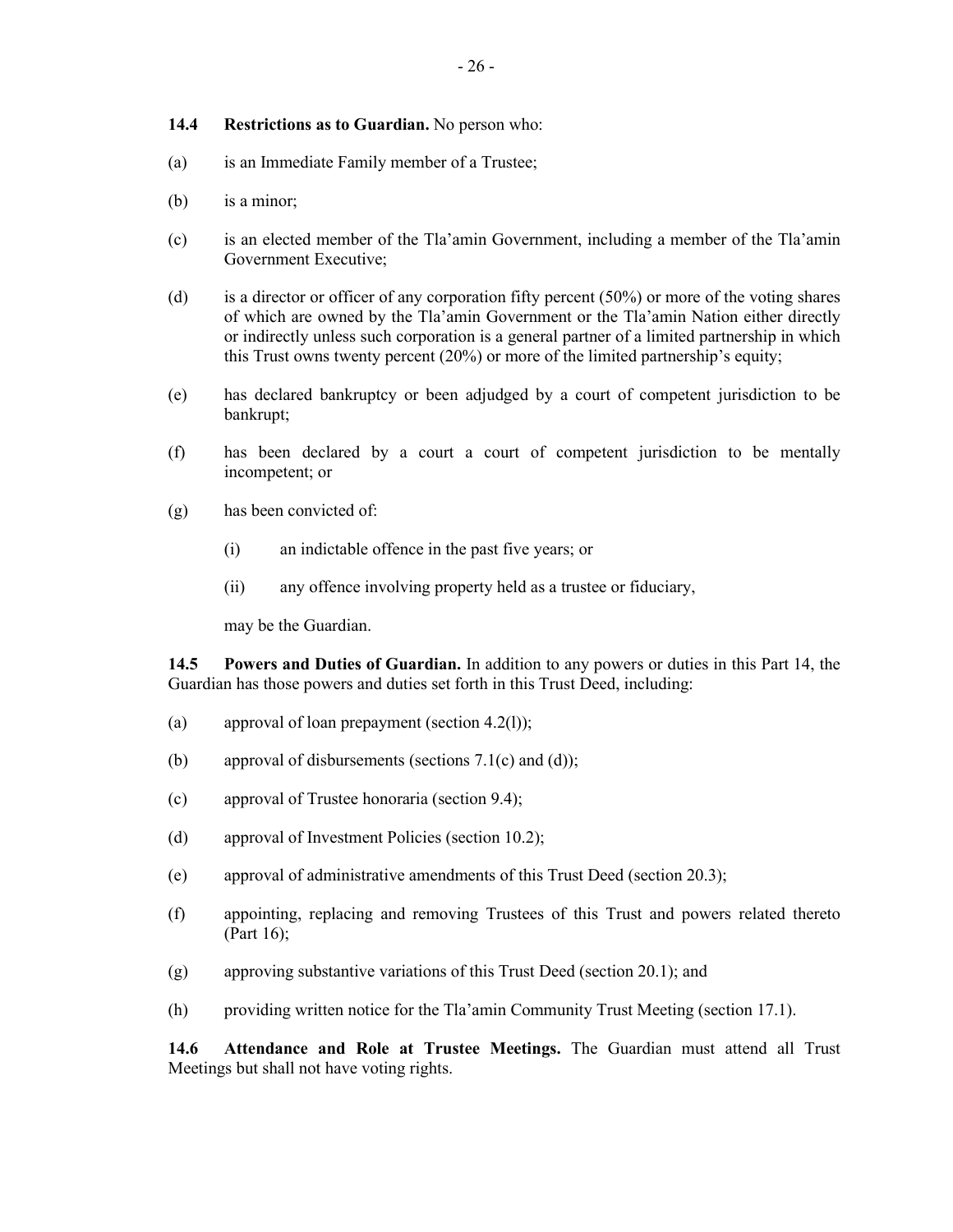**14.8 Incompetent Individual Guardian.** The Guardian will be considered to be incompetent when the Guardian is found to be incapable of managing his or her affairs by a court of competent jurisdiction in the jurisdiction in which the Guardian resides or when two medical doctors, both being members of the College of Physicians and Surgeons of British Columbia, or comparable medical professional self-governing organization in the province in which the Guardian resides, each provide a statutory declaration in which he or she declares that the Guardian is incapable of managing his or her affairs by reason of mental or physical infirmity.

**14.9 Incapable Corporate Guardian.** A corporate Guardian will cease to be a Guardian if it enters into liquidation or dissolution, whether compulsory or voluntary, not being merely a voluntary liquidation for the purposes of amalgamation or reorganization.

**14.10 Resignation of Guardian.** The Guardian may resign by giving ninety (90) days' written notice to the Trustees.

<span id="page-33-1"></span>**14.11 Replacement Guardian.** Subject to sections [14.2](#page-31-1) and [14.3,](#page-32-0) the Guardian may by instrument appoint any person as a substitute Guardian. Such appointment shall be by will or by deed provided that such appointment will be temporary until confirmed or replaced at the next meeting of the Tla'amin Community Trust Meeting.

**14.12 Removal of Guardian.** Following the fifth anniversary of the Settlement Date, the Guardian may be removed from office by a resolution of two thirds of those Tla'amin Citizens in attendance, either physically or by approved electronic means, at the Tla'amin Community Trust Meeting. The resolution shall designate a replacement Guardian. The power to remove the Guardian may be exercised at any time if:

- (a) the Guardian is convicted of an indictable offence; or
- (b) the Guardian is bankrupt or is convicted of any offence involving property held by the Guardian as a trustee or fiduciary.

**14.13 Succession of Guardian.** If at any time there is no Guardian, or the Guardian is incapable of acting for any reason, an interim successor Guardian shall be appointed by the Tla'amin Government Executive until a permanent Guardian is appointed at the next meeting of the Tla'amin Community Trust Meeting. Any interim successor Guardian must meet the eligibility requirements outlined in sections [14.2](#page-31-1) and [14.3.](#page-32-0)

<span id="page-33-0"></span>**14.14 Indemnification of Guardian.** The Guardian and each of their directors, officers, employees, shareholders and agents, and each of their successors and assigns (collectively, the "**Indemnified Parties**") shall be indemnified from the Trust Property in respect of:

- (a) any liability and all losses, damages, costs, charges and expenses sustained or incurred in respect of any action, suit or proceeding that is proposed or commenced against any Indemnified Party, as the case may be, for or in respect of any act, omission or error in respect of this Trust and such person's execution of all duties and responsibilities and exercise of all powers and authorities pertaining thereto;
- (b) any liability and all losses, damages, costs, charges and expenses sustained or incurred in respect of any action, suit or proceeding that is proposed or commenced against the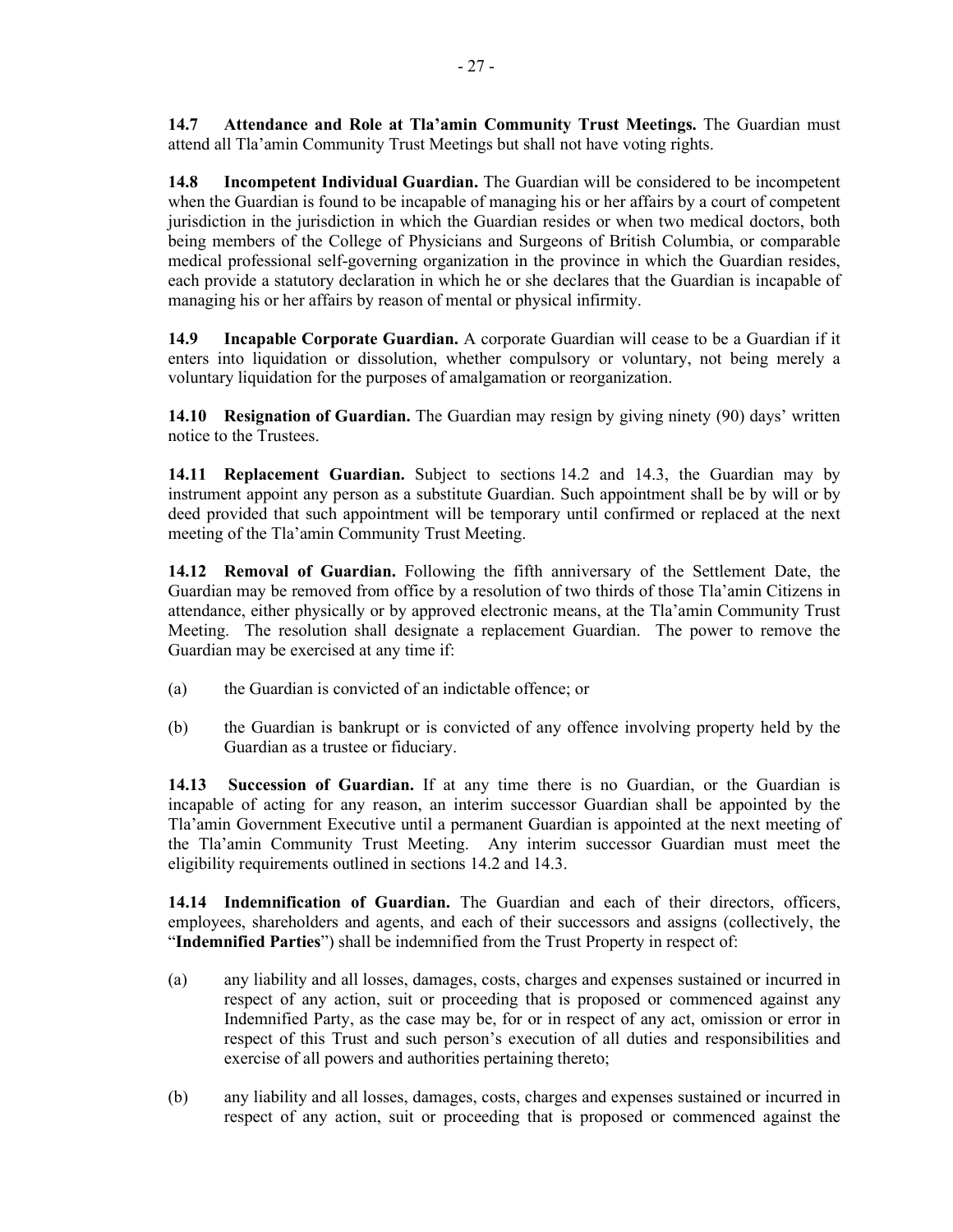Indemnified Party, as the case may be, in respect of the Indemnified Party providing or omitting to provide service to this Trust or otherwise performing obligations as delegated or otherwise contemplated hereunder;

- (c) all other costs, charges, taxes, penalties and interest in respect of unpaid taxes or other tax matters; and
- (d) all other expenses and liabilities sustained or incurred by an Indemnified Party in respect of the administration or termination of this Trust.

In each case the indemnity shall include the aggregate amount paid in reasonable settlement of any actions, suits, proceedings, investigations or claims and the reasonable fees and expenses of counsel to the Indemnified Parties that may be incurred in obtaining advice with respect to and defending any action, suit, proceedings, investigation or claim that may be made or threatened against any Indemnified Party, or that may be incurred in enforcing this indemnity, unless and to the extent any of the foregoing arise principally and directly out of the gross negligence, wilful default or fraud of the Indemnified Party, in which case the provisions of this paragraph shall not apply.

#### **PART 15 TRUSTEES' PROCEDURES**

*This section outlines the procedures for conducting Trustees' meetings and for making decisions regarding Trust Property. This section establishes that decisions must be made by a majority of Trustees, that decisions must be made in writing, and that minutes must be taken of all meetings.*

**15.1 Trustees' Procedure.** Except as expressly provided otherwise in this Trust Deed, the Trustees may adopt their own policies and procedures to govern the administration of this Trust and without limitation, and in addition to the specific powers, authorities and discretions in [Part](#page-25-0) 13 of this Trust Deed, the Trustees may:

- (a) divide their duties among themselves as they decide; and
- (b) delegate, in writing, any and all powers, authorities and discretions vested in or imposed upon the Trustees by this Trust Deed, to any person provided that the Trustees:
	- (i) may only delegate powers, authorities and discretions relating to the management, administration and operation of this Trust or any asset forming part of the Trust Property, and
	- (ii) shall not delegate any powers, authorities and discretions relating to the disbursement of the Trust Property to or for the Beneficiaries.

**15.2 Disagreement Among Trustees.** If one or more of the Trustees disagree with a decision of the Trustees, those Trustees who disagree must execute any documents or do any acts as required to carry out the decision of the majority of the Trustees and are exonerated from any liability resulting from executing those documents or doing those acts.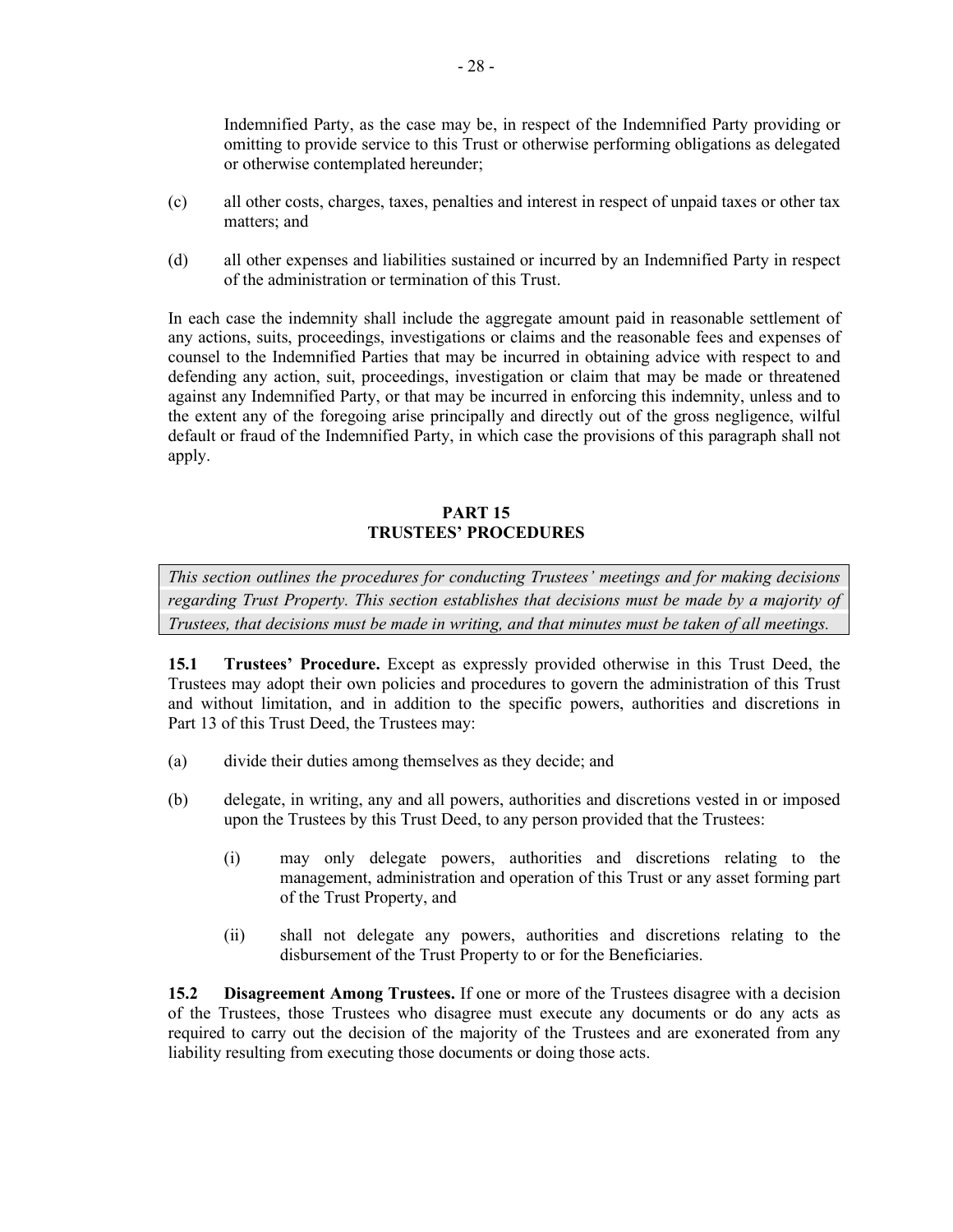- **15.3 Trustees' Meetings.** The following rules shall govern Trustees' meetings:
- (a) The Trustees shall meet as often as required for the efficient administration of this Trust provided that the Trustees shall meet at least once every calendar quarter;
- (b) Notice of every meeting of the Trustees must be provided to each Trustee and the Guardian at least fourteen (14) days before the date of the meeting (but in the case of adjourned meetings, such Notice as the interval between the original and adjourned meeting will reasonably permit). The Notice may be given by any one Trustee and will state the place, day and hour of the meeting;
- (c) In the event the Trustees fail to hold quarterly Trustee meetings, the Guardian may provide Notice to the Trustees of their next meeting; and
- (d) A quorum for Trustee meetings will require the presence of three (3) of the Trustees then in office. A Chair will be appointed by majority vote of the Trustees in attendance from among their number.

**15.4 Role of Youth Trustee at meetings.** The Youth Trustee shall be entitled to vote on all matters before the Trustees. The Youth Trustees presence may contribute towards quorum but his or her presence shall not be required for quorum.

**15.5 Waiver of Notice.** The Trustees may by unanimous agreement waive or reduce the Notice requirement for a Trustees' meeting. An entry in the minutes of the meeting of the waiver will be sufficient evidence that the meeting was properly convened, except that, if any Trustee was not present at the meeting, that Trustee must, in writing, waive or agree to reduce Notice for the meeting.

**15.6 Participation by Electronic Means.** A Trustee may participate in a meeting of the Trustees by means of electronic communication provided that all Trustees participating in the meeting can communicate with one another. A Trustee participating in a meeting in accordance with this section will be:

- (a) deemed to be present at the meeting;
- (b) deemed to have so consented;
- (c) counted in the quorum; and
- <span id="page-35-0"></span>(d) entitled to speak and vote at the meeting.

**15.7 Trustees' Resolutions.** In order to approve any matter by a Trustees' Resolution, unless otherwise specified in this Trust Deed the following requirements must be met:

- (a) approval by a majority of the Trustees in attendance at a duly called meeting or evidenced in writing;
- (b) with respect to a disbursement to the Beneficiaries of any Trust Property, a determination of a qualifying disbursement; and
- (c) the Trustees have used their best efforts to obtain a consensus.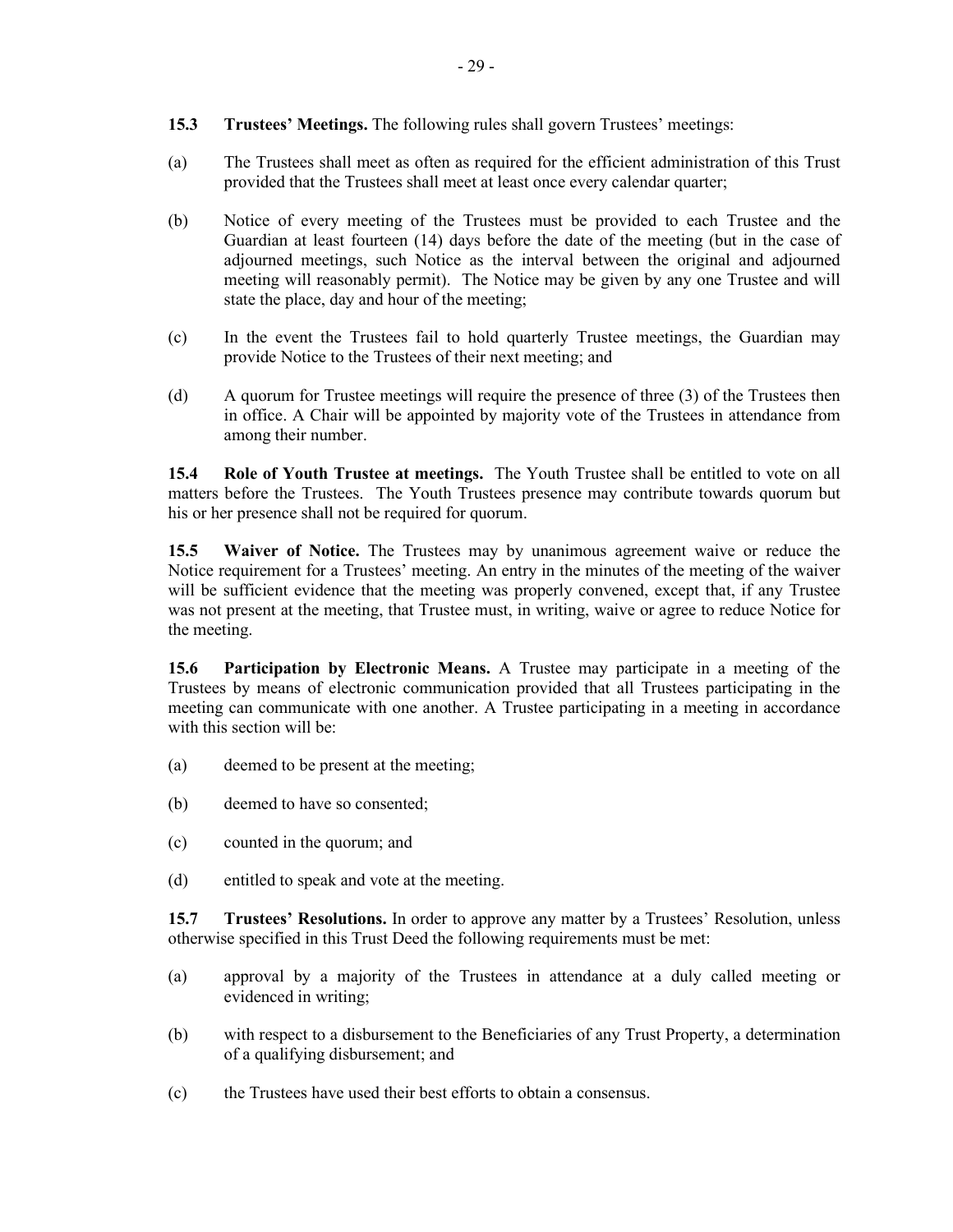**15.8 Minutes.** Minutes of decisions made and resolutions adopted shall be recorded in writing and provided to all Trustees and the Guardian.

## **PART 16 TRUSTEE APPOINTMENT AND REMOVAL**

<span id="page-36-0"></span>*This section establishes the process for the appointment of Trustees and the eligibility criteria for those Trustees. This section also establishes the term of office for Trustees and the process to govern the termination of the office of Trustees.* 

**16.1 Appointment and Term of Initial Trustees.** The Initial Trustees shall be subject to the provisions of this Part, with the exception of sections 16.2 and 16.7. The Initial trustees shall be appointed by the Tla'amin Government for staggered terms not to exceed four years in accordance with the recommendation of the Guardian. An Initial Trustee may be reappointed for a subsequent term or terms without restriction on the number of terms or years served.

**16.2 Appointment of Trustees.** The Guardian shall appoint the Trustees of this Trust, in consultation with the Settlor, such that there shall be at all times a minimum of three (3) Trustees under this Trust.

<span id="page-36-1"></span>**16.3 Majority to be Tla'amin Citizens.** At all times the majority of Trustees shall be Tla'amin Citizens.

**16.4 Effective Date of Appointment.** The appointment of a Trustee will be effective as of the later of:

- (a) the date specified in the instrument under which that person is appointed; and
- (b) the date of an original, executed copy of the consent of that person to act as Trustee is delivered to the office of this Trust.

**16.5 Qualifications of Trustees.** To qualify as a Trustee, the Person will have satisfactorily completed an accredited community trustee training program or similar training required by the Guardian, or undertaken to complete such training within a reasonable period of time of his or her appointment as a Trustee and satisfy any other conditions established by the Guardian.

**16.6 Restrictions as to Trustees.** The following Persons may not be a Trustee:

- (a) a minor;
- (b) an Immediate Family Member of the Guardian;
- (c) a person who has declared or been adjudged a bankrupt by a court of competent jurisdiction;
- (d) a person who has been declared by a court of competent jurisdiction to be mentally incompetent of managing his or her affairs;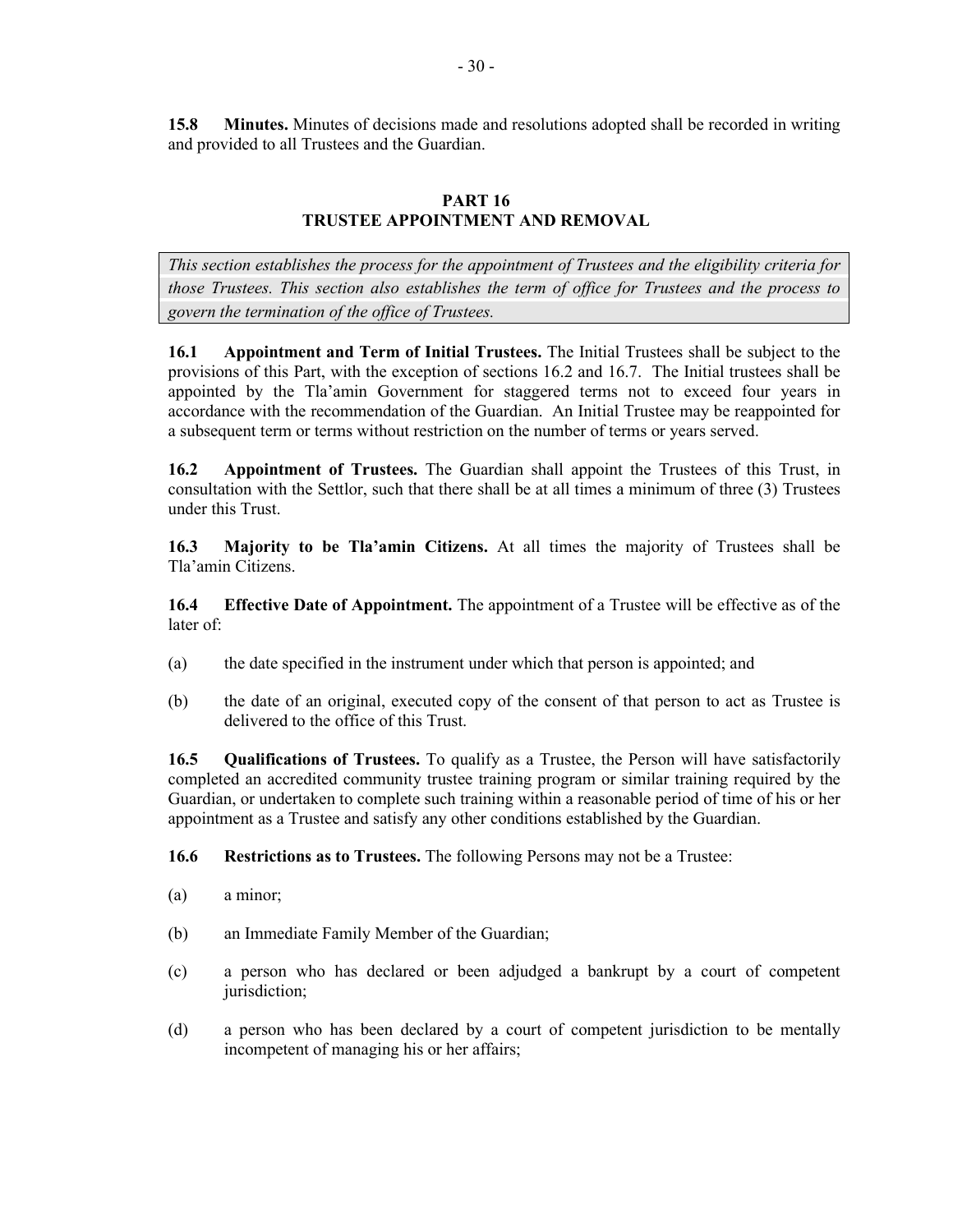- (e) a person who has been convicted of:
	- (i) an indictable offence in the past five years; or
	- (ii) any offence involving property held as a fiduciary or a trustee;
- (f) an elected member of the Tla'amin Government, including a member of the Tla'amin Government Executive; or
- (g) a director or officer of any corporation fifty percent (50%) or more of the voting shares of which are owned by the Tla'amin Government or the Tla'amin Nation either directly or indirectly unless such corporation is a general partner of a limited partnership in which this Trust owns twenty percent (20%) or more of the limited partnership's equity.

**16.7 Term of Office of Trustees.** The Trustees appointed to replace the Initial Trustees shall be appointed by the Guardian for terms of no more than four (4) years. A Trustee may be reappointed for a subsequent term or terms without restriction on the number of terms or years served.

**16.8 Appointment of Subsequent or Replacement Trustees.** Upon the expiry of the term of office, the incompetence, the resignation or the death of any Trustee, or the removal of a Trustee by the Guardian, the Guardian may appoint a replacement Trustee. The Guardian shall be required to review the qualifications of a proposed replacement Trustee and may either accept or reject such nomination based on their qualifications. Any replacement Trustees approved by the Guardian shall commence their appointment on the expiry of the term of their predecessor, except in the event of a Trustee who has ceased to act prior to the end of their term, in which case the replacement Trustee shall commence their appointment immediately and shall serve as a replacement Trustee for the balance of their predecessor's term.

**16.9 Youth Trustee.** The Guardian may appoint a Youth Trustee for a term of one year. A Youth Trustee may be reappointed for successive terms in the discretion of the Guardian.

**16.10 Qualifications of Youth Trustee**. The Youth Trustee must be a Tla'amin Citizen between the ages of 19-25 years. The Youth Trustee is subject to the qualifications and restrictions outlined in sections 16.5 and 16. 6 respectively.

**16.11 Consent to Act.** All Trustees shall execute and deliver to the Trustees a consent to act as Trustee in the form attached hereto as Schedule "B".

**16.12 Termination of Office of Trustees.** A Trustee shall serve until the occurrence of the earlier of:

- (a) the Trustee provides written Notice of resignation to the other Trustees and the Guardian;
- (b) the Trustee is convicted of an indictable offence;
- (c) the Trustee is bankrupt or is convicted of any offence involving property held by this Trustee as a trustee or fiduciary;
- (d) the Trustee is declared by a court to be mentally incompetent;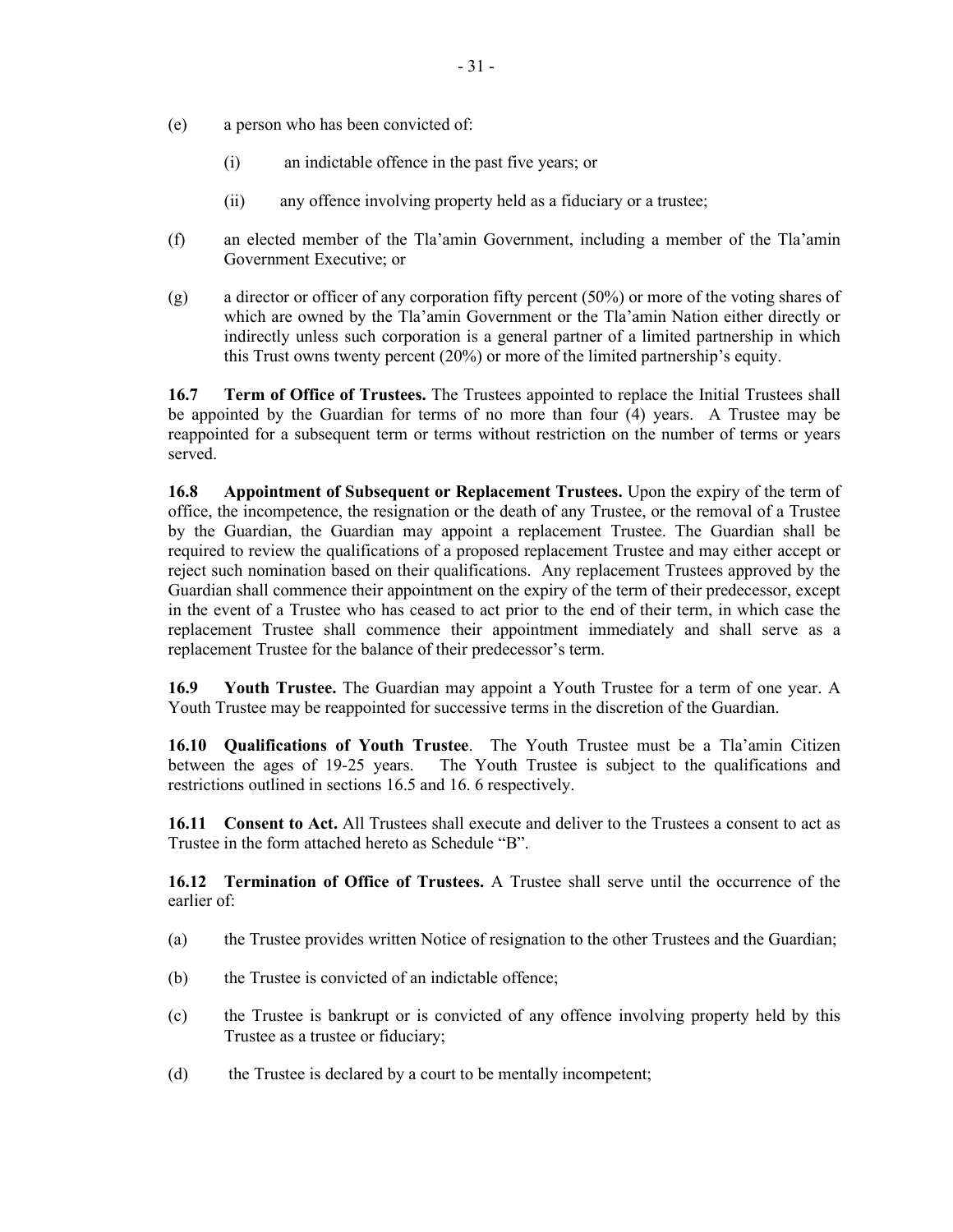- (e) the Trustee ceases to be a Tla'amin Citizen where ceasing to be a Tla'amin Citizen would violate s. 16.3;
- (f) the term of office of this Trustee e**x**pires;
- (g) the Trustee dies;
- (h) the Trustee is elected as a member of Tla'amin Government;
- (i) the Trustee becomes a director or officer of any corporation fifty percent  $(50%)$  or more of the voting shares of which are owned by the Tla'amin Government or the Tla'amin Nation either directly or indirectly unless such corporation is a general partner of a limited partnership in which this Trust owns twenty percent (20%) or more of the limited partnership's equity;
- (j) the Trustee misses three consecutive meetings of the Trustees without reasonable cause; or
- (k) the Trustee is removed by the Guardian for failing to comply with this Trust Deed or for the reasons set out in subsections (a)-(j) above.

**16.13 Trustee required to transfer property**. On termination of the office of a Trustee, the Trustee must transfer all property to the remaining Trustees.

**16.14 Not required to Examine Books.** A new Trustee is not required to examine, question, verify or audit the books, records or accounts of this Trust prior to the date of his or her appointment as a Trustee.

**16.15 Notices of Changes in Trustee.** Notice of any change of Trustees signed by the continuing Trustee or Trustees, if any, and the new Trustee or Trustees, if any, may be endorsed on or attached to this Trust Deed. Any person dealing with this Trust may rely on that Notice to identify the Trustees of this Trust.

<span id="page-38-0"></span>**16.16 Reliance by Third Party.** Any person dealing with this Trust may rely on a copy of this Trust Deed and any Notices referred to in section [16.3](#page-36-1) if that copy and Notices, if any, have been certified by the Trustees or a notary public to be a true copy of this Trust Deed and any Notices.

#### **PART 17**

#### **TLA'AMIN COMMUNITY TRUST MEETING**

**17.1 Notice for meeting.** Upon the written request of a majority of the Trustees or at least forty (40) Tla'amin Citizens, the Guardian shall provide notice to convene the Tla'amin Community Trust Meeting and, whether or not requested by the Trustees or Tla'amin Citizens, the Guardian shall provide such notice at least once each calendar year. If the Guardian fails to provide such notice, the notice may be given by the Trustees.

**17.2 Form of notice.** Notice of every meeting of the Tla'amin Community Trust Meeting must be posted at the offices of the Tla'amin Government Executive and other public locations, as appropriate, at least fourteen (14) days before the date of the meeting (but in the case of adjourned meetings, such notice as the interval between the original and adjourned meeting will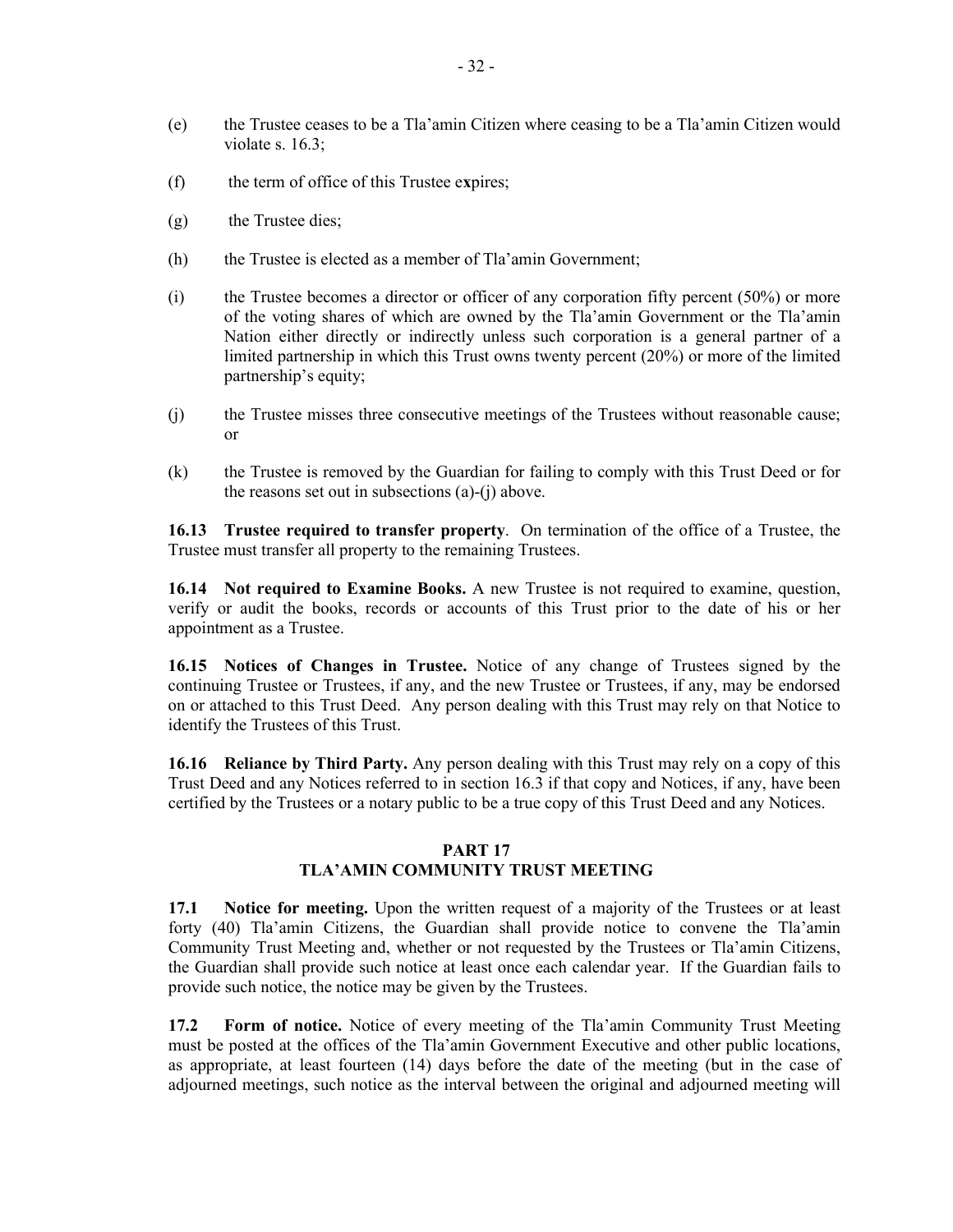reasonably permit). The notice will state the place, day and hour of the meeting and set out a draft agenda for the meeting.

**17.3 Quorum.** The quorum of the Tla'amin Community Trust Meeting shall be forty (40) Tla'amin Citizens who are the age of majority as of the date that the Tla'amin Community Trust Meeting is convened.

**17.4 Participation by Electronic Means.** A Tla'amin Citizen may participate in a Tla'amin Community Trust Meeting by means of electronic communications provided that all persons participating in the meeting are able to communicate with each other. A Tla'amin Citizen participating in a meeting in accordance with this section will be:

- (a) deemed to be present at the meeting;
- (b) deemed to have so consented;
- (c) counted in the quorum; and
- (d) entitled to speak and vote at the meeting.

**17.5 Policies and procedures.** The Tla'amin Community Trust Meeting may adopt, and amend from time to time, such policies and procedures as it may reasonably deem appropriate.

**17.6 Chair of the Meetings.** Unless the Tla'amin Community Trust Meeting makes policies or procedures that provide otherwise, the Guardian or a Trustee will chair the Tla'amin Community Trust Meetings.

**17.7 Powers and Duties of the Tla'amin Community Trust Meeting.** In addition to any powers or duties in this [Part](#page-38-0) 17, the Tla'amin Community Trust Meeting has those powers and duties set forth in this Trust Deed, including:

- (a) participation in the consultations conducted by the Trustees with respect to the establishment of any Investment Policy (section [10.2](#page-19-0));
- (b) review of the audited financial statements delivered by the Trustees (sections  $12.2(e)$ , [18.4](#page-40-1) and [18.6](#page-40-2));
- (c) appointment of the Guardian (section [14.1](#page-31-2));
- (d) establishment of additional qualifications for the Guardian (section [14.2](#page-31-1));
- (e) confirmation or replacement of a substitute Guardian appointed by the Guardian (section [14.10](#page-33-1));
- (f) removal of the Guardian and designate a replacement (section 14.11);
- (g) confirmation or replacement of an interim successor Guardian appointed by the Tla'amin Government Executive (section 14.12); and
- (h) approval of variations of the provisions of this Trust Deed (sections [20.1](#page-42-0) and [20.3\)](#page-43-0).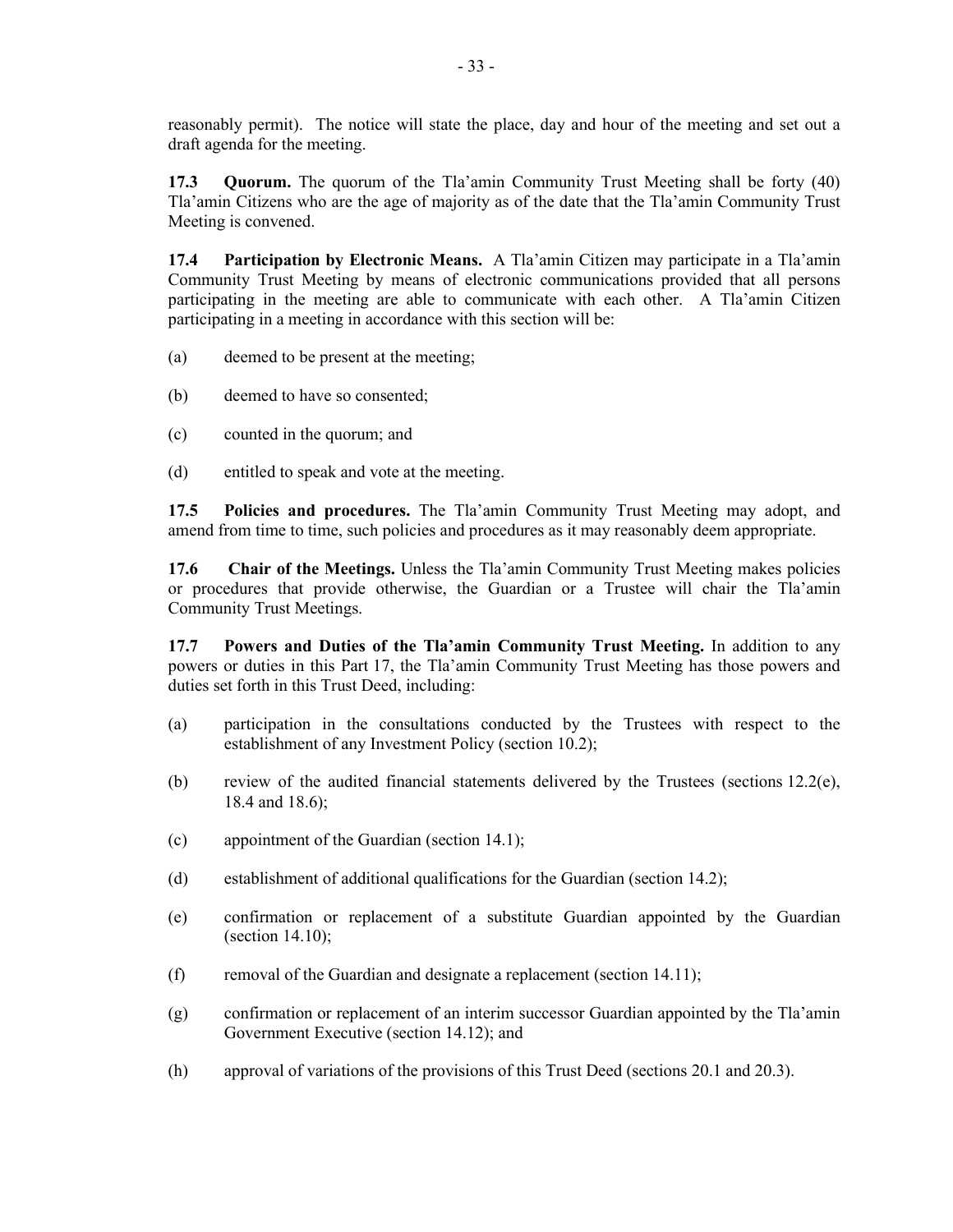<span id="page-40-3"></span>**17.8 Motions and resolutions.** If the Tla'amin Community Trust Meeting cannot reach consensus, a majority vote of the Tla'amin Citizens present shall be required for the approval of motions and resolutions with the exception of a resolution removing the Guardian which shall require a vote of two-thirds of Tla'amin Citizens in attendance at a Tla'amin Community trust Meeting.

#### **PART 18 AUDITORS**

<span id="page-40-0"></span>*This section establishes that any Auditor retained by this Trust must be independent and qualified pursuant to the laws of the province. This section also outlines the process for appointing and removing auditors as well as the scope of any audit of Trust Property.*

**18.1 Qualifications of Auditors.** The Auditors shall be an independent, professionally recognized firm of accountants qualified to perform public audits in accordance with the laws of British Columbia.

**18.2 Appointment of Auditors.** The Trustees shall appoint the Auditors of this Trust and shall set such remuneration as may be approved by the Trustees from time to time.

**18.3 Removal of Auditors.** The Auditors may at any time be removed by the Trustees and, upon the resignation or the removal of Auditors as aforesaid, new auditors shall be appointed by the Trustees.

<span id="page-40-1"></span>**18.4 Reports of Auditors.** The Auditors shall provide an auditors' report together with the annual audited financial statements of this Trust to the Trustees who shall be responsible for disbursing those financial reports to the Guardian, the Tla'amin Community Trust Meeting and the Tla'amin Government Executive.

**18.5 Scope of Audit.** The Auditors shall be required to undertake an audit of this Trust as provided in section [19.3](#page-41-0) and append to such audit any schedule detailing the uses of Trust Property if mandated pursuant to section [5.2.](#page-14-3)

<span id="page-40-2"></span>**18.6 Compliance Audit.** The Trustees will appoint a Qualified Professional to undertake a Compliance Audit every two years.

#### **PART 19 ACCOUNTS, RECORDS AND FINANCIAL STATEMENTS**

*This section outlines the obligations of the Trustees to ensure that proper accounts of this Trust are kept, audited yearly, and made available for inspection. This section also stipulates that the fiscal year of this Trust shall end annually on December 31.*

**19.1 Records.** The Trustees shall keep, or cause to be kept, such books, records and accounts as are necessary and appropriate to document the Trust Property and each transaction of this Trust. Without limiting the generality of the foregoing, the Trustees will keep a list of assets of this Trust, a copy of this Trust Deed and a list of all Trustees.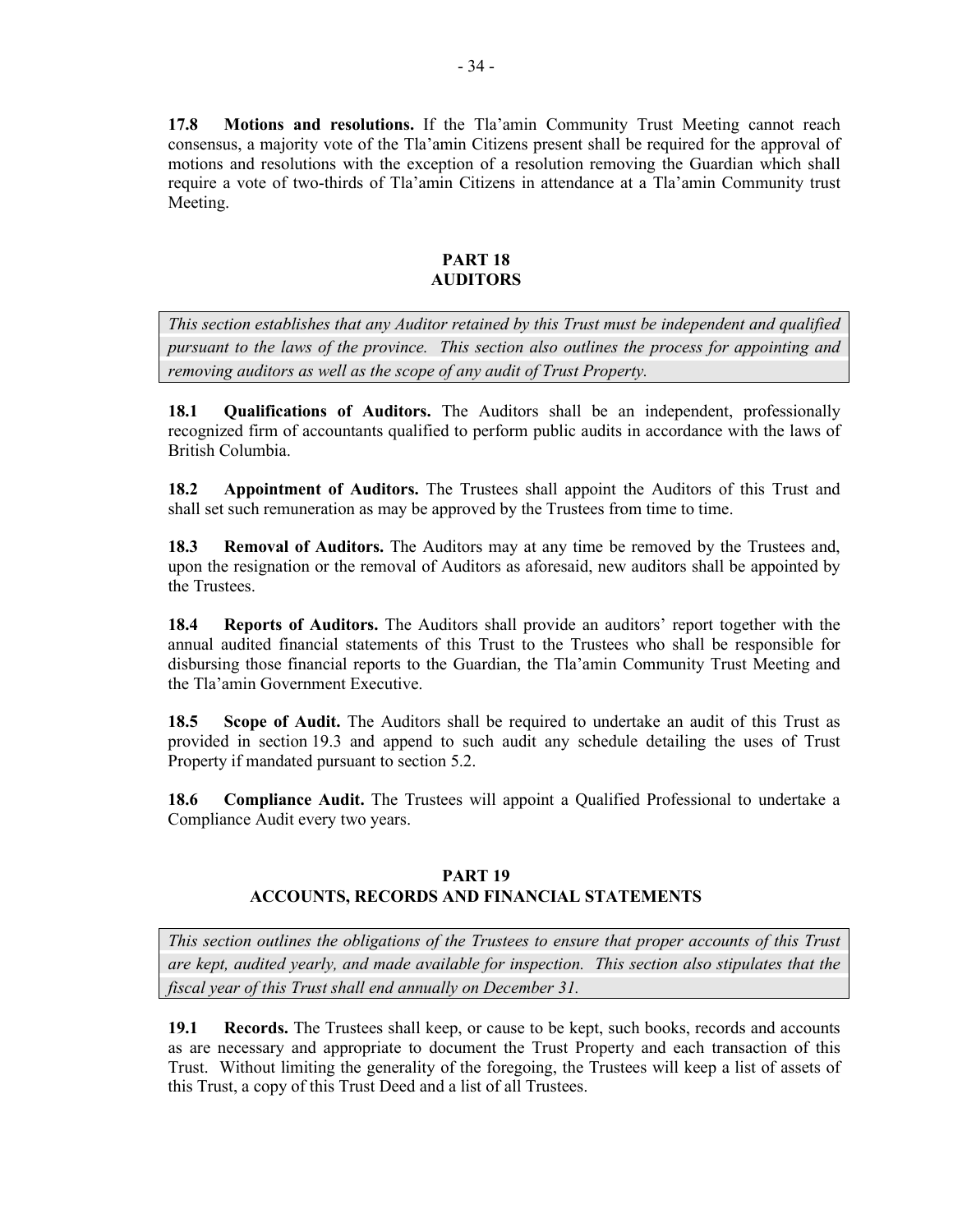**19.2 Safekeeping of Documents.** The Trustees shall provide for, or cause to be provided for, the safekeeping of all title documents and securities which form part of the Trust Property. The Trustees may, at the expense of this Trust, deposit any of those documents or securities in the custody of any bank, corporate trustee, stockbroker or other organization in any part of the world that provides custody of documents or securities as part of its business. The Trustees are not liable for any loss or damage arising out of those safekeeping arrangements.

<span id="page-41-0"></span>**19.3 Annual Audited Financial Statements.** The Trustees will have the accounts of this Trust for each year prepared and audited by a qualified accountant appointed by the Trustees. The accountant will prepare and submit the following statements to the Trustees, Tla'amin Community Trust Meeting and the Tla'amin Government Executive:

- (a) a balance sheet;
- (b) an Income statement;
- (c) a statement of retained earnings; and
- (d) a statement of changes in financial position,

each setting forth, in comparative form, figures for the current year and for the corresponding period in the preceding year, presenting fairly the financial position, results of operations, or changes in financial position and prepared on a consistent basis in accordance with Generally Accepted Accounting Principles.

**19.4 Financial Statements.** The audited financial statements of this Trust will be available for post audit inspection by any Beneficiary or the Guardian or their authorized representatives during normal business hours upon reasonable notice to the Trustees.

**19.5 Maintenance of Records.** The Trustees will maintain a minute book for this Trust, which will include the following:

- (a) constating documents:
	- (i) an original executed copy of this Trust Deed;
	- (ii) an original executed copy of all amendments to this Trust Deed; and
	- (iii) an original executed copy of any restatement of this Trust Deed;
- (b) settlement records including all originally executed settlement agreements together with a copy of all cheques received in respect of any settlement funds;
- (c) Trustees' records including an original executed or materially certified true copy of all consents to act as Trustee and as a Guardian;
- (d) the minutes of all meetings and all resolutions of the Trustees;
- (e) contractual documents including a copy of all written agreements entered into by or on behalf of the Trustees;
- (f) financial records; and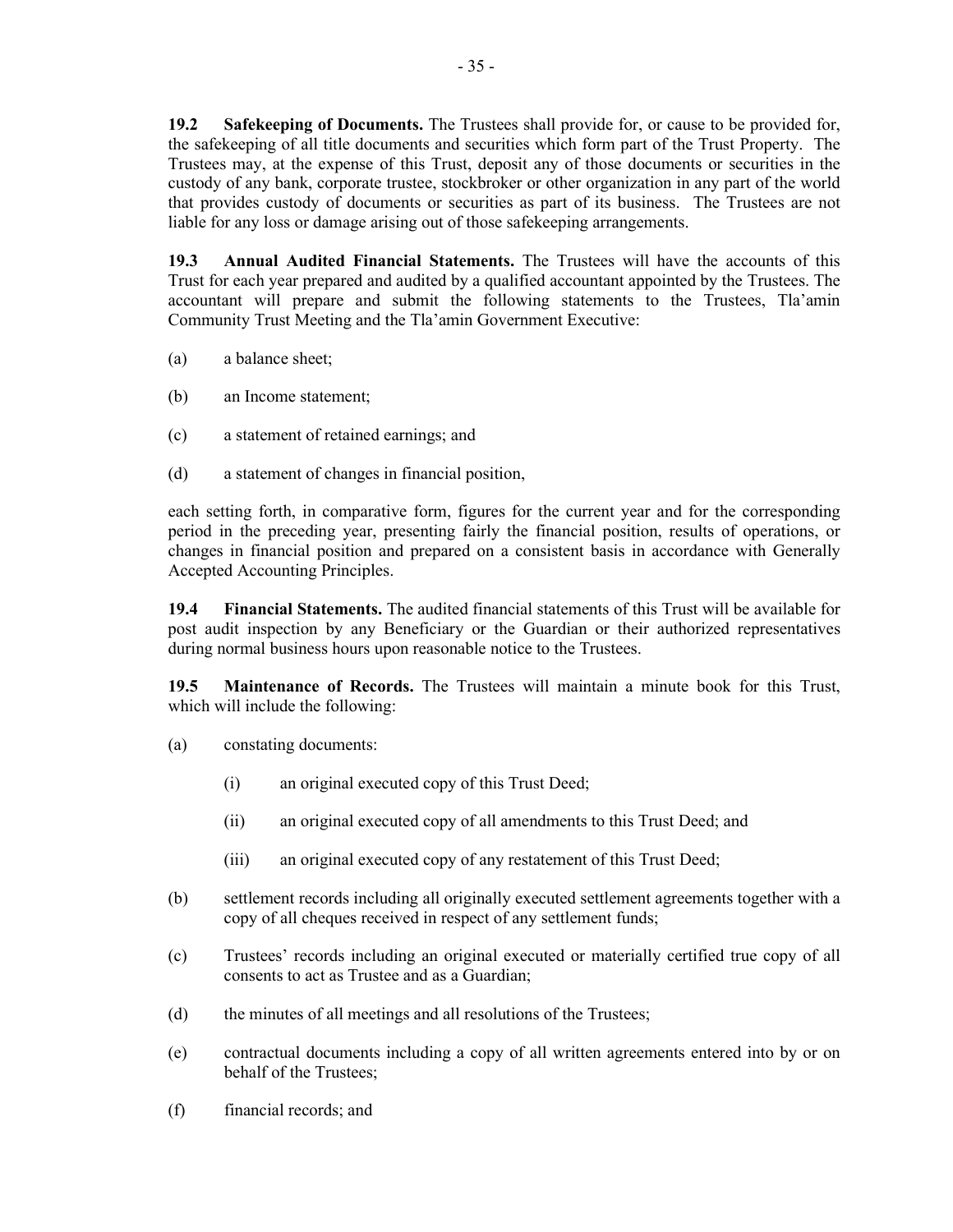(g) a copy of the financial statements of this Trust.

**19.6 Annual Reporting to Beneficiaries**. Subject to compliance with all applicable laws, the Trustees shall provide:

- (a) to the Guardian, Tla'amin Community Trust Meeting and the Tla'amin Government Executive, audited consolidated financial statements of this Trust, within the time period prescribed by any applicable securities legislation, the audited consolidated financial statements of this Trust for the most recently completed year together with the report of the Auditors thereon; and
- (b) to each Person who received a disbursement from this Trust during a year, within ninety (90) days after the end of such year, the tax reporting information relating to such year as prescribed by the *Income Tax Act*.

**19.7 Information Available to Beneficiaries.** Each Beneficiary shall have the right to obtain, on demand and on payment of reasonable reproduction costs, from the head office of this Trust, a copy of this Trust Deed and any trust deed supplemental hereto.

**19.8 Income Tax: Obligation of the Trustees.** The Trustees shall discharge, or cause to be discharged, all obligations and responsibilities of this Trust under the *Income Tax Act* or any similar provincial or territorial legislation, and neither this Trust nor the Trustees shall be accountable or liable to any Beneficiary by reason of any act or acts of the Trustees consistent with any such obligations or responsibilities.

**19.9 Income Tax: Designations.** In the return of its Income under Part I of the *Income Tax Act* for each year, this Trust shall make such designations to Beneficiaries with respect to any amounts disbursed or payable to Beneficiaries in the year as the Trustees in their sole discretion shall deem to be appropriate.

**19.10 Fiscal Year.** The Fiscal Year end of this Trust shall be established by the Trustees to be the taxation year end for inter-vivos trusts as set under the *Income Tax Act*, which is currently December 31.

## **PART 20 VARIATION**

*This "Variation" section outlines how the terms of this Trust Deed may be changed over time as well the consent requirements before a variation will be effective. This section also outlines those sections of this Trust Deed which cannot be amended.*

<span id="page-42-0"></span>**20.1 Variation With Tla'amin Citizens' Consent.** Subject to section [20.2,](#page-42-1) the Trustees may at any time, by a Super Majority Resolution vary the provisions of this Trust Deed, provided that the variations are approved at a Tla'amin Community Trust Meeting in accordance with section [17.8](#page-40-3), the Tla'amin Government Executive and the Guardian.

<span id="page-42-1"></span>**20.2 Variations Evidenced in Writing.** Any variation shall be made in writing, dated as of the date of the Trustees' Resolution, and shall be attached as a schedule to this Trust Deed.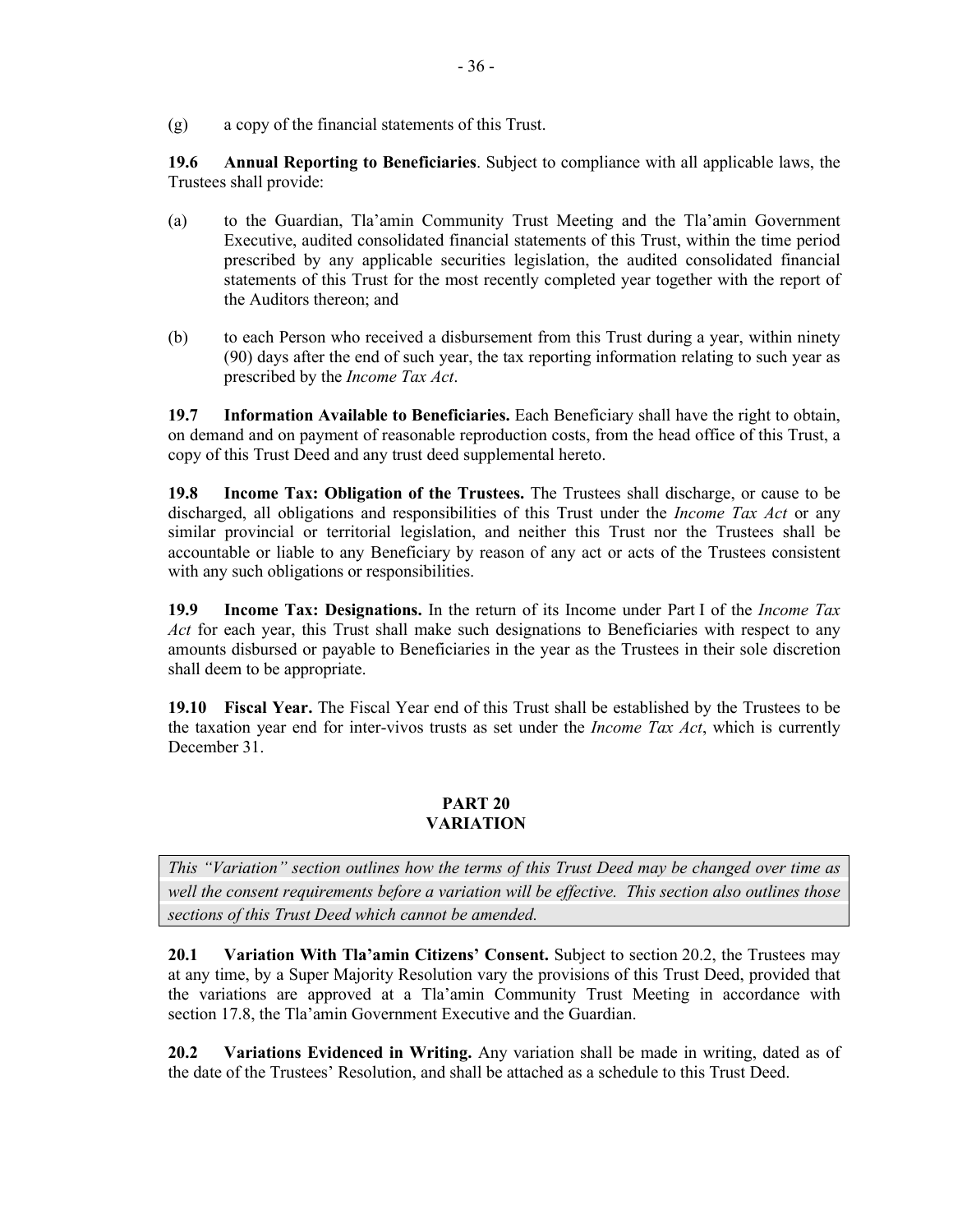<span id="page-43-0"></span>**20.3 The Administrative Power to Amend.** Notwithstanding section 20.1, the provisions of this Trust Deed may, with the consent of the Guardian, be amended by th[e Trus](#page-42-0)tees in the limited circumstances set out below, but such amendments may be undertaken without the consent, approval or ratification of any of the Beneficiaries, a Tla'amin Community Trust Meeting or the Tla'amin Government Executive for the purpose of:

- (a) fostering compliance of this Trust with any applicable laws or requirements of any governmental agency or authority of Canada or of any province;
- (b) fostering the consistency of this Trust Deed with the provisions Tla'amin Tax Treatment Agreement;
- (c) removing or curing any conflicts or inconsistencies between the provisions of this Trust Deed or any supplemental trust deed and any other agreement of this Trust or any applicable law or regulation of any jurisdiction, provided that in the opinion of the Trustees the rights of the Trustees and of the Beneficiaries are not prejudiced thereby;
- (d) fostering favourable tax treatment for this Trust and the Beneficiaries, provided that no such variation may be inconsistent with:
	- (i) the purposes of this Trust set out in section [4.1,](#page-13-1) and
	- (ii) any applicable tax agreements, including the Tla'amin Tax Treatment Agreement; or
- (e) fostering the correction or rectification of any ambiguities, defective or inconsistent provisions, errors, mistakes or omissions, provided that in the opinion of the Trustees, the rights of the Trustees and of the Beneficiaries are not prejudiced thereby.

The Trustees will provide written notice to the Beneficiaries of any amendment made to this Trust Deed under this section and, in particular, inform a Tla'amin Community Trust Meeting as soon as practicable about the amendment and the reason for the amendment.

### **PART 21 PROPER LAW OF TRUST**

*This section outlines that the governing law of this Trust is the law of British Columbia together with applicable Canadian law.*

**21.1 First Governing Law.** Unless changed pursuant to section [21.2](#page-43-1), this Trust will be governed by and construed in accordance with the law of British Columbia and applicable Canadian law and the courts of British Columbia will have exclusive jurisdiction.

<span id="page-43-1"></span>**21.2 Change Governing Law.** The Trustees may, by resolution, at any time for any reason the Trustees by a Super Majority Resolution decide, change the governing law of this Trust Deed or any one or more trusts created by it, to any other jurisdiction except a jurisdiction where the laws of that jurisdiction:

(a) would permit the Settlor to revoke this Trust; or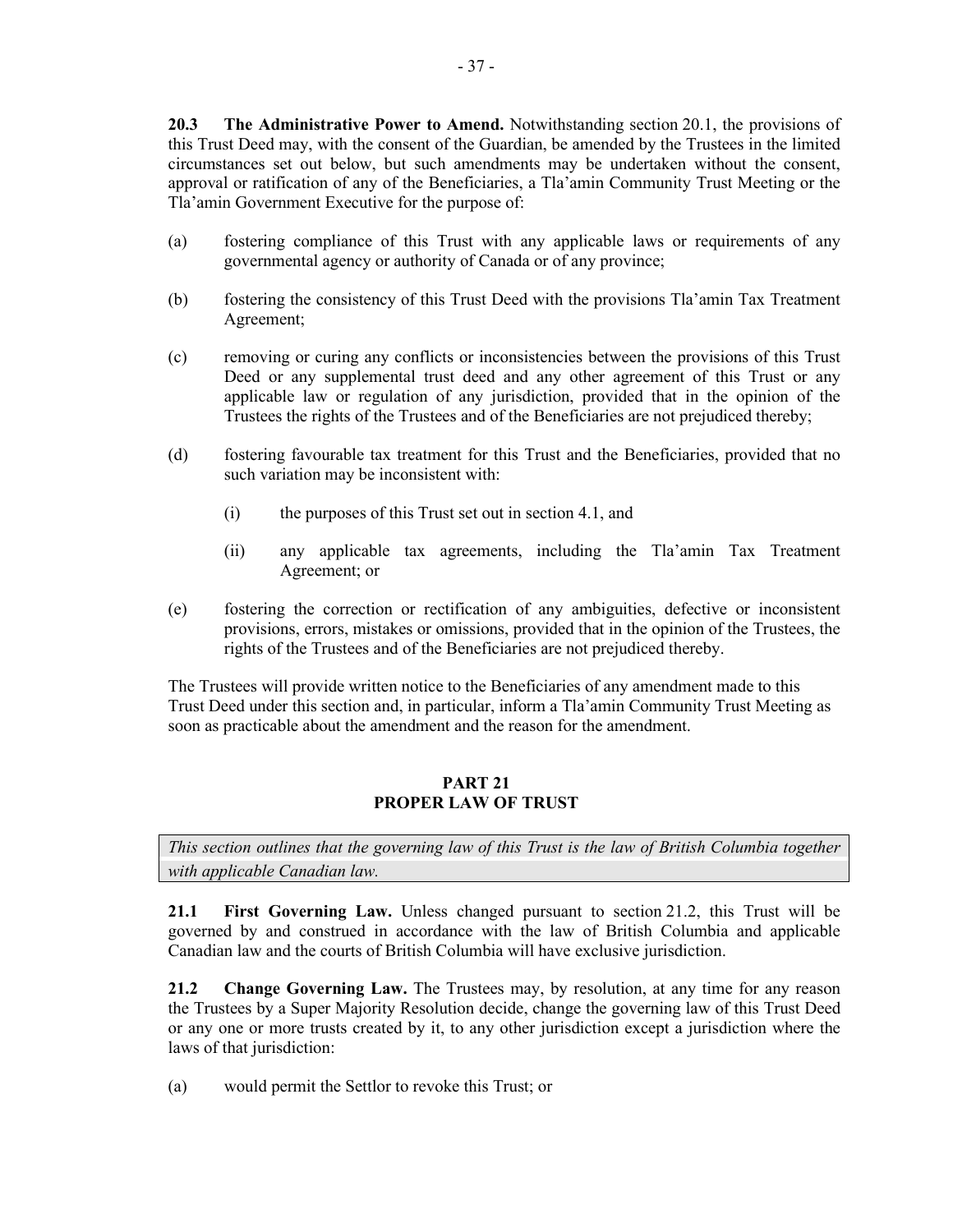## **PART 22 GENERAL**

*This "General" section details certain administrative matters such as how notice is to be provided regarding matters dealt with under this Trust Deed and the severability of invalid or unenforceable provisions of this Trust Deed.*

**22.1 Authority.** Where any action by the Tla'amin Government Executive is required or provided for hereunder, the Trustees may rely, for the purposes of determining whether the action has been taken, upon a resolution expressed to have been passed at a meeting of Tla'amin Government Executive and held in accordance with its procedures.

**22.2 Severability.** If any provision of this Trust Deed shall be held invalid or unenforceable in any jurisdiction, such invalidity or unenforceability shall attach only to such provision in such jurisdiction and shall not in any manner affect or render invalid or unenforceable such provision in any other jurisdiction or any other provision of this Trust Deed in any jurisdiction.

<span id="page-44-0"></span>**22.3 Notices.** Unless otherwise provided, a Communication required or permitted to be given or made under this Trust Deed may be given or made in one or more of the following ways:

- (a) delivered personally or by courier;
- (b) transmitted by facsimile transmission;
- (c) mailed by prepaid post in Canada; or
- (d) sent by e-mail.

**22.4 Delivery and Receipt.** A Communication will be considered to have been delivered and received:

- (a) if delivered personally or by courier, on the commencement of business on the business day next following the business day on which it was received by the addressee or a responsible representative of the addressee;
- (b) if sent by facsimile transmission or e-mail and if the sender receives confirmation of the transmission, then at the start of business on the business day next following the business day on which it was transmitted; or
- (c) if mailed by prepaid post in Canada, ten days following the date on which the Communication was mailed.

**22.5 Addresses for Notice.** A Communication must be delivered, transmitted electronically, or mailed to the address of the intended recipient as set out below:

(a) For the Settlor, at such address in use for business communications by the Tla'amin Government Executive from time to time;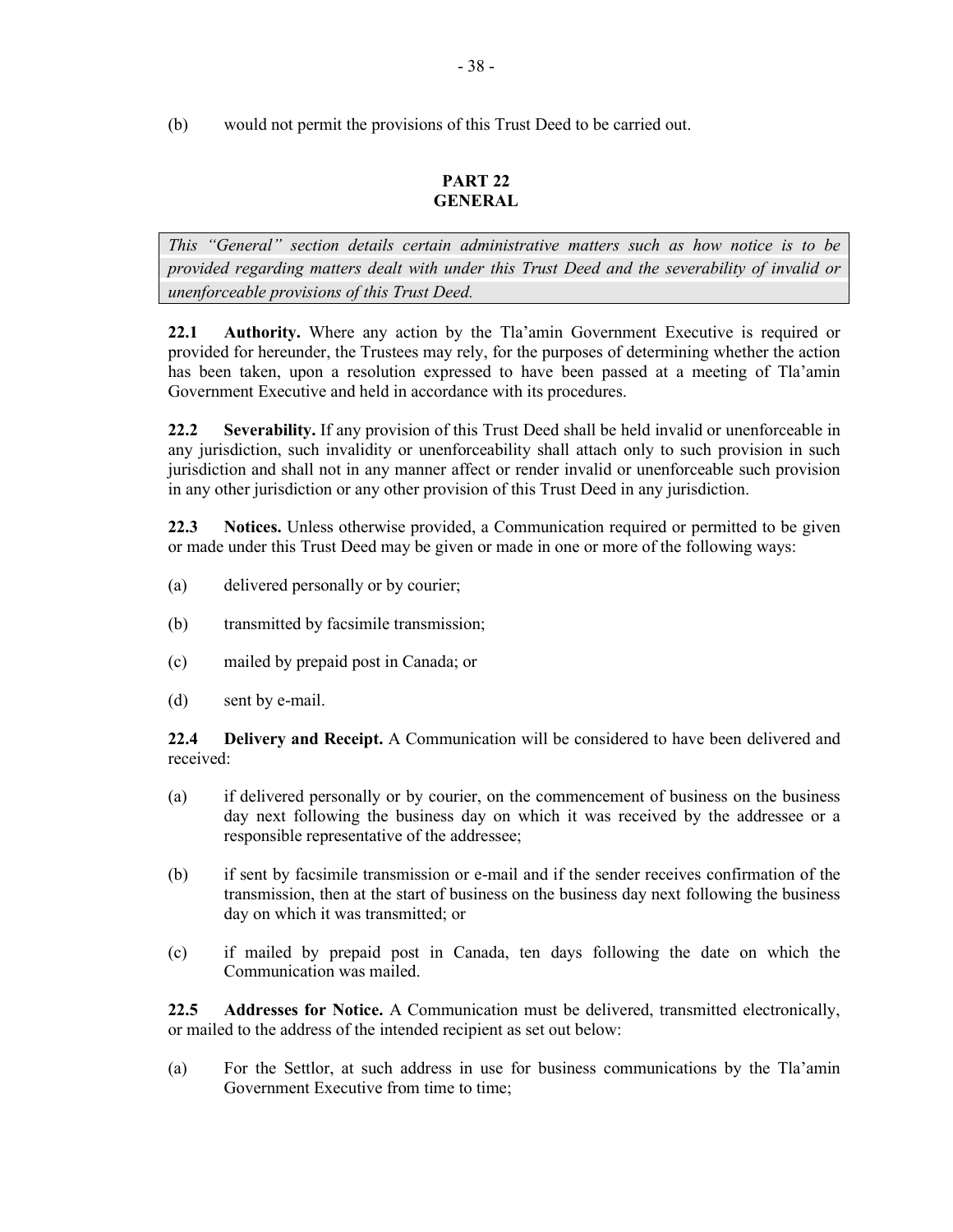- (b) For the Trustees, at such addresses set out in their most recent respective Consents to Act as Trustee and Notice of Address;
- (c) For the Guardian, at such address as set out in the most recent Consent to Act as Guardian and Notice of Address;
- (d) For the Tla'amin Community Trust Meeting, at such address in use for business communications by the Tla'amin Government Executive from time to time; and
- (e) For the Tla'amin Government Executive, at such address in use for business communications by the Tla'amin Government Executive from time to time.

**22.6 Change of Address.** A Trustee or the Guardian may change their postal address, facsimile number, or e-mail address, by providing an updated Consent to Act and Notice of Address to the other parties in the manner set out in section [22.3.](#page-44-0)

TO EVIDENCE THE ABOVE the parties have signed this Trust Deed under seal.

| <b>TLA' AMIN NATION</b> |  |
|-------------------------|--|
|                         |  |
|                         |  |
| President:              |  |
| Dated:                  |  |
|                         |  |
| By: Vice-President:     |  |
|                         |  |
| Dated:                  |  |
|                         |  |
| By: $\qquad \qquad$     |  |
| Secretary-Treasurer:    |  |
| Dated:                  |  |
|                         |  |
|                         |  |
|                         |  |
| <b>TRUSTEES</b>         |  |
|                         |  |
|                         |  |
|                         |  |
| Lenora Ann Dickey       |  |
|                         |  |
|                         |  |
|                         |  |
| Alexander Hugenschmidt  |  |
|                         |  |
|                         |  |
|                         |  |
| Ann Laura Paul          |  |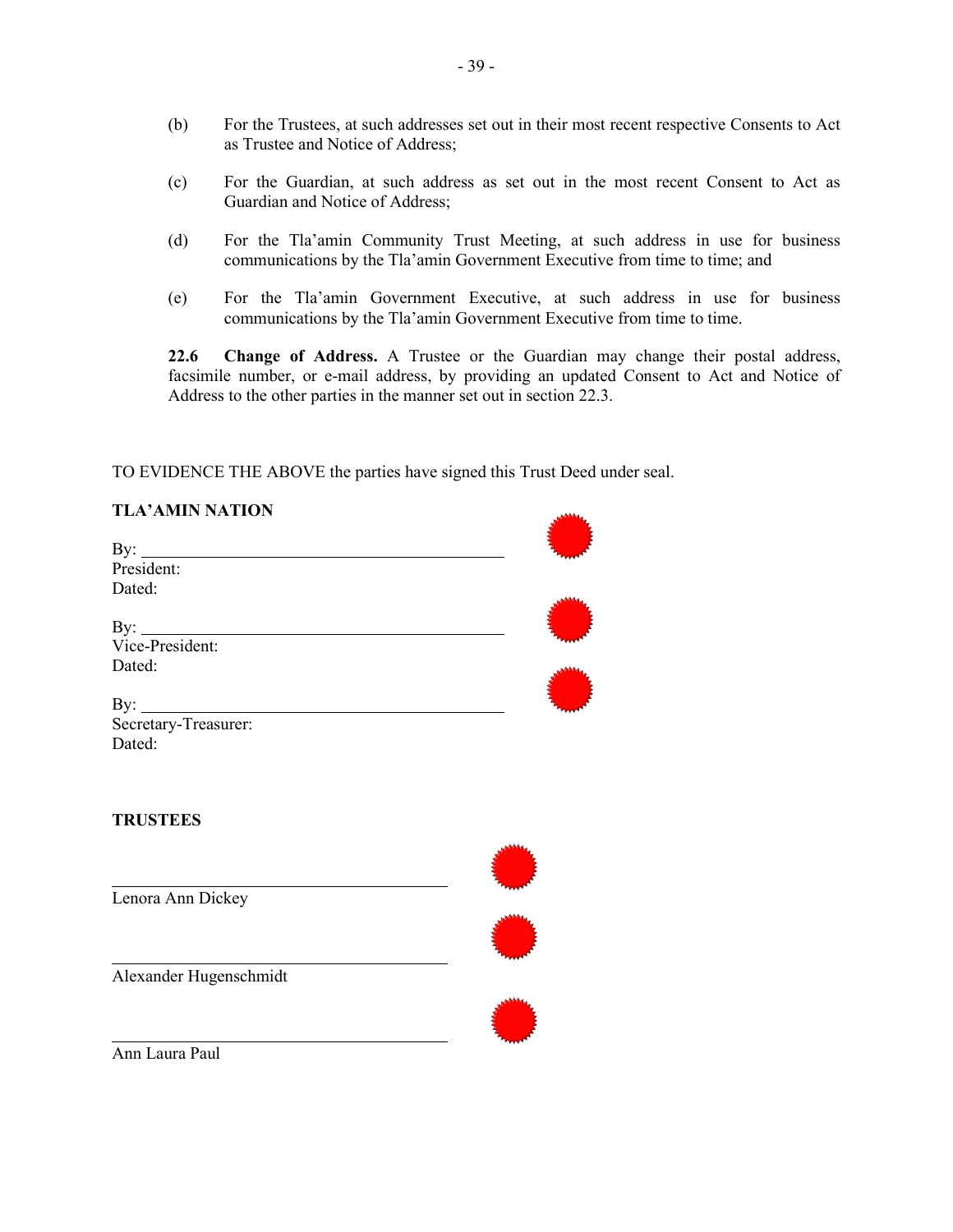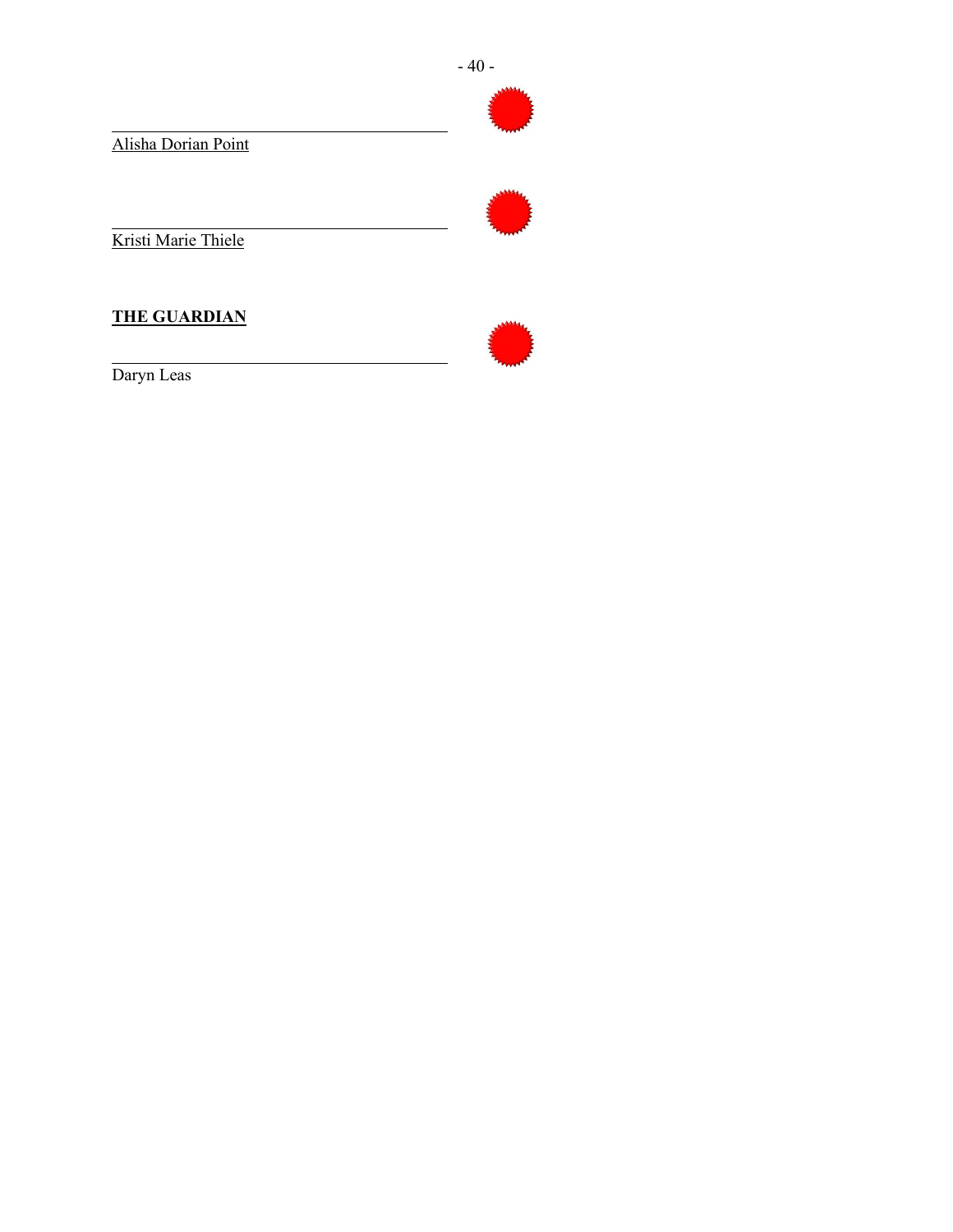## **SCHEDULE "A" TO THIS TRUST DEED OF TLA'AMIN SETTLEMENT TRUST DATED FOR REFERENCE , 2016**

## **CONSENT TO ACT AS GUARDIAN**

**and**

#### **NOTICE OF ADDRESS**

TO: Tla'amin Settlement Trust (the "Trust")

The undersigned hereby acknowledges the rights and duties governing the Guardian of this Trust as set forth in this Trust Deed dated April 5, 2016 and hereby consents to act as the Guardian of this Trust and be bound by the terms of this Trust Deed.

The undersigned further acknowledges that the address for receipt by the undersigned of Notices respecting Trust matters as required by this Trust Deed, until further notice, is:

Dated the day of , 20.

| SIGNED, SEALED and DELIVERED by<br>in the presence of: |  |
|--------------------------------------------------------|--|
| Signature                                              |  |
| <b>Print Name</b>                                      |  |
| Address                                                |  |
|                                                        |  |
| Occupation                                             |  |

**Name:**